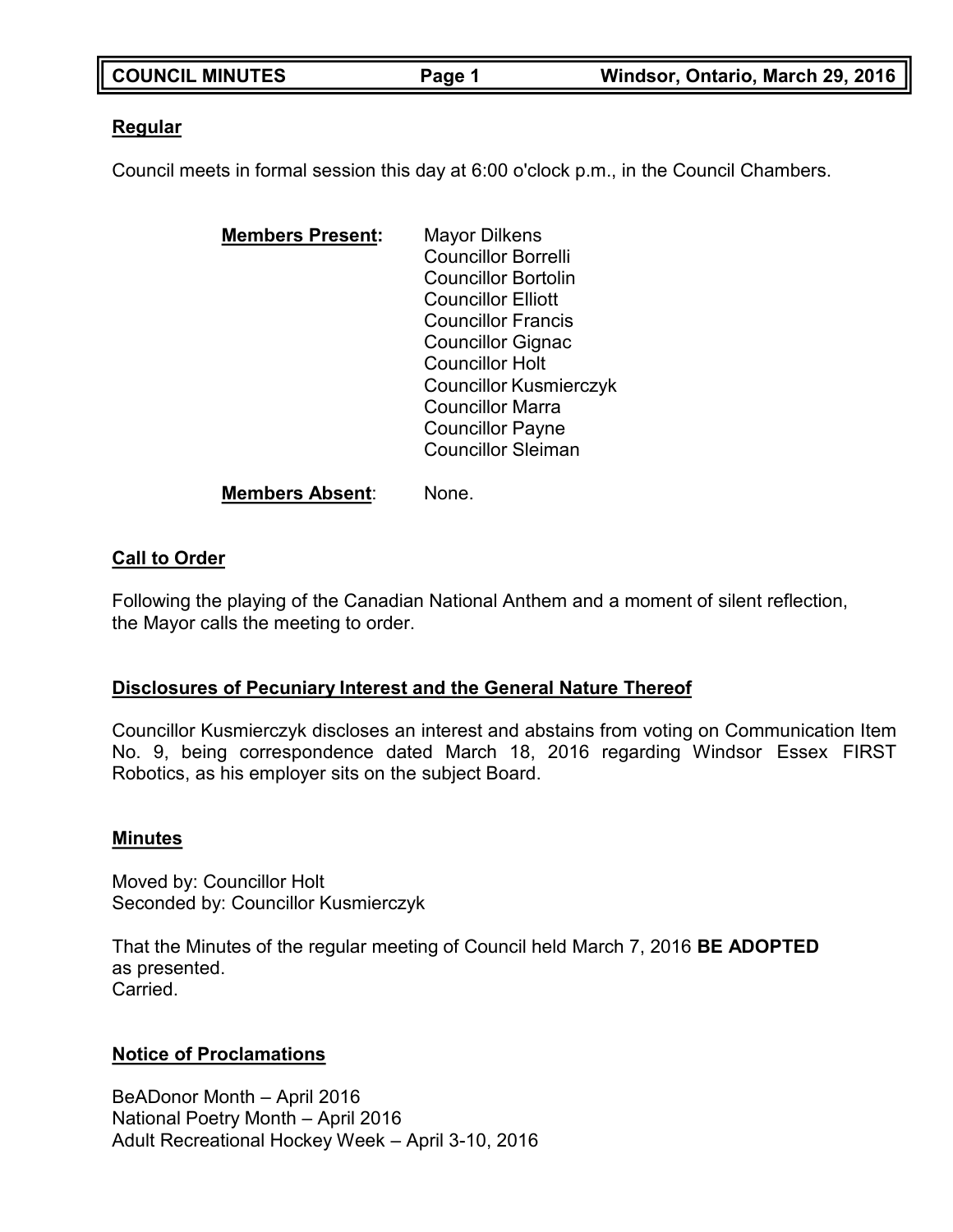# **Committee of the Whole**

Moved by: Councillor Marra Seconded by: Councillor Payne

That Council do now rise and move into Committee of the Whole with the Mayor presiding for the purpose of dealing with:

(a) communication items;

- (b) consent agenda;
- (c) hearing requests for deferrals or referrals of any items of business;
- (d) hearing presentations and delegations;
- (e) consideration of business items;
- (f) consideration of Committee reports:
	- (i) **Report of Special In-Camera Meeting or other Committee as may be held prior to Council** (if scheduled); and
	- (ii)**Report of the Striking Committee** of its meeting held March 7, 2016;

(g) consideration of by-laws 35-2016 through 45-2016 (inclusive).

Carried.

## **Communications**

Moved by: Councillor Sleiman Seconded by: Councillor Borrelli

Decision Number: CR178/2016

That the following Communication Items 1 to 8, 11 to 23, and 25 to 28 inclusive, as set forth in the Council Agenda **BE REFERRED** as noted except Communication No. 9, 10 and 24 which are dealt with as follows:

## **Communication No. 9:**

Moved by: Councillor Sleiman Seconded by: Councillor Francis

Decision Number: CR179/2016

That the correspondence from the Windsor-Essex FIRST Robotics dated March 18, 2016 requesting a Transit Windsor bus to transport participants of the Windsor-Essex Great Lakes Regional in the form of a \$1,000. In-kind contribution **BE APPROVED**. Carried.

Councillor Kusmierczyk discloses an interest and abstains from voting on this matter.

ME2016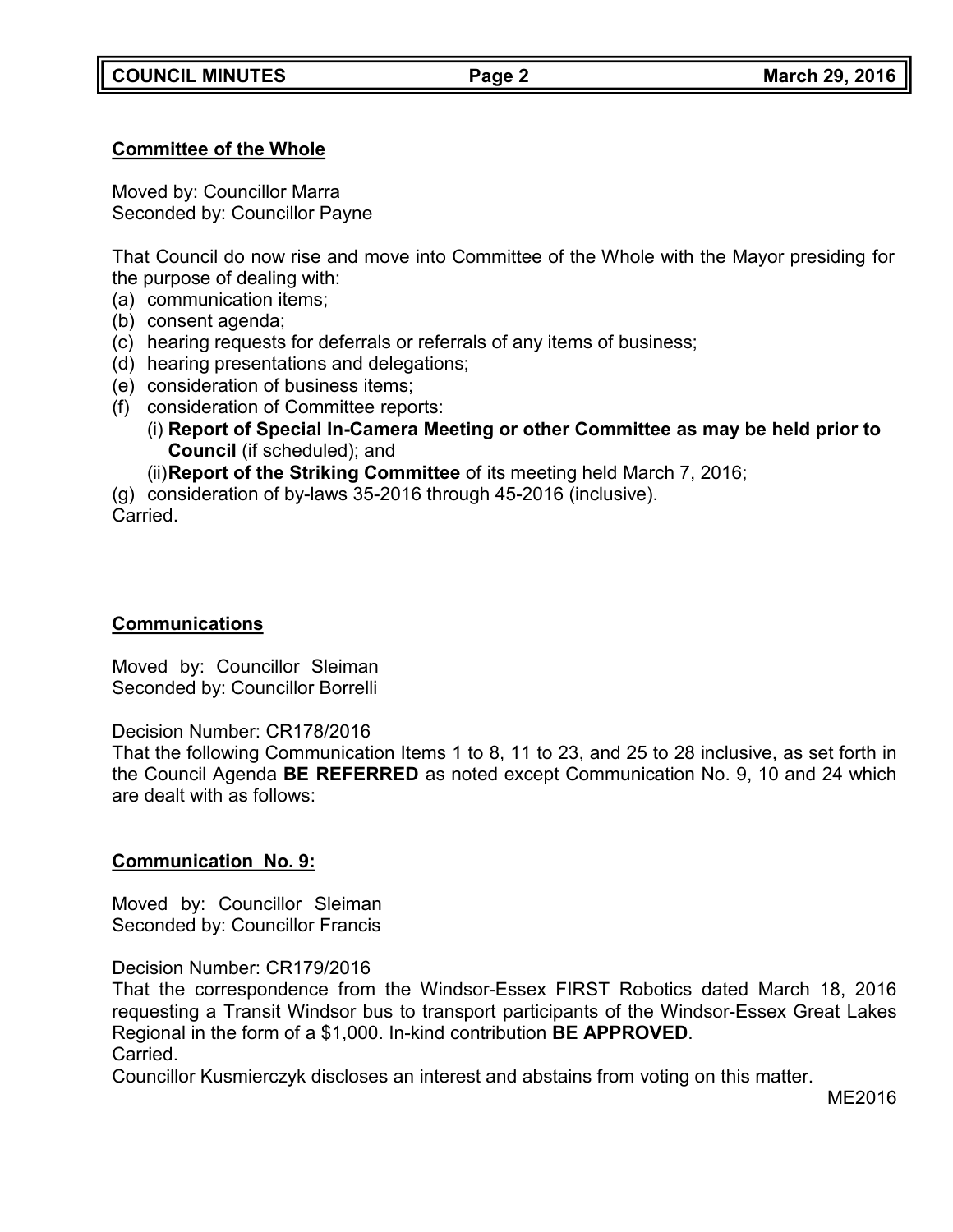## **COUNCIL MINUTES Page 3 March 29, 2016**

# **Communication No. 10:**

Moved by: Councillor Elliott Seconded by: Councillor Bortolin

# Decision Number: CR180/2016

That the correspondence from the Society of Saint Vincent de Paul dated March 16, 2016 requesting to address Windsor City Council regarding the increasing cost to charities due to illegal dumping **BE REFERRED** to administration for a report for Council"s consideration and to allow for delegations to be heard on the matter at that time. Carried.

APR2016

# **Communication No. 24:**

Moved by: Councillor Sleiman Seconded by: Councillor Francis

Decision Number: CR181/2016

That the report from the City Solicitor dated January 20, 2016 entitled "Response to CQ9-2015 – Ford City Neighbourhood" **BE RECEIVED**; and further,

That Option No. 2-"In House", as outlined in the report, **BE APPROVED**, for preparing a CIP for the Ford City Neighbourhood. Carried.

MI2016

Moved by: Councillor Holt Seconded by: Councillor Bortolin

Decision Number: CR182/2016

That the City Planner and City Solicitor **BE DIRECTED** to prepare a report for Council"s consideration on options enabled by legislation to lessen the burden of condo conversions. Carried.

Z/2016

| <b>Item</b> | <b>From</b>                                               | <b>Description</b>                                                                                                                                                                                |  |
|-------------|-----------------------------------------------------------|---------------------------------------------------------------------------------------------------------------------------------------------------------------------------------------------------|--|
|             | Ministry of Natural<br>Resources and<br>Forestry          | Permit AY-C-007-15 Issued Under s. 17<br>(2)(c)<br>0f<br>the<br>Endangered Species Act, 2007 for Windsor Fire Hall No. 5.<br><b>Fire Chief</b><br><b>City Engineer</b><br>Note & File<br>SF/11843 |  |
| 2           | Ministry of the<br>Environment &<br><b>Climate Change</b> | Amendment to Environmental Compliance Approval for Prism-<br>Berlie (Windsor) Limited located at 4365 Sandwich Street.<br>Note & File<br><b>SWT/11984</b>                                         |  |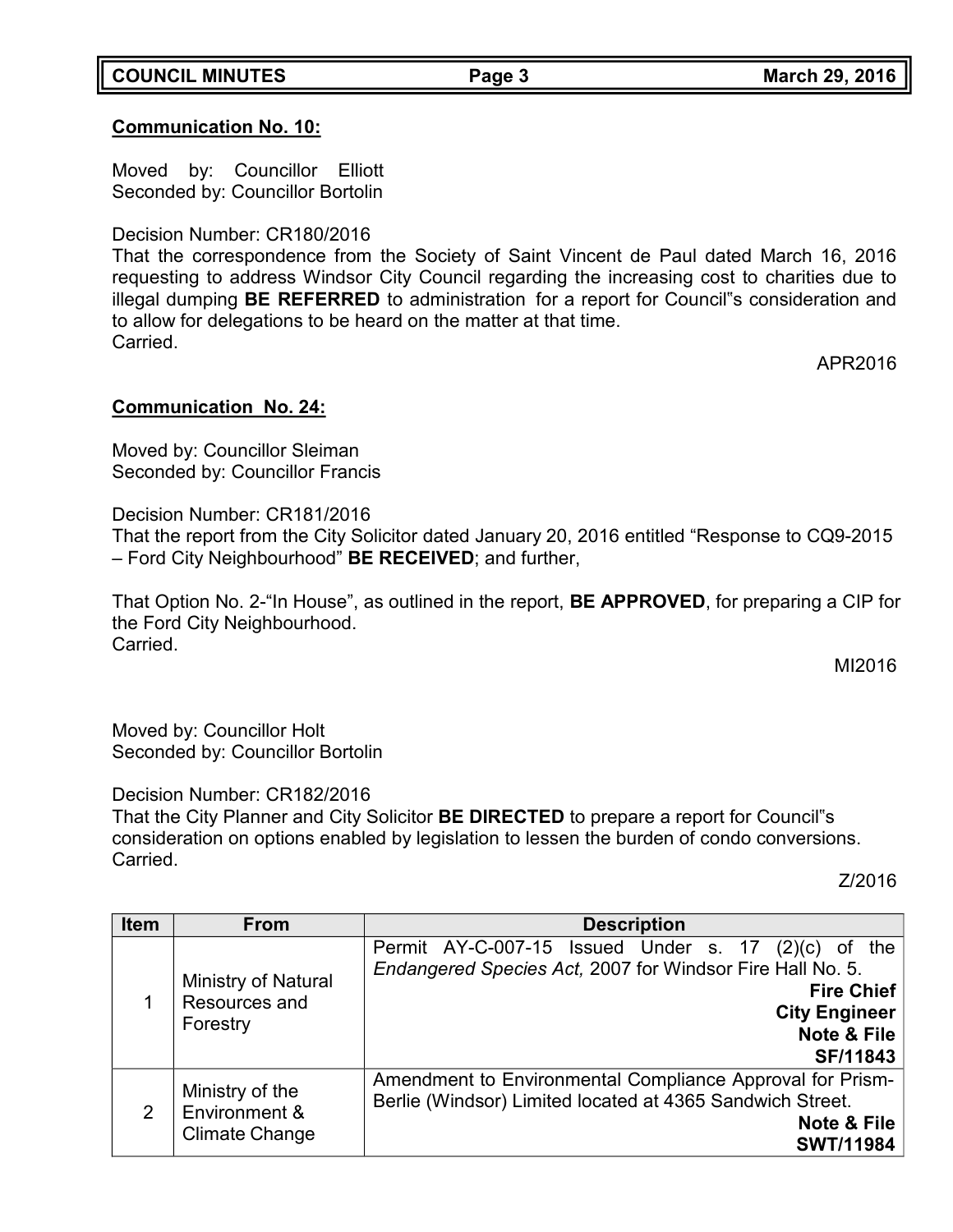**COUNCIL MINUTES Page 4 March 29, 2016**

| 3              | Association of<br>Municipalities of<br>Ontario (AMO)                  | AMO Policy Update - Ontario Announces Transformation of<br>Children and Family Programs.<br><b>Community Development &amp; Health Commissioner</b><br>Note & File<br><b>SS2016</b>                                                                                                                                            |  |
|----------------|-----------------------------------------------------------------------|-------------------------------------------------------------------------------------------------------------------------------------------------------------------------------------------------------------------------------------------------------------------------------------------------------------------------------|--|
| 4              | Association of<br>Municipalities of<br>Ontario (AMO)                  | AMO Policy Update - 2016 Federal Budget.<br><b>Chief Financial Officer &amp; City Treasurer</b><br><b>City Engineer</b><br><b>Community Development &amp; Health Commissioner</b><br><b>Note &amp; File</b><br>GF2016                                                                                                         |  |
| 5              | <b>Hydro One Networks</b><br>Inc.                                     | Hydro One Class Environmental Assessment for a line tap<br>connection of the Windsor Solar Project.<br><b>City Engineer</b><br><b>City Planner</b><br>Note & File<br><b>MU2016</b>                                                                                                                                            |  |
| 6              | Enwin Utilities Ltd.                                                  | Distribution of Ontario Drinking-Water Systems Regulation O.<br>Reg 170/03 - Reporting year 2015.<br>Note & File<br>EI/10108                                                                                                                                                                                                  |  |
| $\overline{7}$ | <b>The Governor</b><br>General"s Canadian<br>Leadership<br>Conference | 2015 Governor General"s Canadian Leadership Conference<br>final report.<br>Note & File<br><b>APR2016</b>                                                                                                                                                                                                                      |  |
| 8              | <b>County of Essex</b>                                                | Submission to Windsor City Council regarding the 2016<br>International Paramedic Competition<br>and<br>Essex-Windsor<br><b>Emergency Medical Services" involvement.</b><br>Note & File<br><b>MC2016</b>                                                                                                                       |  |
| 9              | Windsor-Essex<br><b>FIRST Robotics</b>                                | Request for a Transit Windsor bus to transport participants of<br>the Windsor-Essex Great Lakes Regional<br><b>Chief Financial Officer &amp; City Treasurer</b><br><b>Executive Director, Transit Windsor</b><br><b>Office of the Mayor</b><br><b>COUNCIL DIRECTION REQUESTED, otherwise Note &amp; File</b><br><b>ME2016</b> |  |
| 10             | Society of Saint<br>Vincent de Paul                                   | Request to address Windsor City Council regarding the<br>increasing cost to charities due to illegal dumping.<br><b>City Engineer</b><br><b>City Solicitor</b><br><b>Manager, By-law Enforcement</b><br><b>COUNCIL DIRECTION REQUESTED, otherwise Note &amp; File</b><br><b>APR2016</b>                                       |  |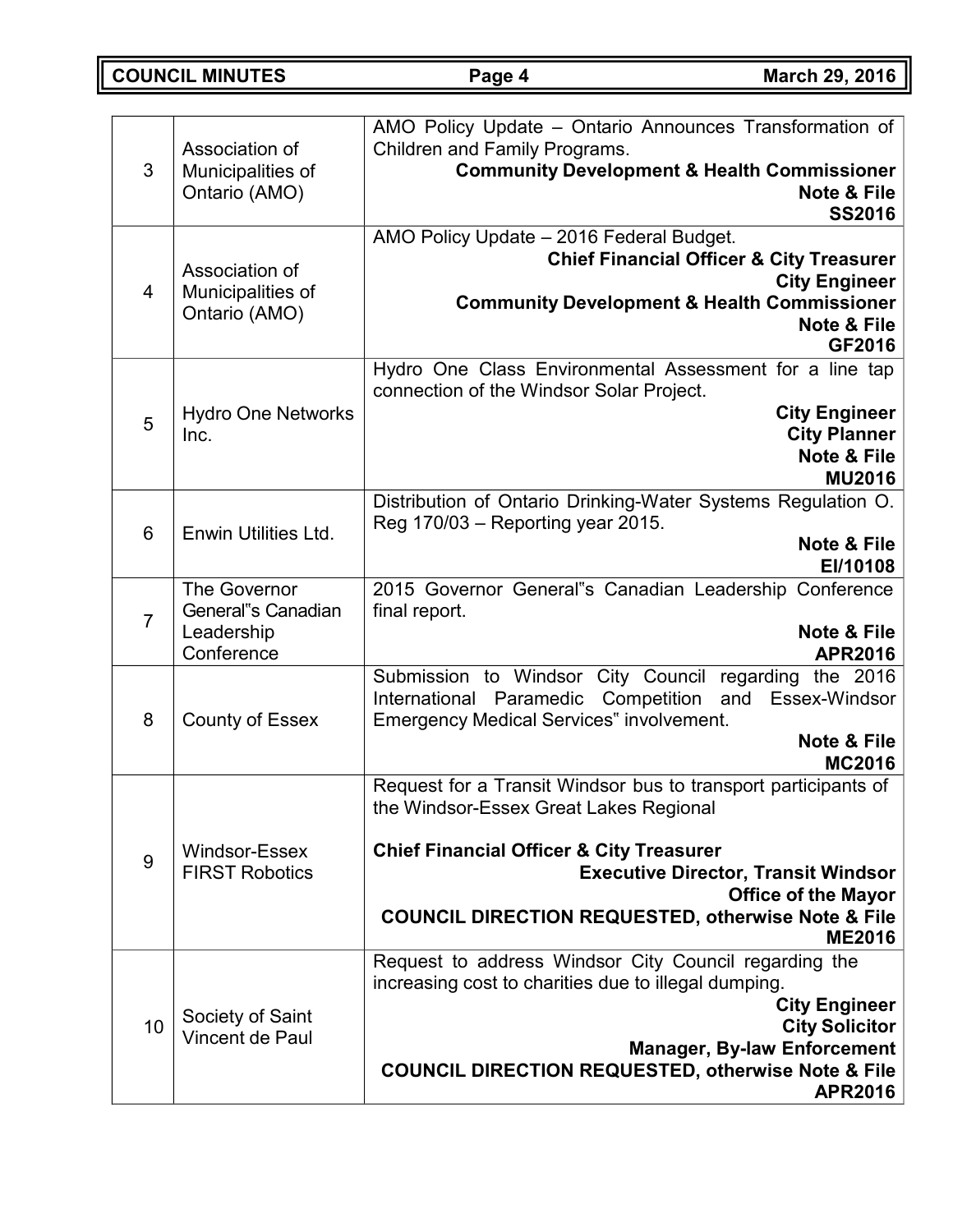**COUNCIL MINUTES Page 5 March 29, 2016**

| 11 | Secretary/Treasurer,<br>Committee of      | Committee of Adjustment agenda for meeting to be held on<br>Thursday, April 7, 2016 at 3:30 p.m.<br><b>Note &amp; File</b>                                                                 |
|----|-------------------------------------------|--------------------------------------------------------------------------------------------------------------------------------------------------------------------------------------------|
|    | Adjustment                                | ZC2016                                                                                                                                                                                     |
| 12 | Manager of Urban<br>Design                | Application of Windsor Church Developments Ltd. for Site Plan<br>Approval to permit a law firm at 1561 Ouellette Avenue<br>Note & File<br>ZS/12478                                         |
| 13 | Manager of<br>Development<br>Applications | Application of Mid South Land Development Corp. for Zoning<br>Amendment to permit additional uses of a medical office and<br>pharmacy at 55 Edinborough Street.<br>Note & File<br>ZB/12479 |
| 14 | Manager of<br>Development<br>Applications | of<br><b>Brian</b><br><b>Marks</b><br>for<br><b>Draft</b><br>Application<br>Plan<br>of<br>Subdivision/Condominium at 1805 Riverside Drive West.<br><b>Note &amp; File</b><br>ZP/12480      |
| 15 | Manager of<br>Development<br>Applications | Application of 1473511<br>Ontario<br>Ltd. for<br>Draft Plan of<br>Subdivision/Condominium at Chateau Drive, north of Little<br>River Road.<br>Note & File<br>ZP/12482                      |
| 16 | Manager of<br>Development<br>Applications | Ontario Inc. for Draft Plan of<br>Application of 2057458<br>Subdivision/Condominium at 450 Victoria Avenue.<br><b>Note &amp; File</b><br>ZP/12483                                          |
| 17 | Manager of<br>Development<br>Applications | Application of 2057458 Ontario Inc. for Draft Plan of<br>Subdivision/Condominium at 1400 Ouellette Avenue<br>Note & File<br>ZP/12484                                                       |
| 18 | Manager of<br>Development<br>Applications | of 2057458<br>Inc. for<br>Ontario<br>Draft Plan<br>Application<br>0f<br>Subdivision/Condominium at 3445 Riverside Drive East.<br>Note & File<br>ZP/12485                                   |
| 19 | Manager of<br>Development<br>Applications | of 2057458<br>Ontario<br>Inc. for Draft Plan of<br>Application<br>Subdivision/Condominium at 1333 Ouellette Avenue<br><b>Note &amp; File</b><br>ZP/12486                                   |
| 20 | Manager of<br>Development<br>Applications | Application of Timbercreek Adair Lauzon Inc. for Draft Plan of<br>Subdivision/Condominium at 1145 & 1175 Adair Court and<br>1170 Lauzon Road.<br>Note & File<br>ZP/12487                   |
| 21 | Manager of<br>Development<br>Applications | Application of Amiraco Properties Inc. for Draft Plan of<br>Subdivision/Condominium at 9460-9590 Esplanade Drive &<br>2661-2798 Scarsdale Road.<br>Note & File<br>ZP/12488                 |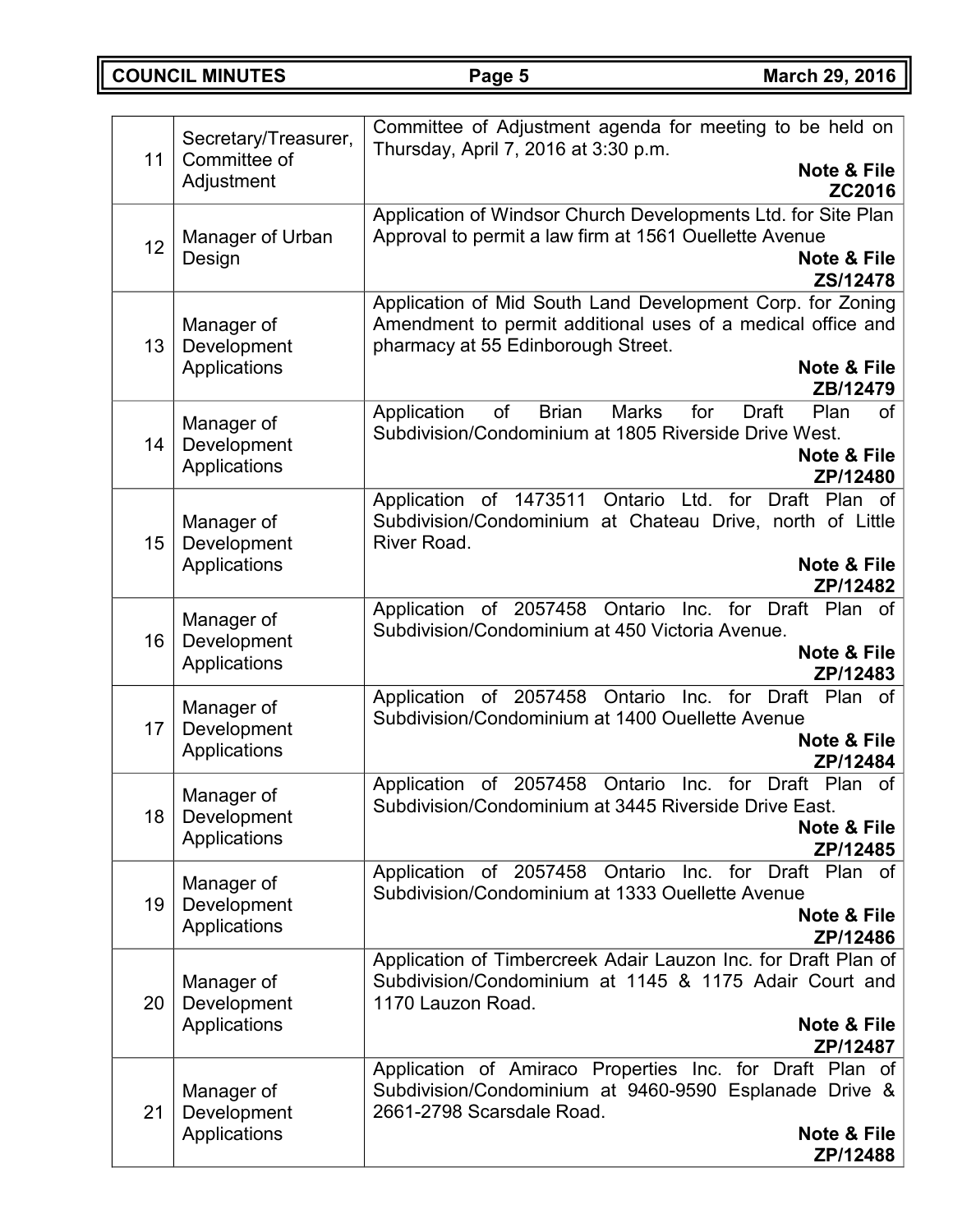**COUNCIL MINUTES Page 6 March 29, 2016**

| Reporting Requirements - Purchasing Bylaw 93-2012 (s.163).<br><b>Note &amp; File</b><br><b>APM2016</b> |
|--------------------------------------------------------------------------------------------------------|
|                                                                                                        |
| Engineering Consultants Engaged via Roster - July 1 2015 to                                            |
| <b>Note &amp; File</b>                                                                                 |
| AL2016                                                                                                 |
|                                                                                                        |
|                                                                                                        |
| <b>Note &amp; File</b>                                                                                 |
| MI2016                                                                                                 |
| Pay As You Go Transfer (PAYG) for Eligible 2015 Computer                                               |
|                                                                                                        |
| Note & File                                                                                            |
| <b>SI2016</b>                                                                                          |
|                                                                                                        |
| PC Maintenance/Support Transfer for 2015 Related Expenses.                                             |
| <b>Note &amp; File</b>                                                                                 |
| <b>SI2016</b>                                                                                          |
| <b>Statement</b><br><b>of</b>                                                                          |
|                                                                                                        |
| <b>Note &amp; File</b>                                                                                 |
| ACO/7090                                                                                               |
|                                                                                                        |
|                                                                                                        |
| Note & File                                                                                            |
| <b>SS2016</b>                                                                                          |
|                                                                                                        |
| Ontario Early Years Child and Family Centres (OEYCFC).                                                 |

Carried.

Councillor Kusmierczyk discloses an interest and abstains from voting on Communication Item No. 9.

## **Consent Agenda**

Moved by: Councillor Bortolin Seconded by: Councillor Elliott

That the following Consent Agenda and the recommendations contained in the administrative reports **BE APPROVED** as amended:

- Item 1 Applications for Tax Reductions under Sections 357/358 of the Ontario Municipal Act, 2001
- Item 2 Update on Electric Vehicle Supply Equipment (EVSE) Grant Submission with Plug n" **Drive**
- Item 3 Windsor International Airport Towed Runway Sweeper Replacement, RFP 12-16
- Item 5 RFP 24-16 Playground Design, Supply and Installation
- Item 6 RFP No. 10-16 Splash Pad Jackson Park
- Item 7 Declaration of Vacant Parcel of land Surplus and Authority to Offer the Land for Sale 0 Eugenie Street East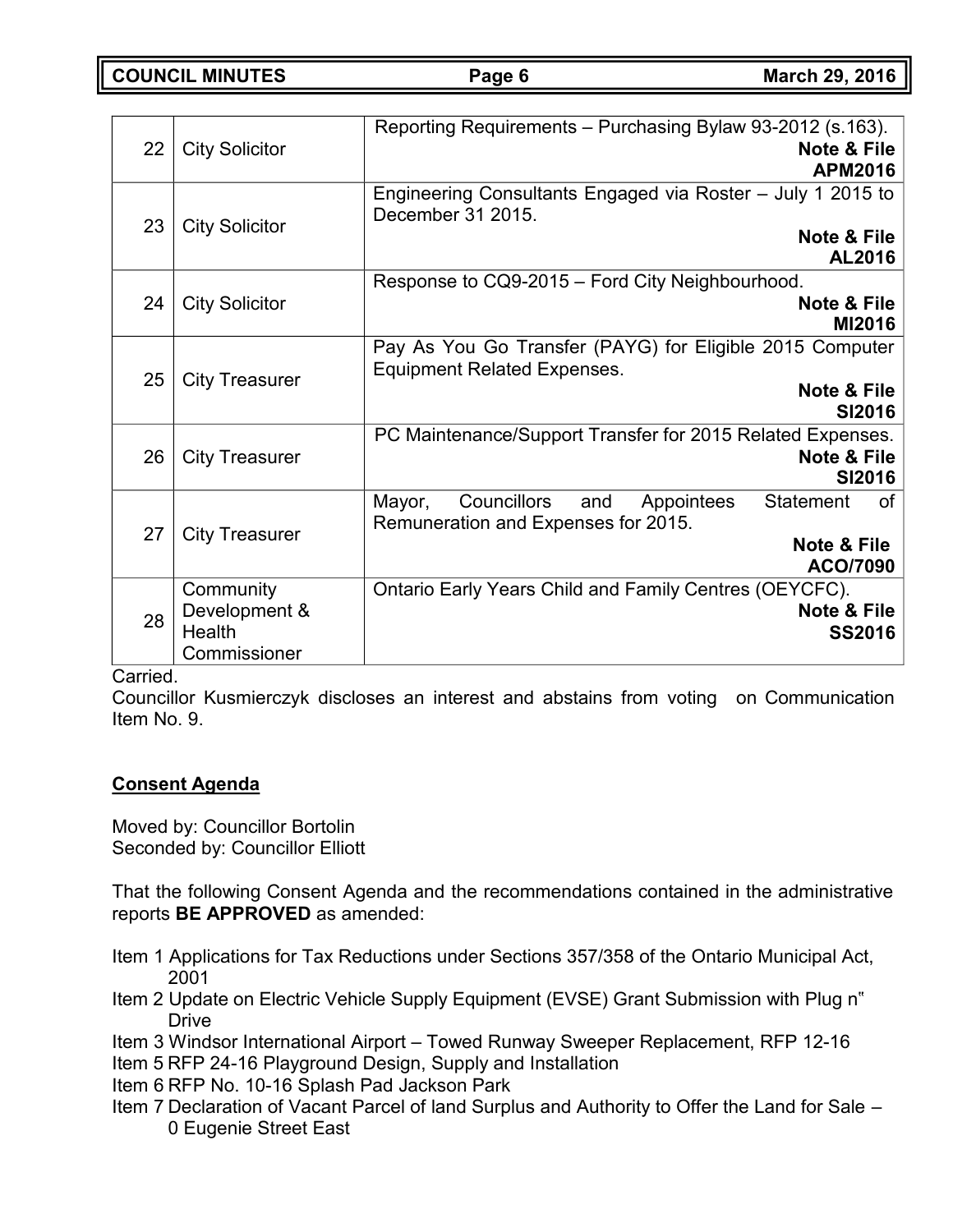| <b>COUNCIL MINUTES</b> | Page i | <b>March 29, 2016</b> |
|------------------------|--------|-----------------------|
|                        |        |                       |

- Item 8 South Western Ontario Secondary School Athletics Association (SWOSSAA) Official Host of the OFSAA Track and Field Championship
- Item 9 2015 Year-End Operating Budget Variance Report
- Item 10 Request to relocate Downtown Residents Association (DRA) Farmers" Market from Charles Clark Square to Pelissier and request for a Temporary Road Closure Pelissier **Street**

# **Consent Committee Reports**

|     | <b>Environment, Transportation &amp; Public Safety Standing Committee</b> |                                                          |  |
|-----|---------------------------------------------------------------------------|----------------------------------------------------------|--|
| No. |                                                                           | <b>Description</b>                                       |  |
|     | Report No. 351                                                            | Minutes of the Windsor Licensing Commission meeting held |  |
|     |                                                                           | January 27, 2016                                         |  |
| 2   | Report No. 352                                                            | Windsor-Essex County Environment Committee Report No. 93 |  |
|     |                                                                           | (Marathon Petroleum)                                     |  |
| 3   | Report No. 354                                                            | Update of Provincial Climate Change Initiatives          |  |
| 4   | Report No. 357                                                            | Response to CQ67-2015 and CQ68-2015 - Local Improvement  |  |
|     |                                                                           | of Rural Cross-section Roads                             |  |

| <b>Executive Committee</b> |                |                                                                                          |
|----------------------------|----------------|------------------------------------------------------------------------------------------|
| No.                        |                | <b>Description</b>                                                                       |
|                            | Report No. 240 | Settlement of Assessment Appeal Matter – 245 Ouellette<br>Avenue                         |
| 2                          | Report No. 241 | FINA 2016 WSC (25m) Expenditures Made Under the<br><b>Purchasing By-law Exemption</b>    |
| 3                          | Report No. 242 | Capital Project Variance Report as at September 30, 2015                                 |
| 4                          | Report No. 243 | 20 Year Strategic Vision - Consultation Feedback & proposed<br><b>Project Allocation</b> |

|     | <b>Museum Development Project Steering Committee</b> |                                                                           |  |
|-----|------------------------------------------------------|---------------------------------------------------------------------------|--|
| No. |                                                      | <b>Description</b>                                                        |  |
|     |                                                      | Minutes of the Museum Development Project Steering Committee meeting held |  |
|     | February 11, 2016                                    |                                                                           |  |

|     | <b>New City Hall Project Steering Committee</b> |                                                                                   |  |
|-----|-------------------------------------------------|-----------------------------------------------------------------------------------|--|
| No. | <b>Description</b>                              |                                                                                   |  |
|     | 2016                                            | Minutes of the New City Hall Project Steering Committee meeting held February 19, |  |

|               | <b>Social Development, Health &amp; Culture Standing Committee</b> |                                                                                           |  |
|---------------|--------------------------------------------------------------------|-------------------------------------------------------------------------------------------|--|
| No.           |                                                                    | <b>Description</b>                                                                        |  |
|               | Report No. 379                                                     | Presentation entitled Introduction to Workforce WindsorEssex<br>dated March 2, 2016       |  |
| $\mathcal{P}$ | Report No. 380                                                     | Presentation entitled Employment and Social Services -<br>Service Pathways                |  |
| 3             | Report No. 381                                                     | Minutes of the Windsor Accessibility Advisory Committee<br>meeting held December 15, 2015 |  |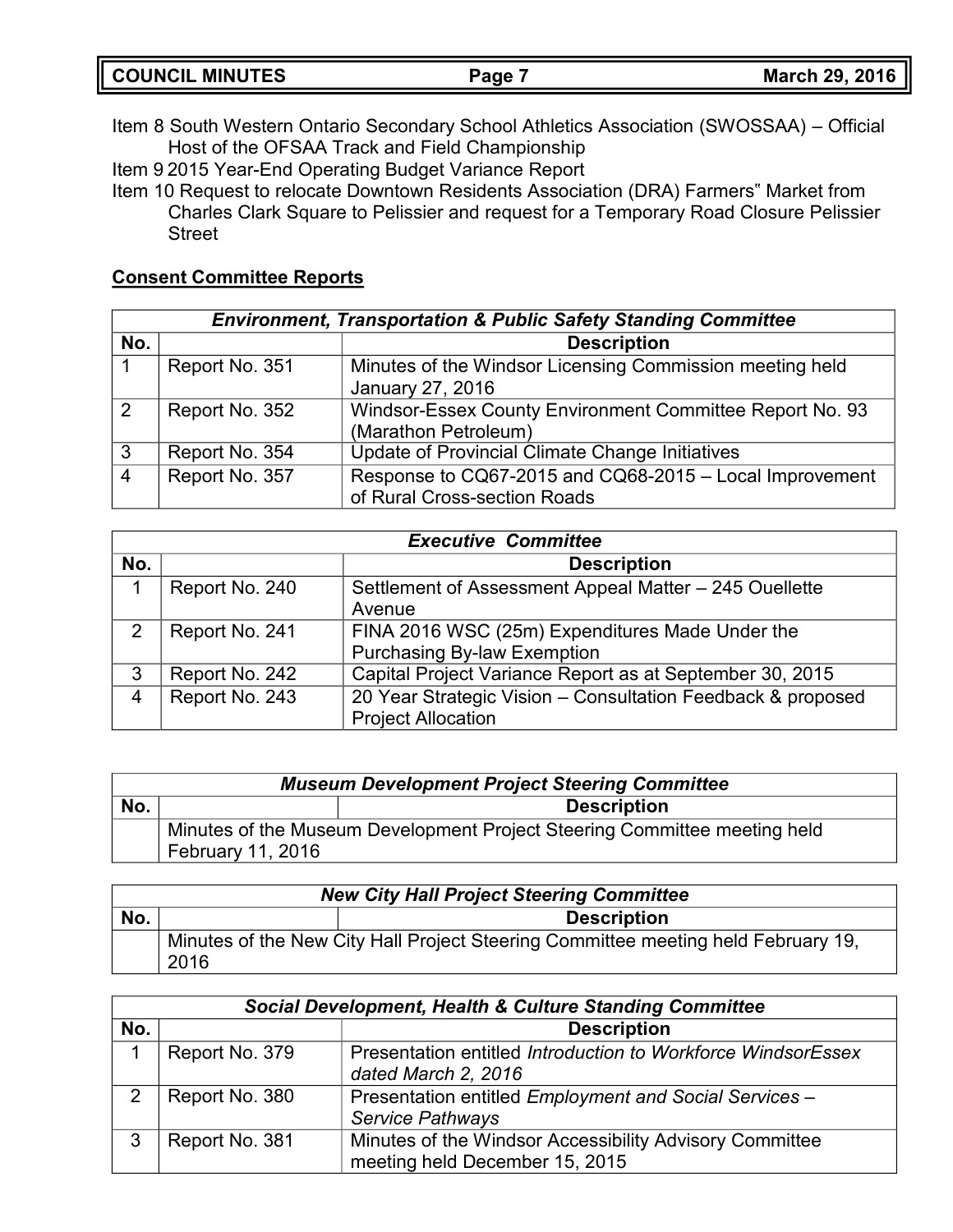**COUNCIL MINUTES Page 8 March 29, 2016**

|   | Report No. 382 | 2015 Chairperson"s Report of the Housing Advisory Committee                       |
|---|----------------|-----------------------------------------------------------------------------------|
| 5 | Report No. 383 | Youth Job Link under the Ministry of Training, Colleges &                         |
|   |                | Universities                                                                      |
|   | Report No. 384 | Significant Municipal Event Status for 2016 Events, Wards 2, 3                    |
|   |                | and 4                                                                             |
|   | Report No. 385 | Walkerville Busker Festival, August 12-14, 2016 Temporary<br><b>Road Closures</b> |

Carried.

## **Deferrals and/or Referrals and Withdrawals**

### **Report No. 353 of the Environment, Transportation & Public Safety Standing Committee (Response to CQ54-2015 and CQ62-2015 – Environmental Assessment for the Central Box)**

Moved by: Councillor Borrelli Seconded by: Councillor Francis

That Report No. 353 of the Environment, Transportation & Public Safety Standing Committee (Response to CQ54-2015 and CQ62-2015 – Environmental Assessment for the Central Box) **BE DEFERRED** to a future meeting of Council to allow for the completion of the Central Box Municipal Class Environmental Assessment which is expected to be completed in early 2016 Carried.

Councillors Holt and Bortolin voting nay.

Report Number: S 32/2015 Clerk"s File: ST2016

# **Report No. 355 of the Environment, Transportation & Public Safety Standing Committee (CQ70-2015 Dougall Avenue Two-Way Conversion**

Moved by: Councillor Bortolin Seconded by: Councillor Marra

That Report No. 355 of the Environment, Transportation & Public Safety Standing Committee (CQ70-2015 Dougall Avenue Two-Way Conversion) **BE DEFERRED** to a future meeting of Council. Carried.

> Report Number: S 76/2015 Clerk"s File: ST2016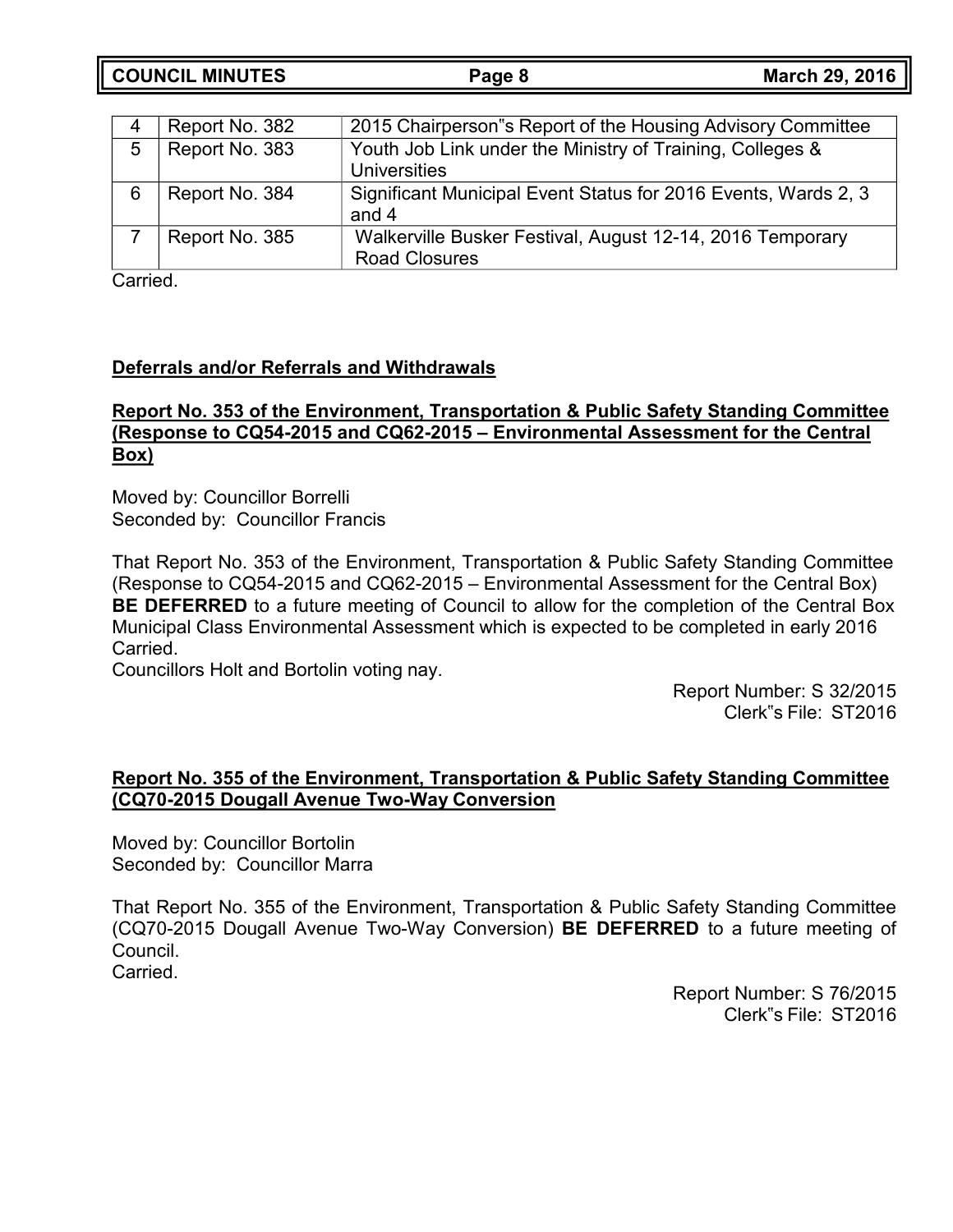### **Presentations & Delegations:**

### **PRESENTATIONS:**

# **Windsor Heritage Recognition and Built Heritage Awards 2016**

Lynn Baker and John Calhoun, Heritage Planner, along with Mayor Dilkens, appear before Council to distribute "Heritage Recognition Award" certificates and plaques to the following:

- Jerry Kavanaugh and Stephen Berrill, owners of 4187 Riverside Drive East (Montreuil-Buckland-Vichos House)
- Alan Wildeman, President, University of Windsor and Craig Goodman, Architect for 167-181 Ferry Street (former Windsor Star Building)
- Colin Rieveley, owner of 743 Devonshire Road (Chick-McDougald House)
- Tamara Kowalska, Executive Director, Windsor Youth Centre, 1241-1247 Wyandotte Street East
- Joe McIntosh, owner of 1291-1293 Victoria Avenue (semi-detached residences)

# **DELEGATIONS**

### **Consideration for seasonal two hour parking limits at Ernest Atkinson Park to accommodate parking for Windsor Essex Community Housing Corporation (CHC) – Residents of Ash Grove Manor**

## **Lottie Taillefer, resident**

Lottie Taillefer, resident, appears before Council in support of the administrative recommendation regarding consideration for seasonal two hour parking limits at Ernest Atkinson Park to accommodate parking for the Windsor Essex Community Housing Corporation (CHC) – Residents of Ash Grove Manor, and concludes by suggesting the current allotment of parking spaces available is not adequate.

## **Kathleen Rockey, resident**

Kathleen Rockey, resident, appears before Council in support of the administrative recommendation regarding consideration for seasonal two hour parking limits at Ernest Atkinson Park to accommodate parking for the Windsor Essex Community Housing Corporation (CHC) – Residents of Ash Grove Manor, and concludes by suggesting inadequate parking conditions has negatively impacted caregivers and visitors from attending Ash Grove Manor.

## **Jane Sparrow, representing Friends of Atkinson Park**

Jane Sparrow, representing Friends of Atkinson Park, appears before Council in opposition of the administrative recommendation in the report regarding consideration for seasonal two hour parking limits at Ernest Atkinson Park to accommodate parking for the Windsor Essex Community Housing Corporation (CHC) – Residents of Ash Grove Manor, and concludes by suggesting the parking lot in the park should be utilized by park patrons and not by the Ash Grove residents.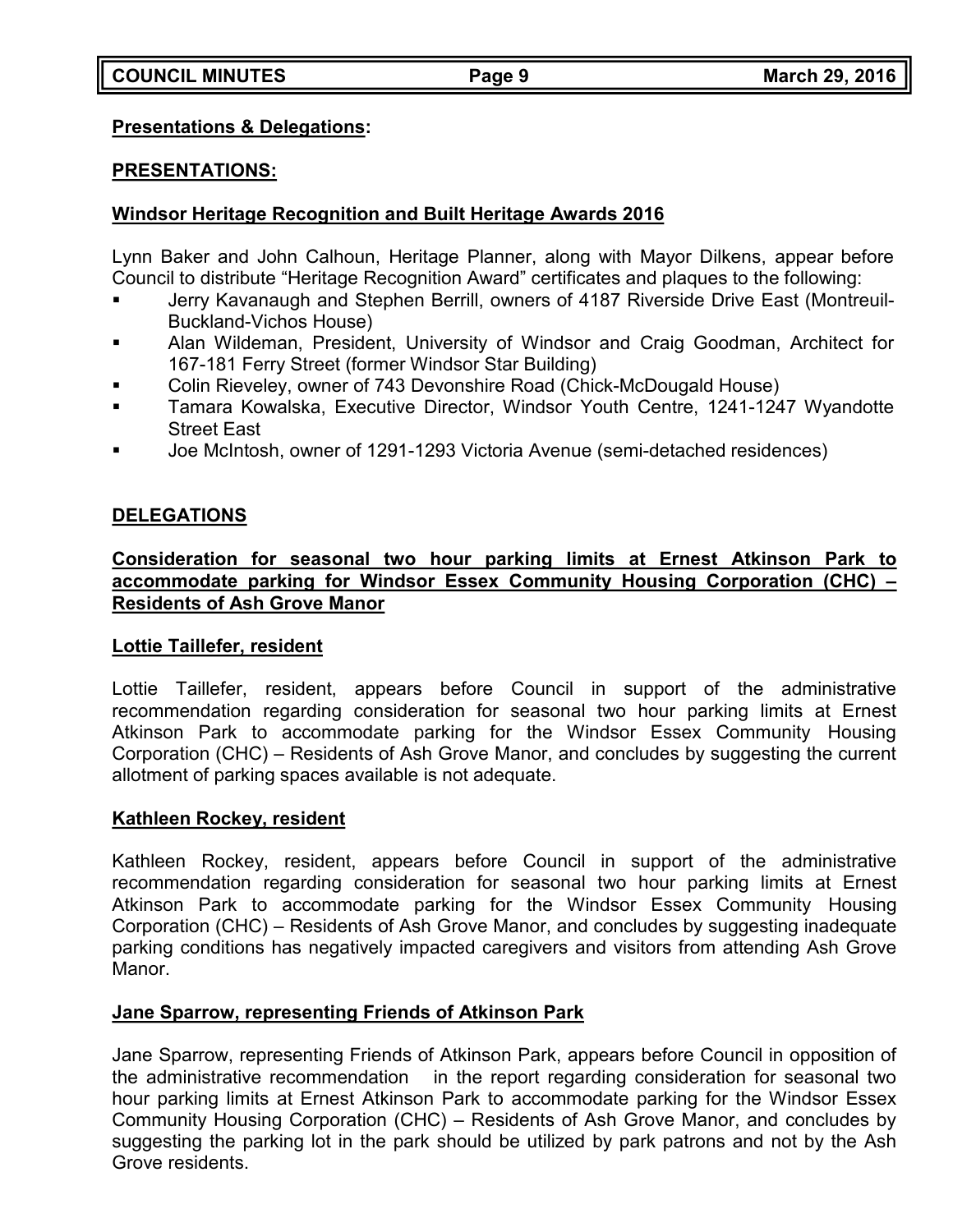| <b>COUNCIL MINUTES</b> | Page 10 | <b>March 29, 2016</b> |  |
|------------------------|---------|-----------------------|--|
|                        |         |                       |  |

### **Kirk Whittal, Chief Operating Officer, Windsor Essex Community Housing Corporation**

Kirk Whittal, Chief Operating Officer, Windsor Essex Community Housing Corporation, appears before Council and is available for questions regarding the administrative reportconsideration for seasonal two hour parking limits at Ernest Atkinson Park to accommodate parking for the Windsor Essex Community Housing Corporation (CHC) – Residents of Ash Grove Manor.

> Agenda Item: 11 Report Number: 18154 Clerk"s File: SR2016

(For final disposition of this matter, see Clause **CR200/2016** in Schedule "A" attached hereto.)

### **Report No. 356 of the Environment, Transportation & Public Safety Standing Committee (M461-2015 Improvements to Cycling and Pedestrian Markings)**

### **Klaus Dohring, representing Windsor Bicycling Committee**

Klaus Dohring, representing Windsor Bicycling Committee, appears before Council to express concern with the Administrative report "M461-2015 Improvements to Cycling and Pedestrian Markings" and concludes by suggesting that usage of an enhanced marking system be implemented, as opposed to just the bare minimum.

### **Lori Newton, Bike Friendly Windsor Essex**

Lori Newton, Bike Friendly Windsor Essex, appears before Council to express concern with the Administrative report "M461-2015 Improvements to Cycling and Pedestrian Markings" and concludes by suggesting that the use of directional arrows be used instead of the status quo.

> Report Number: S 5/2016 Clerk"s File: MB2016

(For final disposition of this matter, see Clause **CR208/2016** in Schedule "A" attached hereto.)

### **Site Plan Application for the New City Hall at 350 City Hall Square West**

### **David Hanna, resident of Ward 1**

David Hanna, resident of Ward 1, appears before Council to provide comment with the administrative report "Site Plan Application for the New City Hall at 350 City Hall Square West", suggesting a green wall and other environmentally friendly components be added, and that the issue of public art be given serious consideration.

> Agenda Item: 4 Report Number: 18146 Clerk"s File: ZS/12022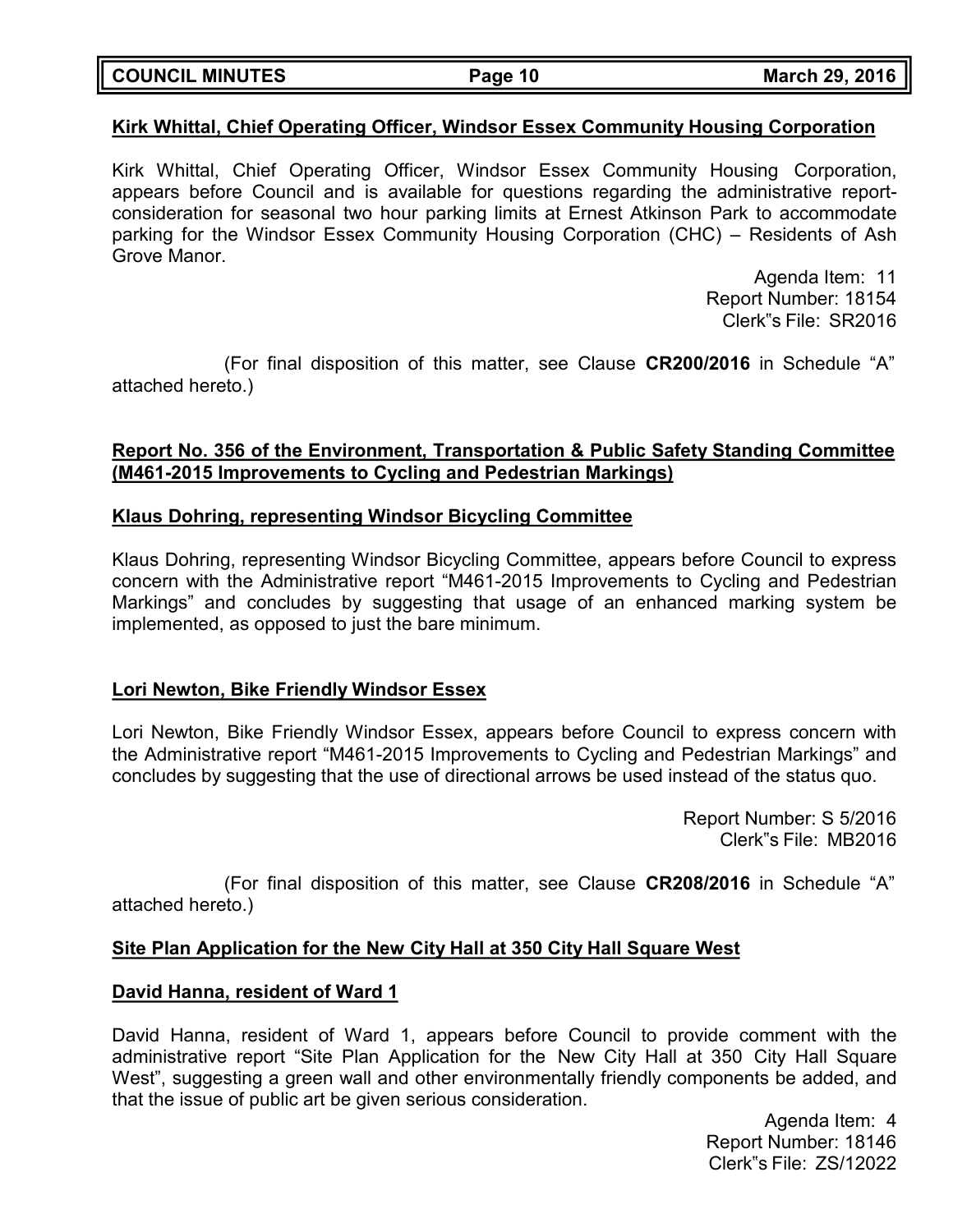(For final disposition of this matter, see Clause **CR193/2016** in Schedule "A" attached hereto.)

# **Regular Business Items (for final disposition of these matters see Schedule "A" attached)**

Nil.

## **Consideration of Committee Reports**

Moved by: Councillor Holt Seconded by: Councillor Kusmierczyk

Decision Number: CR183/2016 That the **Report of the special In-camera** meeting held March 29, 2016 **BE ADOPTED** as presented. Carried.

ACO2016

Moved by: Councillor Holt Seconded by: Councillor Kusmierczyk

Decision Number: CR184/2016

That the **Report of the Striking Committee** of its meeting held March 7, 2016 **BE ADOPTED** as presented. Carried.

ACO2016

# **By-laws**

Moved by: Councillor Marra Seconded by: Councillor Payne

That the following By-laws No. 35-2016 through 45-2016 (inclusive), be introduced and read a first and second time:

- 35-2016 "A BY-LAW TO FURTHER AMEND BY-LAW NUMBER 8600 CITED AS THE "CITY OF WINDSOR ZONING BY-LAW"", authorized by By-Law 8600 S. 21(13)(b)
- 36-2016 "A BY-LAW TO FURTHER AMEND BY-LAW NUMBER 8600 CITED AS THE "CITY OF WINDSOR ZONING BY-LAW"", authorized by CR155/2016, adopted March 7, 2016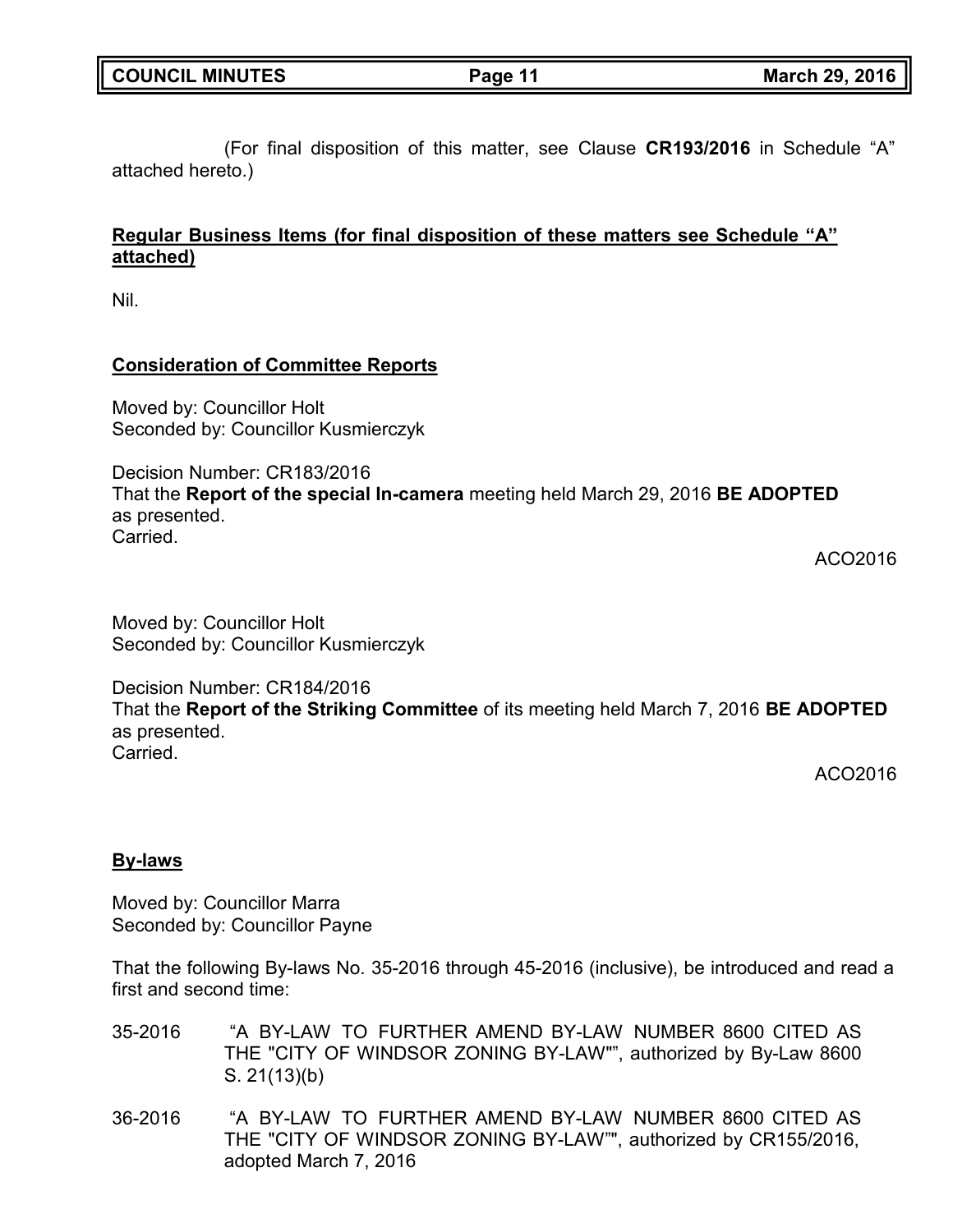- 37-2016 "A BY-LAW TO ASSUME FOR PUBLIC USE AS A PUBLIC HIGHWAY THE ENTIRE LENGTH OF THE WESTERLY 3.048 METRE (10 FOOT) WIDE PORTION OF THE NORTH/SOUTH ALLEY BETWEEN RANDOLPH AVENUE AND ASKIN AVENUE, SOUTH OF FRANCHETTE STREET UP TO THE NORTH LIMIT OF THE INTERSECTING EAST/WEST ALLEY NORTH OF WYANDOTTE STREET WEST, CITY OF WINDSOR", authorized by M405-2015, adopted October 5, 2015
- 38-2016 "A BY-LAW TO CLOSE AND STOP UP TO BE RETAINED BY THE CORPORATION OF THE CITY OF WINDSOR FOR MUNICIPAL PURPOSES, THE ENTIRE LENGTH OF THE WESTERLY 3.048 METRE (10 FOOT) WIDE PORTION OF THE NORTH/SOUTH ALLEY BETWEEN RANDOLPH AVENUE AND ASKIN AVENUE, SOUTH OF FRANCHETTE STREET UP TO THE NORTH LIMIT OF THE INTERSECTING EAST/WEST ALLEY NORTH OF WYANDOTTE STREET WEST, CITY OF WINDSOR", authorized by M405-2015, adopted October 5, 2015
- 39-2016 "A BY-LAW TO FURTHER AMEND BY-LAW NUMBER 8600 CITED AS THE "CITY OF WINDSOR ZONING BY-LAW"" authorized by By-Law 8600 S. 21(13)(b)
- 40-2016 "A BY-LAW TO AUTHORIZE THE CORPORATION OF THE CITY OF WINDSOR TO ENTER INTO EXTENSION AGREEMENTS AND FOR THE CHIEF ADMINISTRATIVE OFFICER AND CLERK TO EXECUTE SUCH AGREEMENTS", authorized by M41-2012, adopted January 23, 2012
- 41-2016 "A BY-LAW TO ESTABLISH LANDS AS A PUBLIC HIGHWAY KNOWN AS OUELLETTE AVENUE AND EUGENIE STREET, IN THE CITY OF WINDSOR", authorized by CR76/2011, adopted February 28, 2011
- 42-2016 "A BY-LAW TO AMEND BY-LAW 13-2014, BEING A BY-LAW TO PROVIDE FOR THE IMPOSITION AND COLLECTION OF SEWAGE SYSTEM CHARGES", authorized by B25-2015, adopted December 21, 2015
- 43-2016 "A BY-LAW TO FURTHER AMEND BYLAW NUMBER 9148 BEING A BY-LAW TO REGULATE TRAFFIC WITHIN THE LIMITS OF THE CITY OF WINDSOR", authorized by CAO3398, approved March 2, 2016
- 44-2016 "A BY-LAW TO FURTHER AMEND BY-LAW NUMBER 9023 BEING A BY-LAW TO REGULATE VEHICULAR PARKING WITHIN THE LIMITS OF THE CITY OF WINDSOR ON MUNICIPAL STREETS, MUNICIPAL PARKING LOTS AND PRIVATE PROPERTIES", authorized by CAO3405, approved March 9, 2016
- 45-2016 "A BY-LAW TO CONFIRM THE PROCEEDINGS OF THE COUNCIL OF THE CORPORATION OF THE CITY OF WINDSOR AT ITS MEETING HELD ON THE TWENTY-NINTH DAY OF MARCH, 2016"

Carried.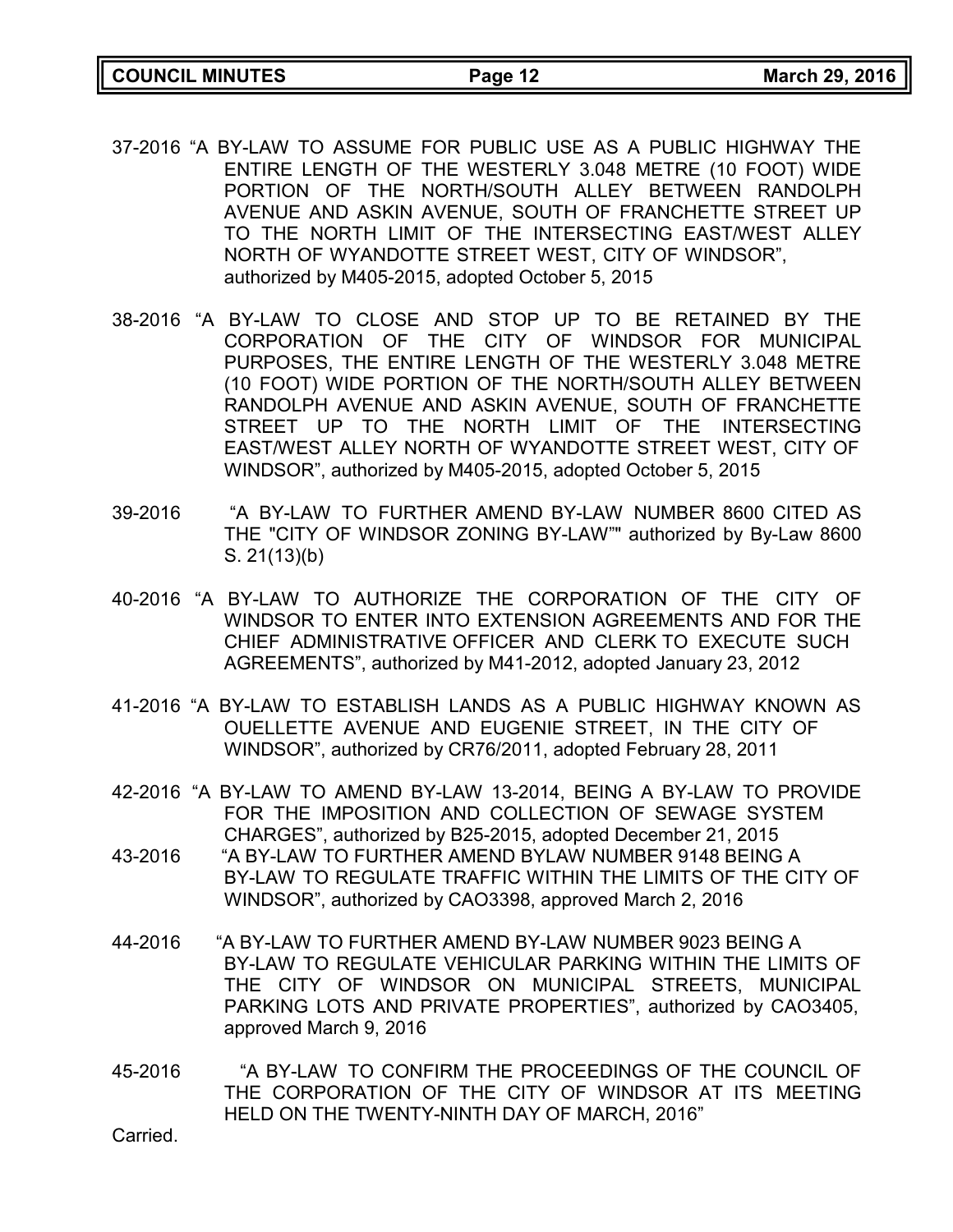Moved by: Councillor Sleiman Seconded by: Councillor Borrelli

That the Committee of the Whole does now rise and report to Council respecting the business items considered by the Committee:

- **1) Communication Items (as amended)**
- **2) Consent Agenda (as presented)**
- **3) Items Deferred (as amended) Items Referred**
- **4) Consideration of the Balance of Business Items (see Schedule "A")**
- **5) Committee Reports (as presented)**
- **6) By-laws given first and second readings (as presented)**

**Carried** 

# **Notices of Motion**

Moved by: Councillor Holt Seconded by: Councillor Bortolin

**WHEREAS** Members of City Council are limited in their ability to attend a multitude of conferences available to elected officials; and

**WHEREAS** professional development is an important aspect for elected officials to gain new knowledge to better fill their role on Council; and

**WHEREAS** Members of City Council have a vested interest in learning from the experiences of their peers who attend these conferences;

**THEREFORE BE IT RESOLVED** that every Member of City Council that attends a conference on behalf of the City of Windsor **BE REQUIRED** within three months of attending the conference, to make a short five minute presentation or a written communication to the Executive Committee of Council, outlining lessons learned from the sessions attended, and that all materials/literature collected from the sessions **BE MADE AVAILABLE** to all Council members for their reference.

The motion is **put** and is **lost**.

Aye Votes: Councillors Bortolin, Holt, Kusmierczyk, and Marra Nay Votes: Councillors Elliott, Sleiman, Francis, Gignac, Payne and Borrelli

ACOC2016

# **Third Reading of By-laws**

Moved by: Councillor Bortolin Seconded by: Councillor Elliott

That the following By-laws No. 35-2016 through 45-2016 (inclusive), having been read a first and second time be now read a third time and finally passed and that the Mayor and Deputy Clerk **BE AUTHORIZED** to sign and seal the same notwithstanding any contrary provision of the Council. Carried.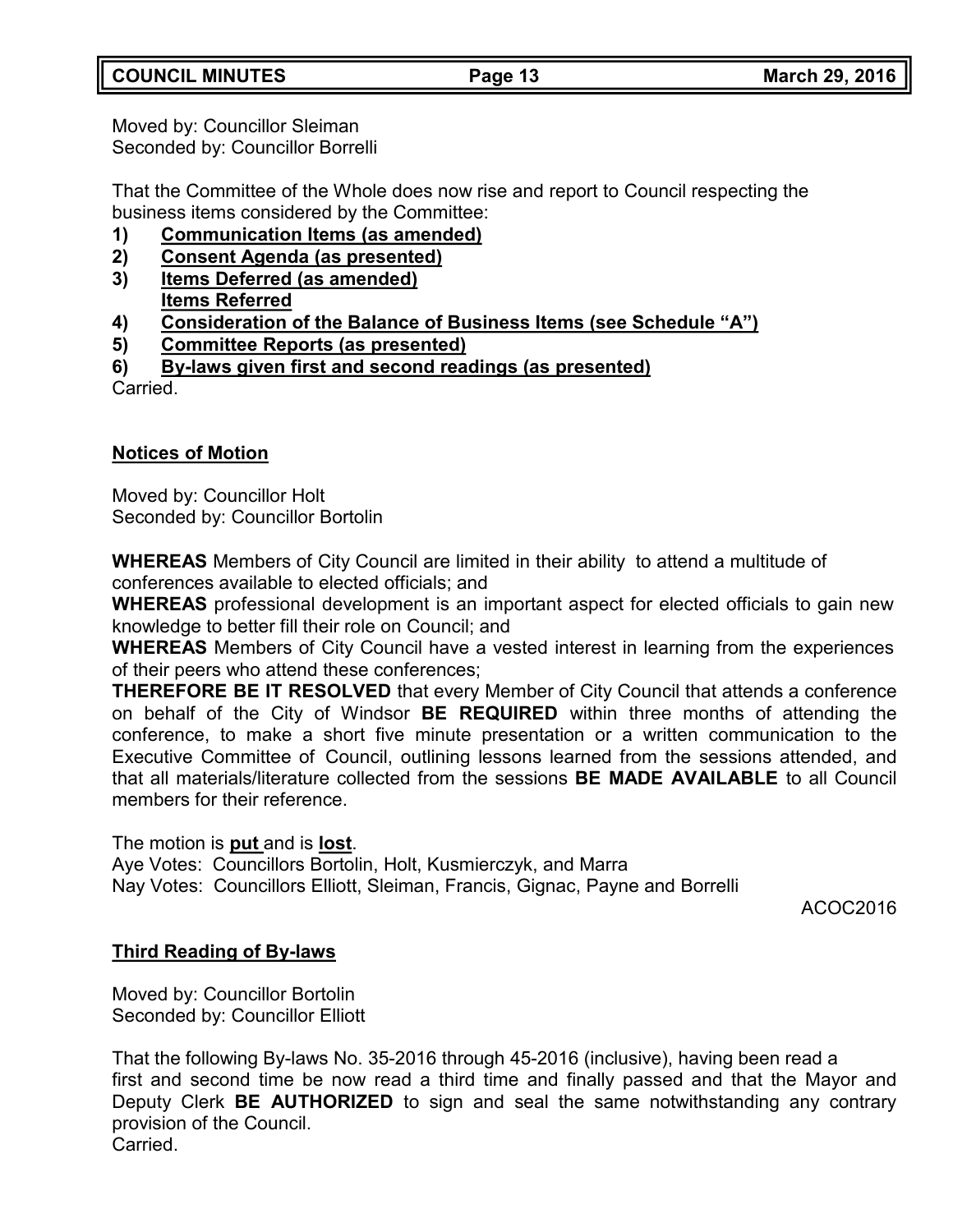## **COUNCIL MINUTES Page 14 March 29, 2016**

# **Petitions**

Moved by: Councillor Francis Seconded by: Councillor Gignac

Decision Number: CR185/2016

That the petition presented by Councillor Elliott from the residents of Ash Grove Manor at 140 Bridge Avenue objecting to the rent increase **BE RECEIVED** by the Clerk and the Clerk **BE DIRECTED** to forward the petition to the Executive Director of Housing and Children"s Services for the purpose of an examination of the requested works or undertakings, and further, that a report **BE PROVIDED** consistent with the direction provided. Carried.

ACO/12103

## **Council Questions**

Moved by: Councillor Holt Seconded by: Councillor Kusmierczyk

## Decision Number: CR186/2016

That the following Council Question by Councillor Payne **BE APPROVED**, and that Administration **BE DIRECTED** to proceed with the necessary actions to respond to the Council Question in the form of a written report, consistent with Council"s instructions, and in accordance with Section 17.1 of the Procedure By-law 98-2011:

## **CQ13-2016**

Asks for a report from Transit Windsor on the feasibility of rerouting the Walkerville 8 bus to service the new residential area southeast of the Sixth Concession-Ducharme intersection. **Carried** 

MT2016

Moved by: Councillor Holt Seconded by: Councillor Kusmierczyk

Decision Number: CR187/2016

That the following Council Question by Councillor Bortolin **BE APPROVED**, and that Administration **BE DIRECTED** to proceed with the necessary actions to respond to the Council Question in the form of a written report, consistent with Council"s instructions, and in accordance with Section 17.1 of the Procedure By-law 98-2011:

## **CQ14-2016**

Asks that Administration prepare a feasibility study to create a larger footprint for the ticket booth and guest services area for the Windsor River Boat Cruises Ltd. at riverfront plaza. I ask that consideration be given in the scope of the CRIP plan as it morphs and moves forward with changes.

I also ask that this be done within this calendar year so as to allow for potential changes to take place before the 2017 season. **Carried**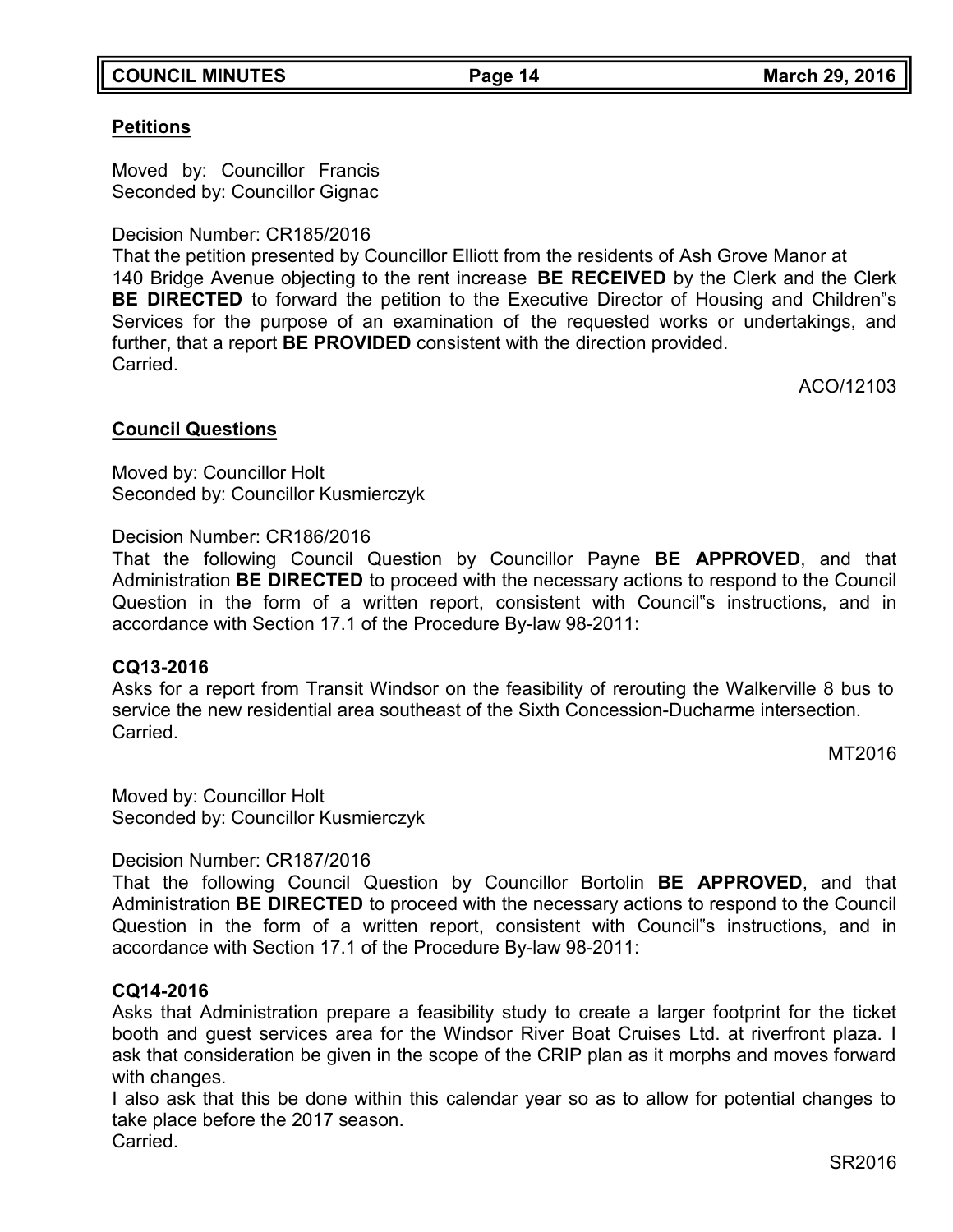Moved by: Councillor Holt Seconded by: Councillor Kusmierczyk

Decision Number: CR188/2016

That the following Council Question by Councillor Francis **BE APPROVED**, and that Administration **BE DIRECTED** to proceed with the necessary actions to respond to the Council Question in the form of a written report, consistent with Council"s instructions, and in accordance with Section 17.1 of the Procedure By-law 98-2011:

### **CQ15-2016**

Asks that Administration provide updated information and a presentation to the Environment, Transportation and Public Safety Standing Committee regarding all EA"s (Environmental Assessments) and planning documents regarding improving the Grand Marais Drain asset. That Administration include any and all previous presentations provided in the past with updates as to design options, funding options and potential partnerships with ERCA. Funding options should include a phase in model. Carried.

SW2016

### **Adjournment**

Moved by: Councillor Marra Seconded by: Councillor Payne

That this Council meeting stand adjourned until the next regular meeting of Council or at the call of the Mayor. Carried.

Accordingly, the meeting is adjourned at 8:22 o'clock p.m.

**MAYOR**

**CITY CLERK**

**THIS IS A DRAFT COPY**

## **DEPUTY CITY CLERK/SENIOR MANAGER OF COUNCIL SERVICES**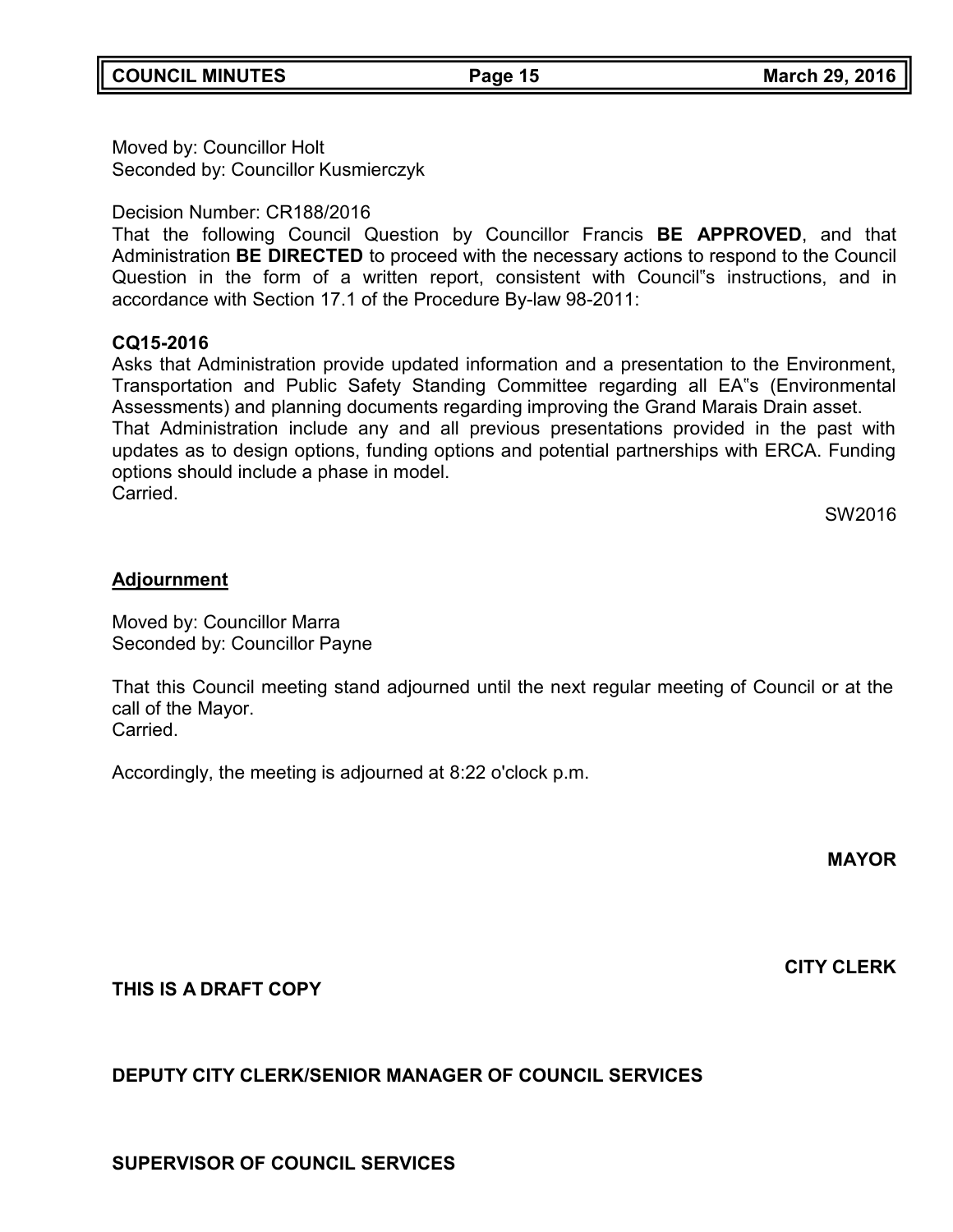Moved by: Councillor Bortolin Seconded by: Councillor Elliott

Decision Number: CR190/2016

THAT City Council **ACCEPT** Administration"s recommendations with regards to Applications for Tax Reduction, Cancellation and Refunds as noted in Appendices A thorough D; and,

THAT the CFO/City Treasurer (or designate) **BE AUTHORIZED** to amend the City"s Tax Master Collector"s Roll for the years 2014 through 2015 in the amount of \$183,314.60 (including the education portion). Carried.

> Agenda Item: C1 Report Number: 18149 Clerk"s File: SR2016 AF2016

Moved by: Councillor Bortolin Seconded by: Councillor Elliott

Decision Number: CR191/2016

THAT the Chief Administrative Officer and City Clerk **BE AUTHORIZED** to sign all necessary agreements with Plug n" Drive Coalition of Ontario and its partner agencies (Services Flo Inc. and AddEnergie Technologies) as well as EnWin Utilities in order to host EVSE units throughout the City; such documents to be satisfactory in form to the City Solicitor, in technical content to the Senior Manager of Asset Planning and in financial content to the City Treasurer. Carried.

> Agenda Item: C2 Report Number: 18147 Clerk"s File: SR2016

Moved by: Councillor Bortolin Seconded by: Councillor Elliott

Decision Number: CR192/2016

- I. That the following compliant proposal for RFP 12-16 Towed Runway Sweeper **BE ACCEPTED** for purchase:
	- VENDOR: Team Eagle Ltd. 10 Trent Drive, P.O. Box 670 Campbellford, ON K0L 1L0

RFP NO.: 12-16

TOTAL PROPOSAL PRICE: \$379,620.00 (plus HST)

II. That **APPROVAL BE GIVEN** to undertake an expenditure of \$379,620.00 (plus HST), for the purchase of a Towed Runway Sweeper for the Windsor International Airport, to be funded from Project ID# 7141055

Account to **BE CHARGED**: 007-5410-9998-04903-7141055.

Carried.

Agenda Item: C3 Report Number: 18145 Clerk"s File: APM/12491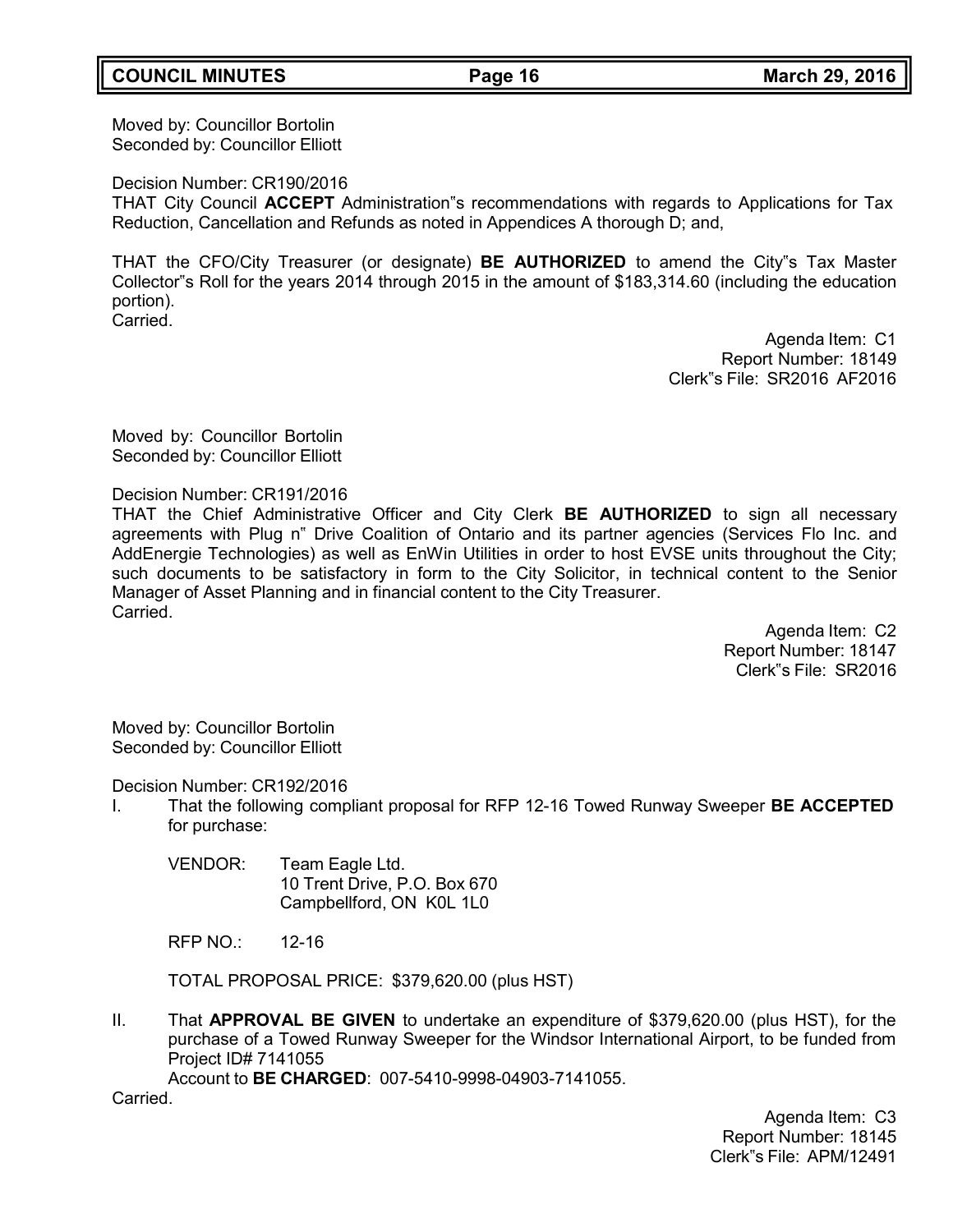Moved by: Councillor Gignac Seconded by: Councillor Francis

Decision Number: CR193/2016

- I. THAT the application by the City of Windsor (File No.: SPC-026/15) **BE APPROVED** permitting development in accordance with the following drawings:
	- 1. Site Plan: Map No. SPC-026/15 (A100, A102)
	- 2. Elevations: Map No. SPC-026/15 (A401 to A405)
	- 3. Landscape Plan: Map No. SPC-026/15 (L101, L102)
	- 4. Photometric Plan: Map No. SPC-026/15 (E002)
- II THAT the following **BE REQUIRED**, prior to the issuance of a construction permit:
	- 1. General Provisions of the Site Plan Approval:
		- i. The following conditions are prerequisites for the construction permit issuance: G-4(1) Storm detention scheme to the satisfaction of the City Engineer, G-11(2) Fire Route, G-15(1) Street Opening Permit, G15(2) Site Servicing Drawings, and G-18 Lot grading Plan to the satisfaction of PW-Engineering, Fire and Building Departments, and City Planner.
	- 2. Special provisions of the Site Plan Approval:
		- i. It is hereby noted that Site Servicing Drawings and Lot Grading Plan have been circulated and preapproved by relevant departments. However, final approval of both will be granted at the building permit stage.
		- ii. To submit a pavement marking and signage plan prior to the building permit issuance including any proposed pavement markings for pedestrian crosswalks from the proposed building to the existing building.
		- iii. To construct the lay-by in accordance with City of Windsor Standard Drawing AS-540 and to the satisfaction of the Corporation's City Engineer. The said drop-off area shall be used solely for the purpose of a drop-off area, automobile parking shall be prohibited thereon, and it shall be clearly signed, marked, and maintained in a manner satisfactory to the said City Engineer.
- III THAT in accordance with By-law 11275, Administration **BE AUTHORIZED** to approve future changes to the approved site plan and building elevations.

#### Carried.

Councillor Bortolin voting nay.

Agenda Item: 4 Report Number: 18146 Clerk"s File: ZS/12022

**Appendices Drawings**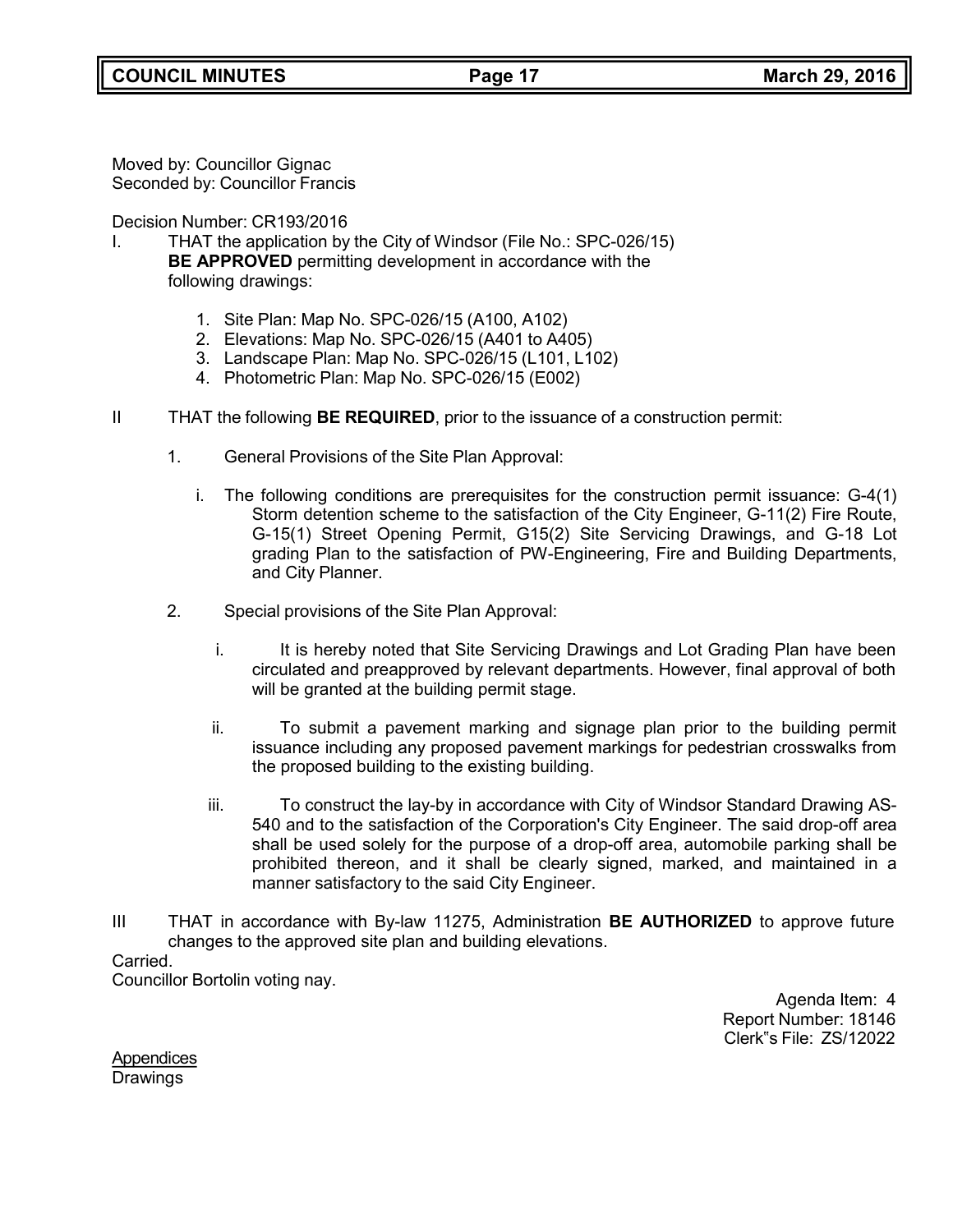Moved by: Councillor Bortolin Seconded by: Councillor Elliott

Decision Number: CR194/2016

That the Chief Administrative Officer and the City Clerk **BE AUTHORIZED** to sign a contract with New World Park Solutions Inc. (Playworld Ontario) satisfactory in form to the City Solicitor, in technical content to the Executive Director of Parks and in financial content to the City Treasurer and Chief Financial Officer for the design, supply and installation of playgrounds at Lakeshore Woods Park, Walker Homesite Park, Bridgeview Park, Stodgell Park, Esdras Park, Avon Court Park as follows:

TOTAL PRICE \$540,000.00

TOTAL PRICE INCLUDING HST: \$610,200.00 ACCOUNTS CHARGED: Neighbourhood Parks (007 5410 9998 02946 7151015) (007 5410 9998 01558 7151015) Accessible Playgrounds (007 5410 9998 03126 7145009) (007 5410 9998 10291 7145009) Equipment Removal (007 5410 9998 02130 7129009) (007 5410 9998 01482 7129009).

Carried.

Agenda Item: C5 Report Number: 18133 Clerk"s File: SR/12492

Moved by: Councillor Bortolin Seconded by: Councillor Elliott

#### Decision Number: CR195/2016

That the Chief Administrative Officer and the City Clerk **BE AUTHORIZED** to sign a contract with Open Space Solutions Inc., satisfactory in form to the City Solicitor, in technical content to the Executive Director of Parks and in financial content to the City Treasurer and Chief Financial Officer for the design, supply and installation of a new accessible splash pad at Jackson Park.

TOTAL PRICE \$199,621.00

TOTAL PRICE INCLUDING HST: \$\$225,571.73

PROJECT CHARGED: Regional Parks Project ID# 7151013.

Carried.

Agenda Item: C6 Report Number: 18134 Clerk"s File: SR/12493

Moved by: Councillor Bortolin Seconded by: Councillor Elliott

Decision Number: CR196/2016

- I. That the following vacant parcel of land **BE DECLARED** surplus:
	- Municipal address: 0 Eugenie Street East situate on the south side of Eugenie Street East, between Howard Avenue and McDougall Avenue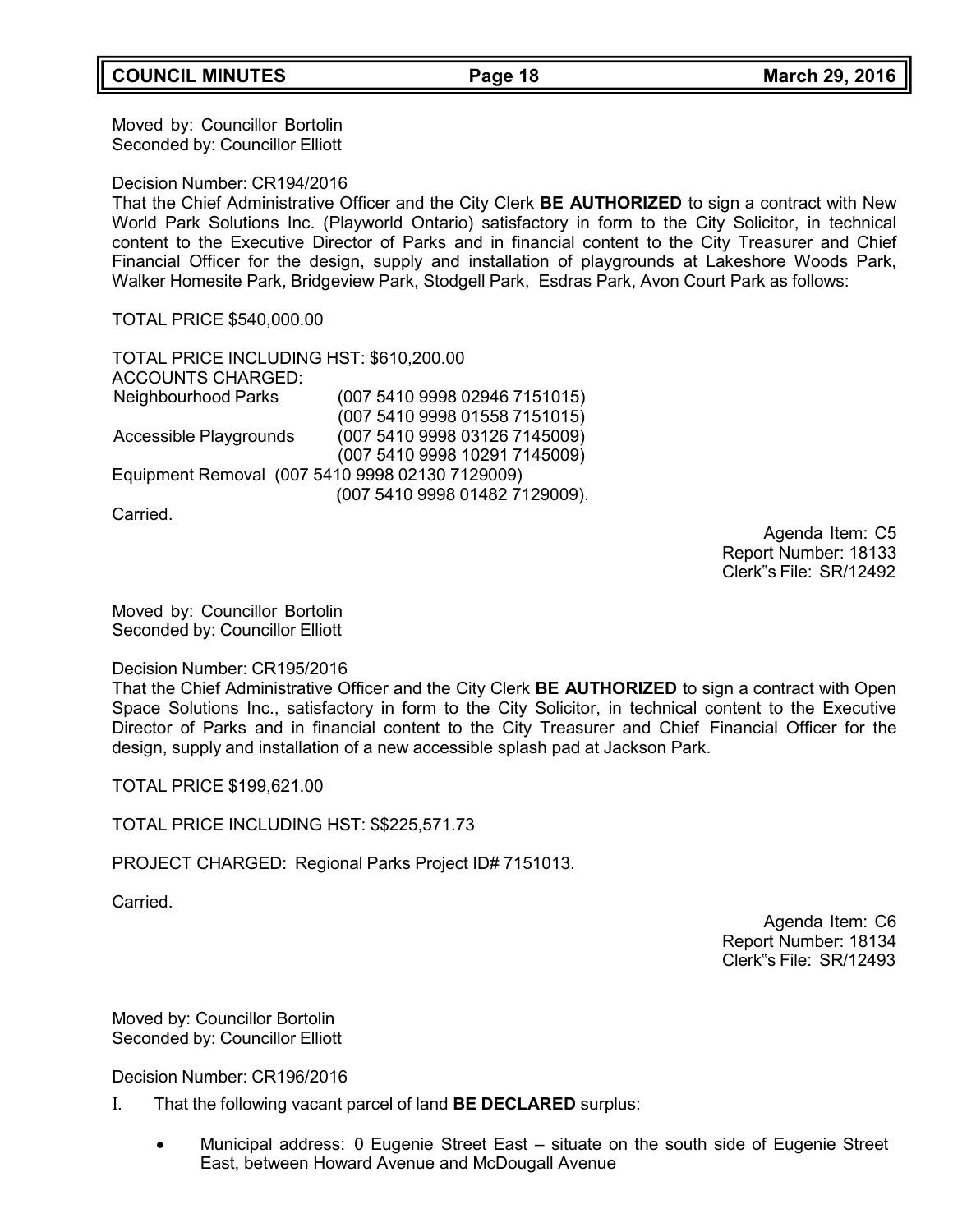- Legal Description: Part Lot 35, Registered Plan 1266, Sandwich West as in SW61328
- Approximate Lot size: 14" X 100" (1,400 sq. ft.)
- Improvements: none vacant land
- II. That **APPROVAL BE GIVEN** for the sale of the vacant parcel of land known municipally as 0 Eugenie Street East, under the following terms and conditions:
	- 1. PURCHASER: K.E.L. Communications Limited c/o Reiner Bernard Neumann 363 Eugenie Street East Windsor, ON N8X 2Y2
	- 2. PROPERTY BEING SOLD: A 14" x 100" vacant parcel of land legally described as Part Lot 35, Registered Plan 1266, Sandwich West as in SW61328, located on the south side of Eugenie Street East and known municipally as 0 Eugenie Street East.
	- 3. SALE PRICE: \$13,000 plus HST, if applicable
	- 4. TERMS &CONDITIONS:
		- A) The closing date of the transaction will be within 30 days following approval by City Council;
		- B) The Purchaser acknowledges that it is not a City employee, family member of City employee, Mayor or member of Council or a Corporation or Partnership of which a City employee, Mayor or member of Council is a shareholder; and
		- C) Prior to completion of the transaction, the City will register an easement in favour of the owner of 333 Eugenie Street East for the purpose of access to its lands over the westerly five feet of the City-owned subject lands.
	- 5. ACCOUNT CREDITED: Capital Expenditure Reserve Fund 160
- III. AND THAT the transaction **BE COMPLETED** electronically, for the property where it is available, pursuant to By-Law 366-2003 and that the Chief Administrative Officer and the City Clerk **BE AUTHORIZED** to execute all documents necessary to complete the transaction, as required, and that the City Solicitor or designate **BE AUTHORIZED** to execute documents standard to a real estate transaction.

Carried.

Agenda Item: C7 Report Number: 18162 Clerk"s File: APM2016

Moved by: Councillor Bortolin Seconded by: Councillor Elliott

Decision Number: CR197/2016

**THAT** the request of the South Western Ontario Secondary School Athletic Association (SWOSSAA) for a cash contribution of \$6500 and an inkind contribution of up to \$3500 **BE APPROVED** in accordance with the Waiver of Fees and Grand Funding Policy;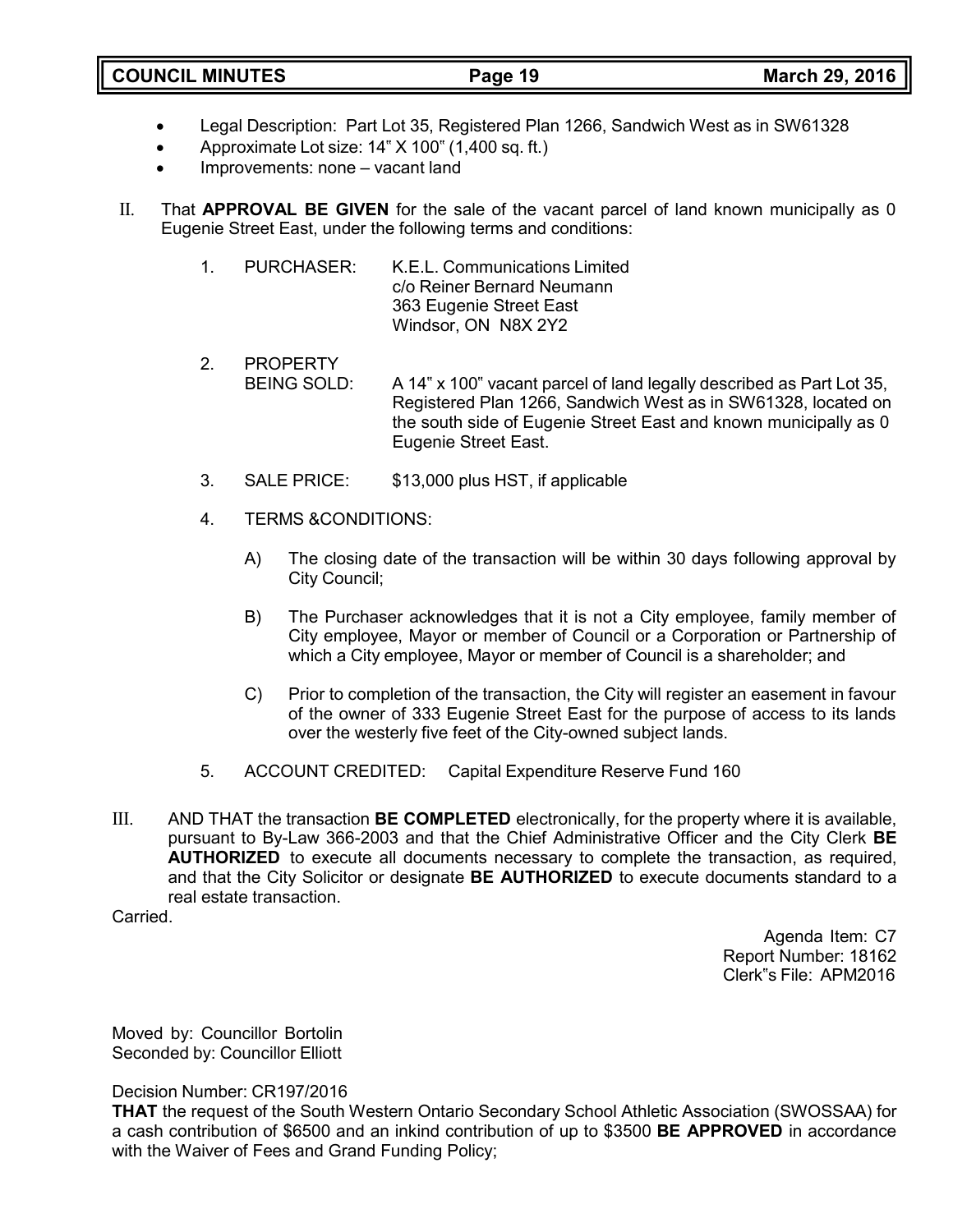| <b>COUNCIL MINUTES</b> | Page 20 | <b>March 29, 2016</b> |
|------------------------|---------|-----------------------|
|                        |         |                       |

and further;

**THAT** the contribution **BE CHARGED** to the Waiver of Fees and Grant Funding Dept ID 0131691 to **BE FUNDED** from the Budget Stabilization Fund. **Carried** 

> Agenda Item: C8 Report Number: 18159 Clerk"s File: SR2016

Moved by: Councillor Bortolin Seconded by: Councillor Elliott

Decision Number: CR198/2016

- 1. THAT Council **RECEIVE FOR INFORMATION** the 2015 Year-End Operating Budget Variance Report, dated March 11, 2016;
- 2. THAT the final 2015 Operating Budget surplus of \$2,146,779 **BE TRANSFERRED** to the Reserve Fund for Tax Appeals;
- 3. THAT in order to avoid the need to re-budget for various items, Council **APPROVE** \$1,712,380 in budget carryovers as detailed in Appendix C: 2015 Budget Carry-Forwards;
- 4. THAT Council **APPROVE** the balancing of and transfers from Capital Projects, as detailed in Appendix D: 2015 Capital Closeouts;
- 5. THAT Council **APPROVE** the attached Development Charges 2015 Income Statement Schedule (Appendix E);
- 6. THAT Council **APPROVE** the establishment of a 2 new reserve accounts entitled Economic Development/Employment Initiatives (1792) and Earned Employment Funding (1793) in Social Services;
- *7.* THAT Council **APPROVE** the regular annual transfer of funding from the Pay As You Go Leasing Reserve (Fund 170) to the Fire department totalling \$41,350 for costs incurred to support of the corporate radio communications system;
- 8. THAT Council APPROVE the closure of the Ontario Home Renewal Program Trust Funds and Bank Accounts (Funds 478 and 479) as required under the agreement with the Province, with Provincial funding of \$345,826.32 being returned to the Ministry of Municipal Affairs and Housing and funding for the City"s administrative services of \$18,201.39 being reallocated to Social Housing Reserves (Fund 141);
- 9. THAT Council **APPROVE** the following housekeeping items and various transfers to/from Reserves:
	- a. Removal from the books of \$1,299,428 relative to the accumulated historical balances of payments in lieu of property taxes payable by senior levels of governments and related entities which have been deemed to be uncollectible.
	- b. \$3,962,178 transfer from the Tax Appeals reserve to fund the tax appeals settlements approved during the year.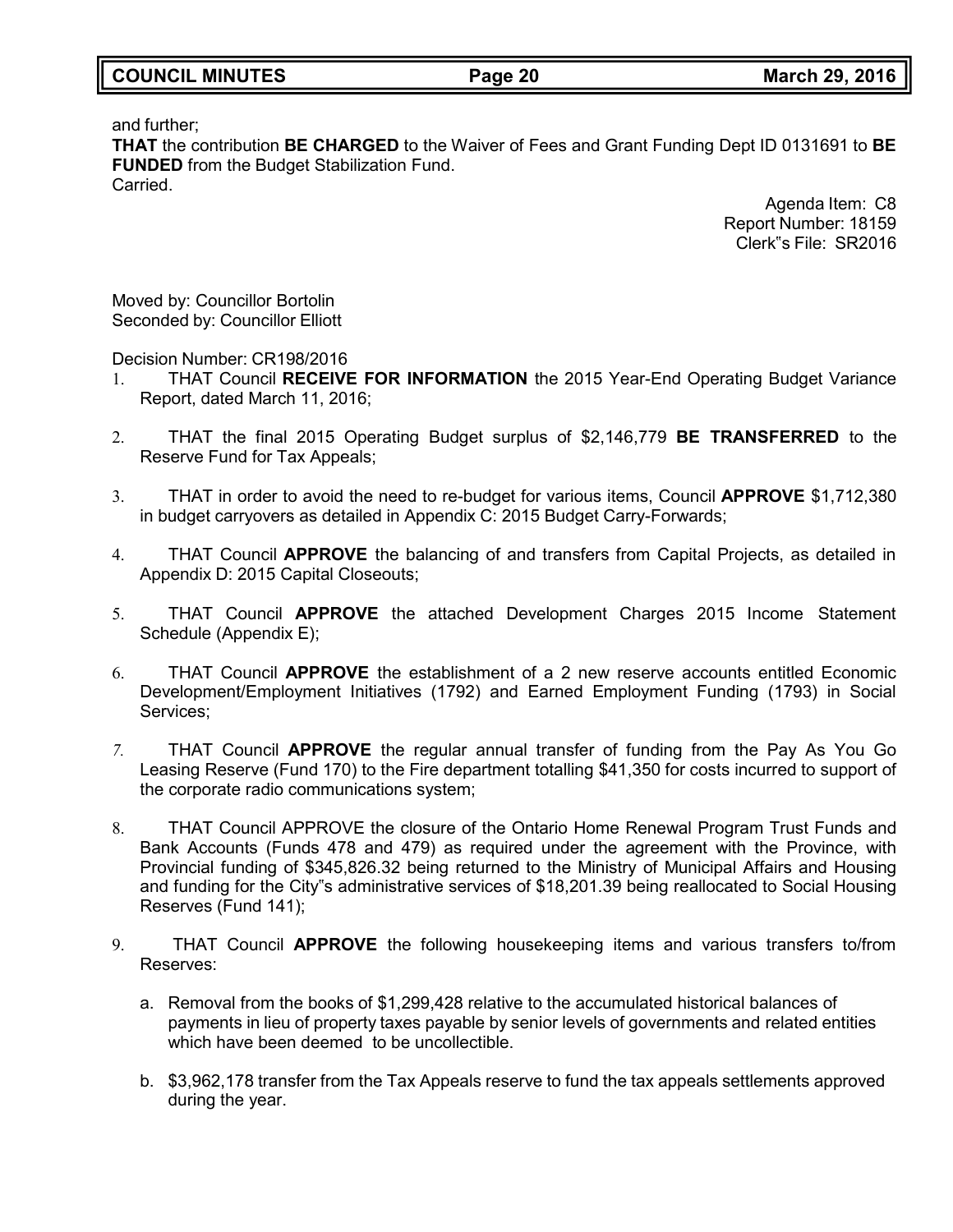- c. The transfer of \$161,402 from the Capital Expenditure Reserve Fund (160) to the City owned Vacant Lands and Transitional Buildings (0122960) to fund the maintenance and grounds upkeep of transitional properties owned by the City of Windsor.
- d. Transfer of \$9,900 from the Ontario Fire Service Grant (Account 1768) for the purchase of 9 laptops used for training of various Fire Department training requirements on an annual basis (e.g. captain training, recruit training, EOC training, dispatch training, etc.).
- e. Re-direction of funds in the amount of \$30,000 to project 7121012 Breathing Apparatus Cylinders/Packs instead of Fire Apparatus 0191410 as per Budget Issue 2015 -0006 SCBA Equipment Maintenance. This is a result of 2015 budget being sufficient for SCBA maintenance and project 7121012 requiring additional funds for enhanced telemetry tracking system offered as an option by the manufacturer and/or other ancillary components associated with the system upgrade.

f. \$121,146 transfer from reserves into the operating budget as per CR81/2014. **Carried** 

> Agenda Item: C9 Report Number: 18151 Clerk"s File: AFB/11935

**Appendices** Appendix E

Moved by: Councillor Bortolin Seconded by: Councillor Elliott

#### Decision Number: CR199/2016

THAT the request from the Downtown Residents Association Windsor (DRA) to temporarily close Pelissier Street between Park Street West and Wyandotte Street West to host regular Farmers" Market dates every Saturday between May 14, 2016 and October 8, 2016 between the hours of 7:00 AM – 2:00 PM on each date, **BE APPROVED**; and further,

THAT the Downtown Farmers Market **BE SUBJECT** to the terms and conditions of the Special Events Agreement; and further,

THAT the Chief Administrative Officer and the City Clerk **BE AUTHORIZED** to sign the Special Events Agreement in form satisfactory to the City Solicitor, and in technical content to the Executive Director of Recreation and Culture Carried.

> Agenda Item: C10 Report Number: 18155 Clerk"s File: APM/11957

Moved by: Councillor Elliott Seconded by: Councillor Sleiman

Decision Number: CR200/2016

I. That enforcement of s.7.2(5) of Park By-law 200-2002 which reads "*No person shall, in any park; use any parking space except while using the park;"* **BE SUSPENDED** in Ernest Atkinson Park, from the day of the season"s closure of the Atkinson Pool until the day the pool is re-opened to the public and further;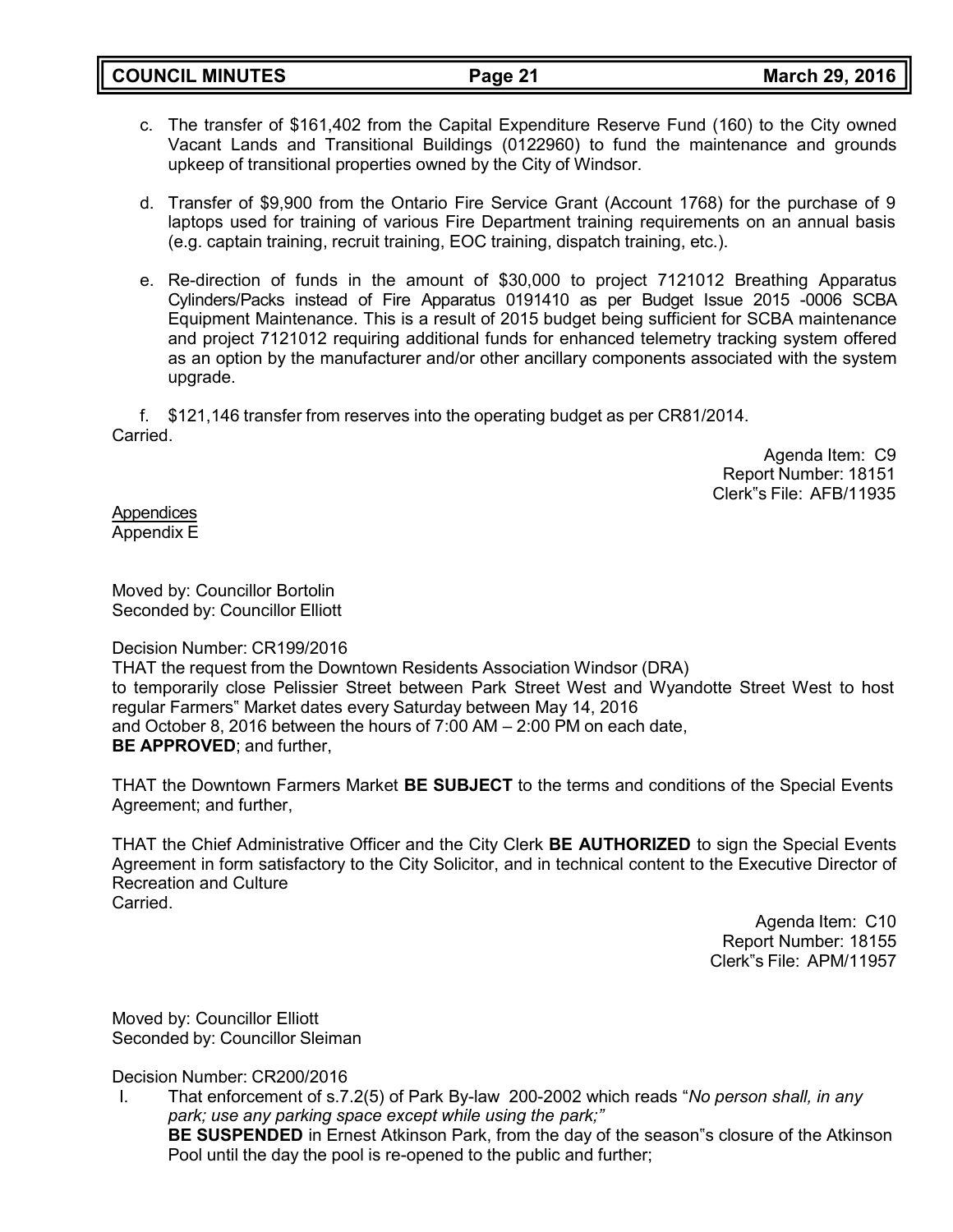- II. That parking at the Ernest Atkinson Park parking lot **BE RESTRICTED** to a three (3) hour limit, from the day of the season"s closure of the Atkinson Pool until the day the pool is re-opened to the public; and further, and that Parking By-law 9023 **BE AMENDED** accordingly;
- III. That City Administration **BE AUTHORIZED** to enter into a Consent to Enter agreement with the CHC for parking privileges for their residents of the Ash Grove Manor at the Ernest Atkinson Park subject to the following conditions:
	- a. CHC will provide at their cost additional signage required for parking control and enforcement and worded to the satisfaction of the Executive Director of Parks, and;
	- b. CHC will provide insurance and indemnification satisfactory to the Manager of Risk and Insurance.
	- c. That the Consent to Enter be limited to an annual term .
- IV. That the Chief Administrative Officer and the City Clerk **BE AUTHORIZED** to sign the Agreement with CHC approved as to form by the City Solicitor or designate and as to content by the Executive Director of Parks.
- V. That the Executive Director of Parks **BE DIRECTED** to prepare a report for Council"s consideration prior to the expiry of the Consent to Enter agreement pertaining to the review of parking and patron dynamics at Ernest Atkinson Park with a recommendation as to whether a further Consent to Enter Agreement should be entered into with CHC; and
- VI. That the CHC **UNDERTAKE** the process of rescinding on-street parking in the Bridge Street area between Riverside Drive and University Avenue; and
- VII. That Administration **EVALUATE** the number of complaints/citations issued on the property during the year.

Carried.

Agenda Item: 11 Report Number: 18154 Clerk"s File: SR2016

Moved by: Councillor Bortolin Seconded by: Councillor Elliott

Decision Number: CR201/2016 That the Minutes of the Museum Development Project Steering Committee meeting held February 11, 2016 **BE ADOPTED** as presented. Carried.

Clerk"s File: MB2016

Moved by: Councillor Bortolin Seconded by: Councillor Elliott

Decision Number: CR202/2016 That the Minutes of the New City Hall Project Steering Committee meeting held February 19, 2016 **BE ADOPTED** as presented. Carried.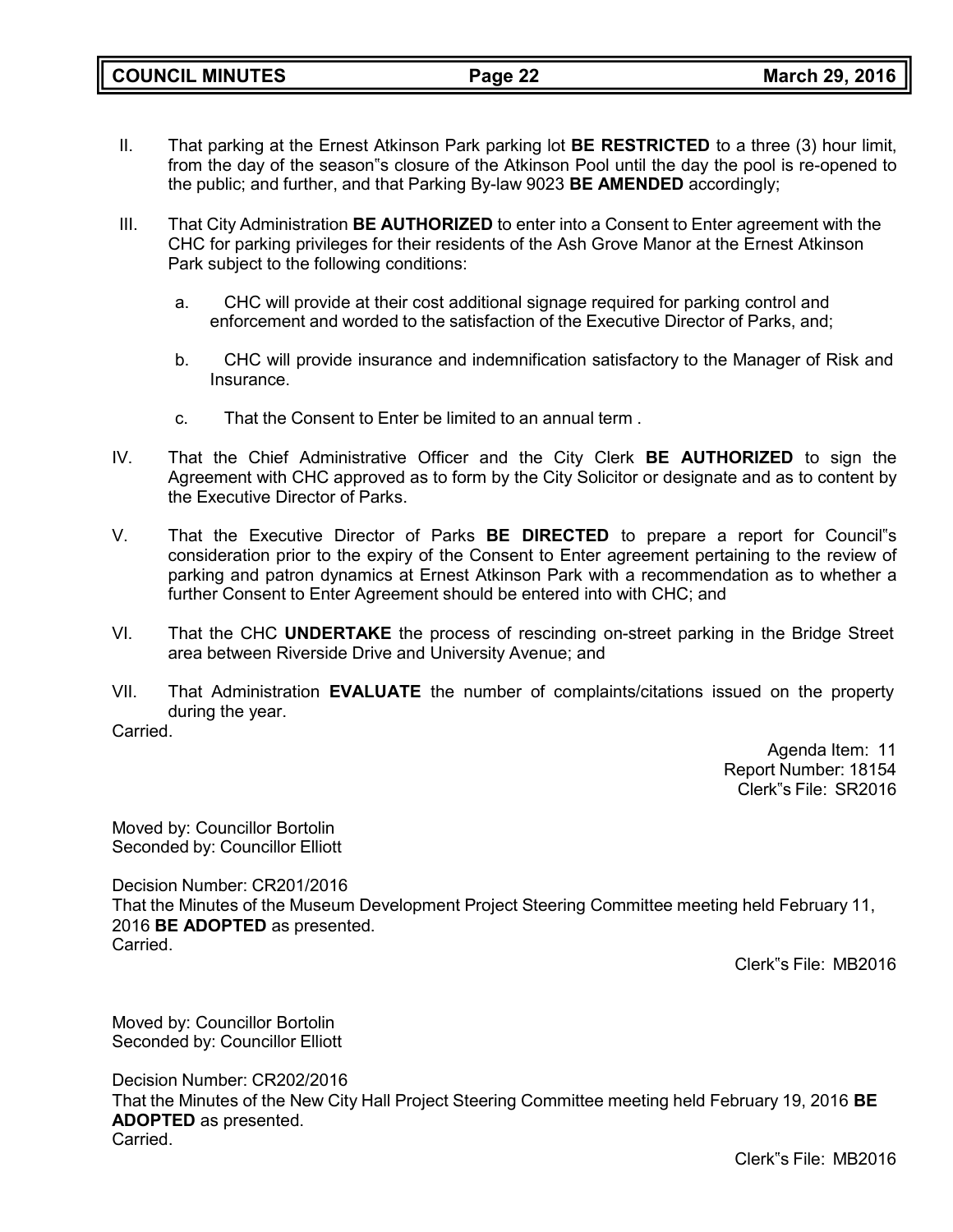# **STANDING COMMITTEE RESOLUTIONS**

Moved by: Councillor Bortolin Seconded by: Councillor Elliott

Decision Number: CR203/2016

That Report No. 351 of the Environment, Transportation & Public Safety Standing Committee of its meeting held February 17, 2016 regarding "Minutes of the Windsor Licensing Commission meeting held January 27, 2016" **BE ADOPTED** as presented.

Carried.

Report Number: SCM 10/2016 Clerk"s File: MB2016

Moved by: Councillor Bortolin Seconded by: Councillor Elliott

Decision Number: CR204/2016

That Report No. 352 of the Environment, Transportation & Public Safety Standing Committee of its meeting held February 17, 2016 regarding "Windsor-Essex County Environment Committee Report No. 93 (Marathon Petroleum)" **BE RECEIVED;**

and further,

**WHEREAS,** the letter from Andrew J. Drury, Senior Environmental Engineer, Air Quality Division, Department of Environmental Quality, Lansing, Michigan dated November 28, 2015 **BE RECEIVED**; and

**WHEREAS**, Marathon Petroleum Company LP has applied for Permits to Install (PTI) applications respectively, Application No.118-15 for the proposed Tier 3 Fuels Project and Application No. 122-15 for the proposed LPG Storage and Transfer Project at 1300 South Fort Street, Detroit, Michigan; and **WHEREAS,** this facility is identified as a major source of air pollution and due to its proximity to the

Canadian border is a source of transboundary air pollution; and

**WHEREAS,** the upgrades to this facility may result in a further increase in air emissions,

**THEREFORE BE IT RESOLVED**, that City/County Councils **BE REQUESTED** to send a letter to Catherine McKenna, Minister of Environment and Climate Change regarding the proposed upgrades to the Marathon Petroleum facility. Carried.

> Report Number: SCM 9/2016 Clerk"s File: MB2016

Moved by: Councillor Borrelli Seconded by: Councillor Francis

Decision Number: CR205/2016

That Report No. 353 of the Environment, Transportation & Public Safety Standing Committee of its meeting held February 17, 2016 regarding "Response to CQ54-2015 and CQ62-2015 (Environmental Assessment for the Central Box)" **BE DEFERRED** until the completion of the Central Box Municipal Class Environment Assessment, which is expected to be completed in early 2016. Carried.

Councillors Holt and Bortolin voting nay.

Report Number: S 32/2015 Clerk"s File: ST2016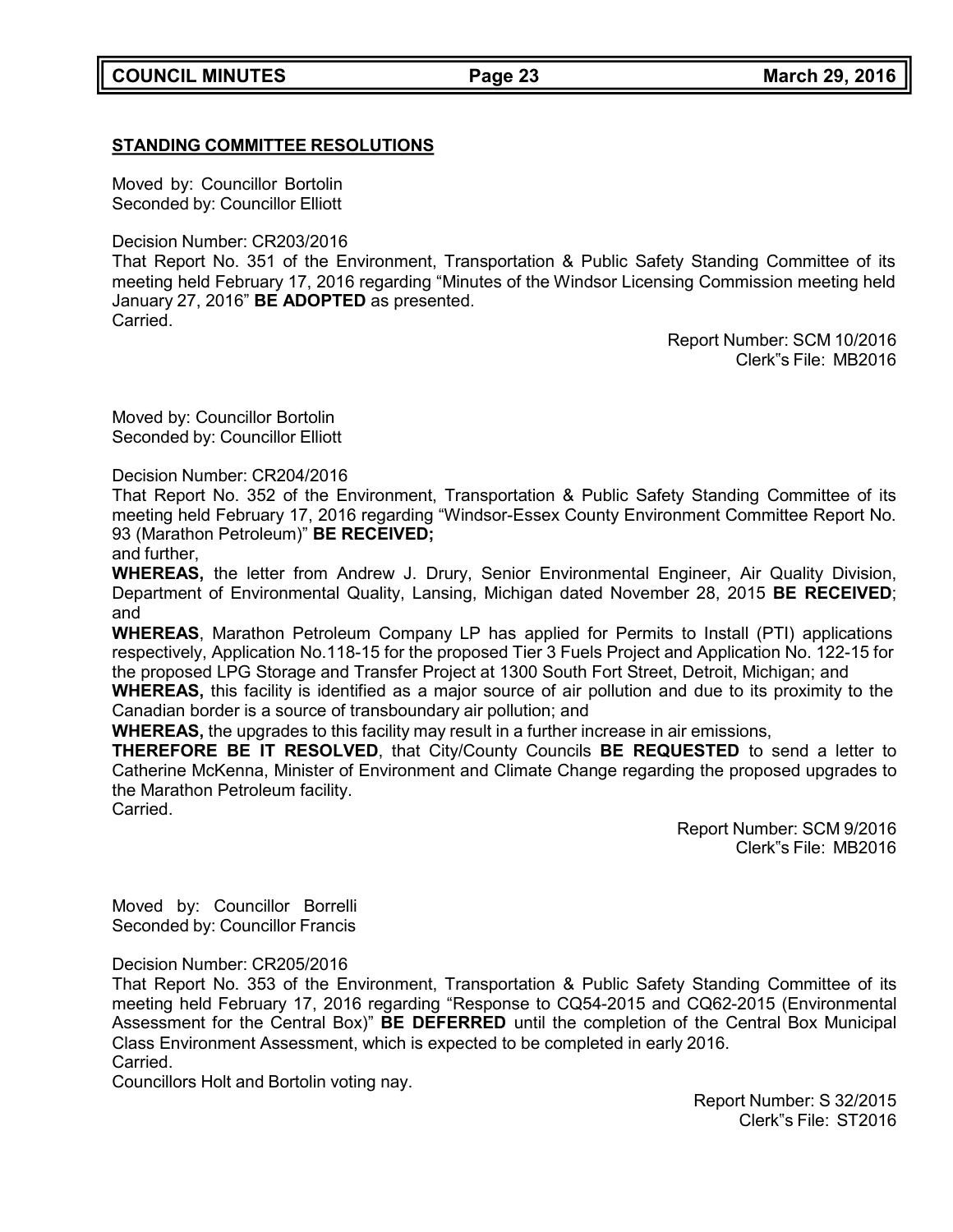# **COUNCIL MINUTES Page 24 March 29, 2016**

Moved by: Councillor Bortolin Seconded by: Councillor Elliott

Decision Number: CR206/2016

That Report No. 354 of the Environment, Transportation & Public Safety Standing Committee of its meeting held February 17, 2016 regarding "Update of Provincial Climate Change Initiatives" **BE ADOPTED** as presented. Carried.

> Report Number: S 67/2015 Clerk"s File: EI/10822

Moved by: Councillor Bortolin Seconded by: Councillor Marra

Decision Number: CR207/2016

That Report No. 355 of the Environment, Transportation & Public Safety Standing Committee of its meeting held February 17, 2016 regarding "CQ70-2015 Dougall Avenue Two-Way Conversion" **BE DEFERRED** to a future meeting of Council. Carried.

Report Number: S 76/2015 Clerk"s File: ST2016

Moved by: Councillor Gignac Seconded by: Councillor Francis

Decision Number: CR208/2016

That Report No. 356 of the Environment, Transportation & Public Safety Standing Committee of its meeting held February 17, 2016 regarding "M461-2015 Improvements to Cycling and Pedestrian Markings" **BE ADOPTED** as presented.

#### Carried.

Councillor Holt voting nay.

Councillors Borrelli and Elliott were absent from the meeting when the vote was taken on this matter. Report Number: S 5/2016 Clerk"s File: MB2016

Moved by: Councillor Bortolin

Decision Number: CR209/2016

Seconded by: Councillor Elliott

That Report No. 357 of the Environment, Transportation & Public Safety Standing Committee of its meeting held February 17, 2016 regarding "Response to CQ67-2015 and CQ68-2015 – Local Improvement of Rural Cross-section Roads" **BE ADOPTED** as presented. **Carried**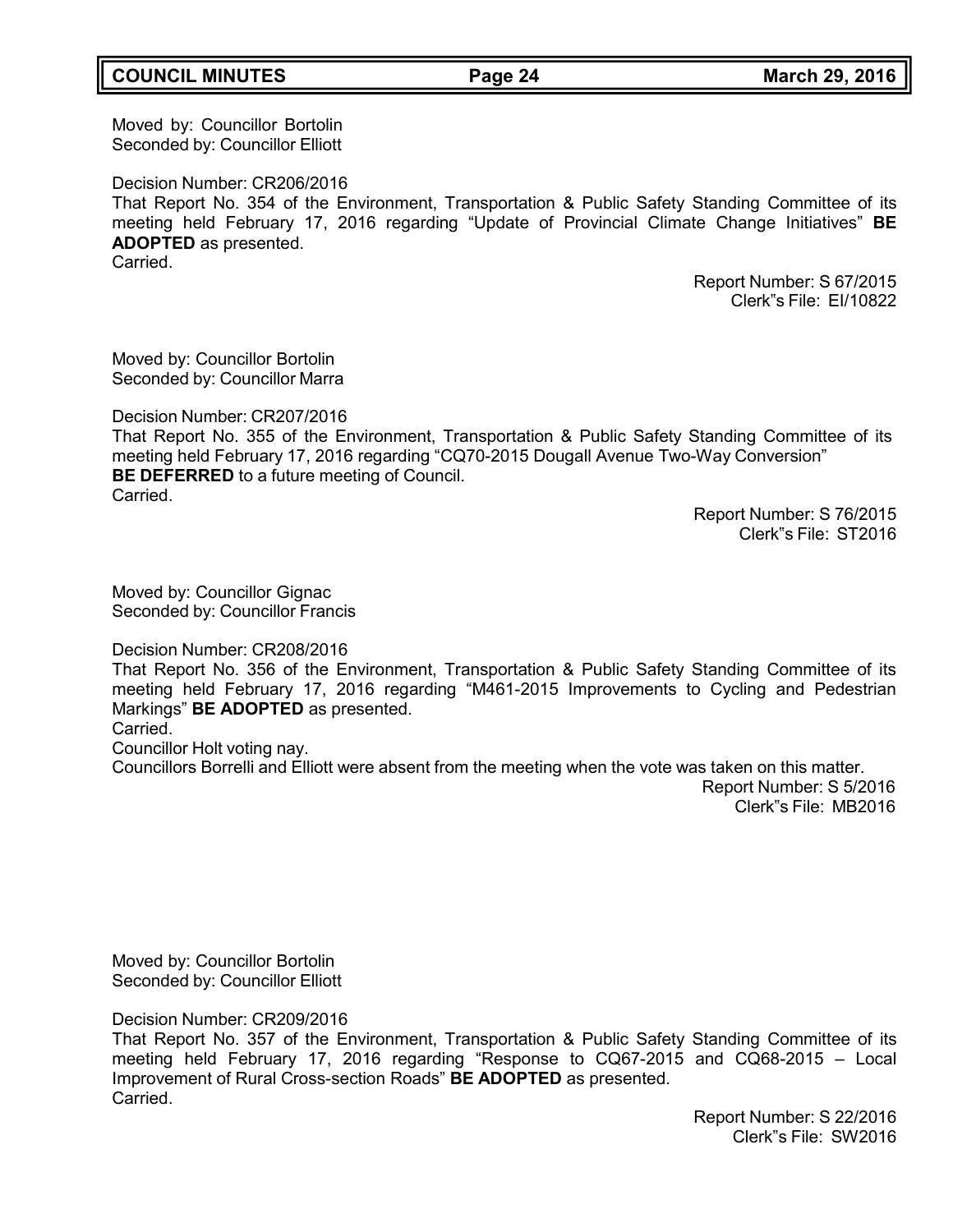Moved by: Councillor Bortolin Seconded by: Councillor Elliott

Decision Number: CR210/2016 That Report No. 240 of the Executive Committee of Council of its meeting held February 22, 2016 regarding "Settlement of Assessment Appeal Matter – 245 Ouellette Avenue" **BE ADOPTED** as presented. Carried.

> Report Number S 55/2016 Clerk"s File: ACEA2016

Moved by: Councillor Bortolin Seconded by: Councillor Elliott

Decision Number: CR211/2016 That Report No. 241 of the Executive Committee of Council of its meeting held February 22, 2016 regarding "FINA 2016 WSC (25m) Expenditures Made Under the Purchasing By-law Exemption" **BE ADOPTED** as presented. **Carried** 

Report Number: CM 6/2016 Clerk"s File: SR/11543

Moved by: Councillor Bortolin Seconded by: Councillor Elliott

Decision Number: CR212/2016 That Report No. 242 of the Executive Committee of Council of its meeting held February 22, 2016 regarding "Capital Project Variance Report as at September 30, 2015" **BE ADOPTED** as presented. **Carried** 

> Report Number: S 31/2016 Clerk"s File: AFB/11935

Appendices Appendix A

Moved by: Councillor Bortolin Seconded by: Councillor Elliott

Decision Number: CR213/2016 That Report No. 243 of the Executive Committee of Council of its meeting held February 22, 2016 regarding "20 Year Strategic Vision – Consultation Feedback & proposed Project Allocation" **BE ADOPTED** as presented. Carried.

> Report Number: S 39/2016 Clerk"s File: APR/10711

**Appendices Appendices**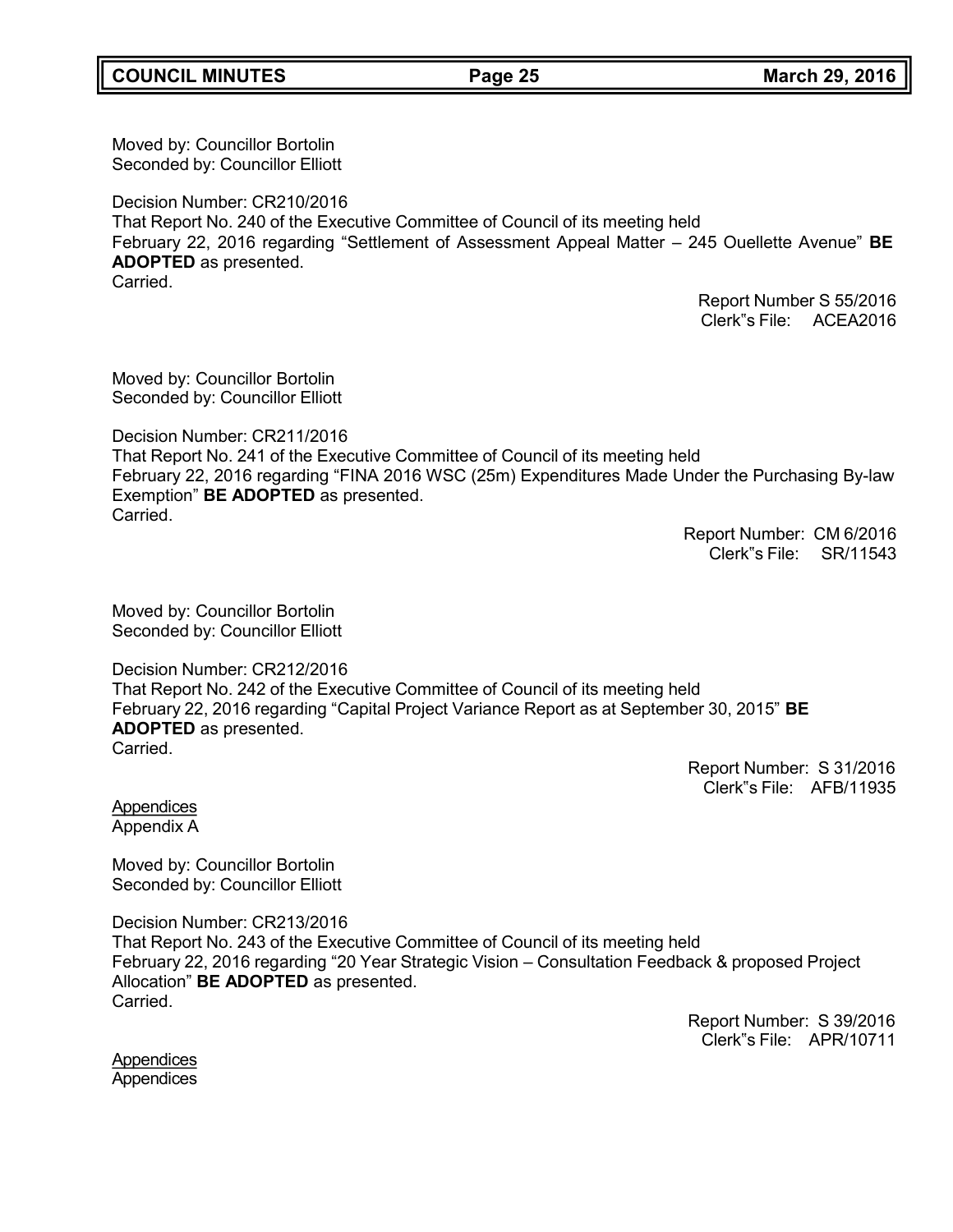### **COUNCIL MINUTES Page 26 March 29, 2016**

Moved by: Councillor Bortolin Seconded by: Councillor Elliott

Decision Number: CR214/2016

That Report No. 379 of the Social Development, Health & Culture Standing Committee of its meeting held March 2, 2016 regarding "Presentation entitled Introduction to Workforce WindsorEssex dated March 2, 2016" **BE ADOPTED** as presented. Carried.

Clerk"s File: MB2016

Moved by: Councillor Bortolin Seconded by: Councillor Elliott

Decision Number: CR215/2016

That Report No. 380 of the Social Development, Health & Culture Standing Committee of its meeting held March 2, 2016 regarding "Presentation entitled Employment and Social Services – Service Pathways" **BE ADOPTED** as presented. Carried.

Clerk"s File: MB2016

Moved by: Councillor Bortolin Seconded by: Councillor Elliott

Decision Number: CR216/2016

That Report No. 381 of the Social Development, Health & Culture Standing Committee of its meeting held March 2, 2016 regarding "Minutes of the Windsor Accessibility Advisory Committee meeting held December 15, 2015" **BE ADOPTED** as presented. **Carried** 

Clerk"s File: SCM 18/2016

Moved by: Councillor Bortolin Seconded by: Councillor Elliott

Decision Number: CR217/2016

That Report No. 382 of the Social Development, Health & Culture Standing Committee of its meeting held March 2, 2016 regarding "2015 Chairperson"s Report of the Housing Advisory Committee" **BE ADOPTED** as presented.

Carried.

Report Number: SCM 24/2016 Clerk"s File: MB2016

Moved by: Councillor Bortolin Seconded by: Councillor Elliott

Decision Number: CR218/2016

That Report No. 383 of the Social Development, Health & Culture Standing Committee of its meeting held March 2, 2016 regarding "Youth Job Link under the Ministry of Training, Colleges & Universities" **BE ADOPTED** as presented. Carried.

> Report Number: S 45/2016 Clerk"s File: SS2016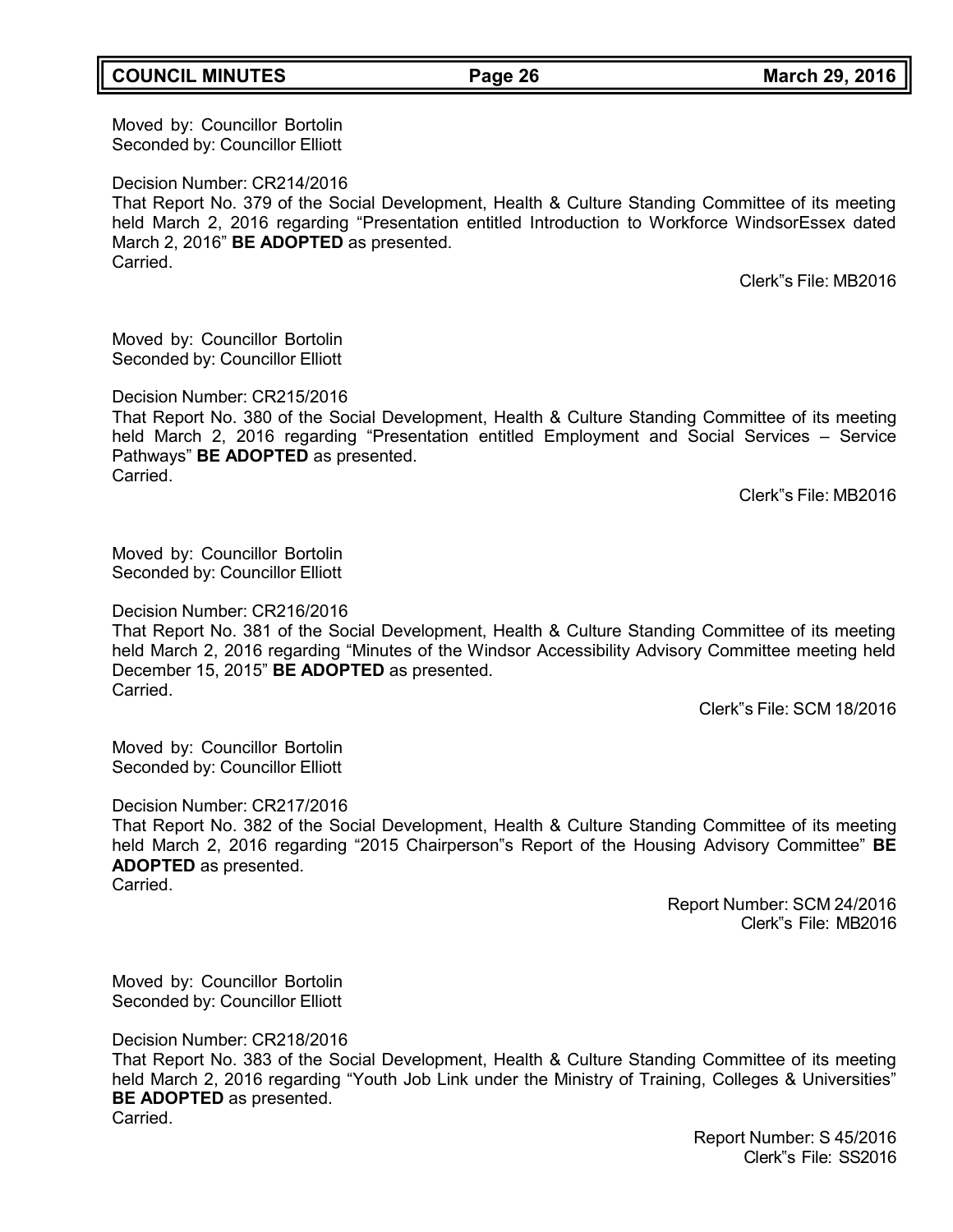Moved by: Councillor Bortolin Seconded by: Councillor Elliott

Decision Number: CR219/2016

That Report No. 384 of the Social Development, Health & Culture Standing Committee of its meeting held March 2, 2016 regarding "Significant Municipal Event Status for 2016 Events, Wards 2, 3 and 4" **BE ADOPTED** as presented. Carried.

Report Number: S 43/2016 Clerk"s File: SR2016

Moved by: Councillor Bortolin Seconded by: Councillor Elliott

Decision Number: CR189/2016

That Report No. 385 of the Social Development, Health & Culture Standing Committee of its meeting held March 2, 2016 regarding "Walkerville Busker Festival, August 12-14, 2016 Temporary Road Closures" **BE ADOPTED** as presented. Carried.

> Report Number: S 37/2016 Clerk"s File: SR/12449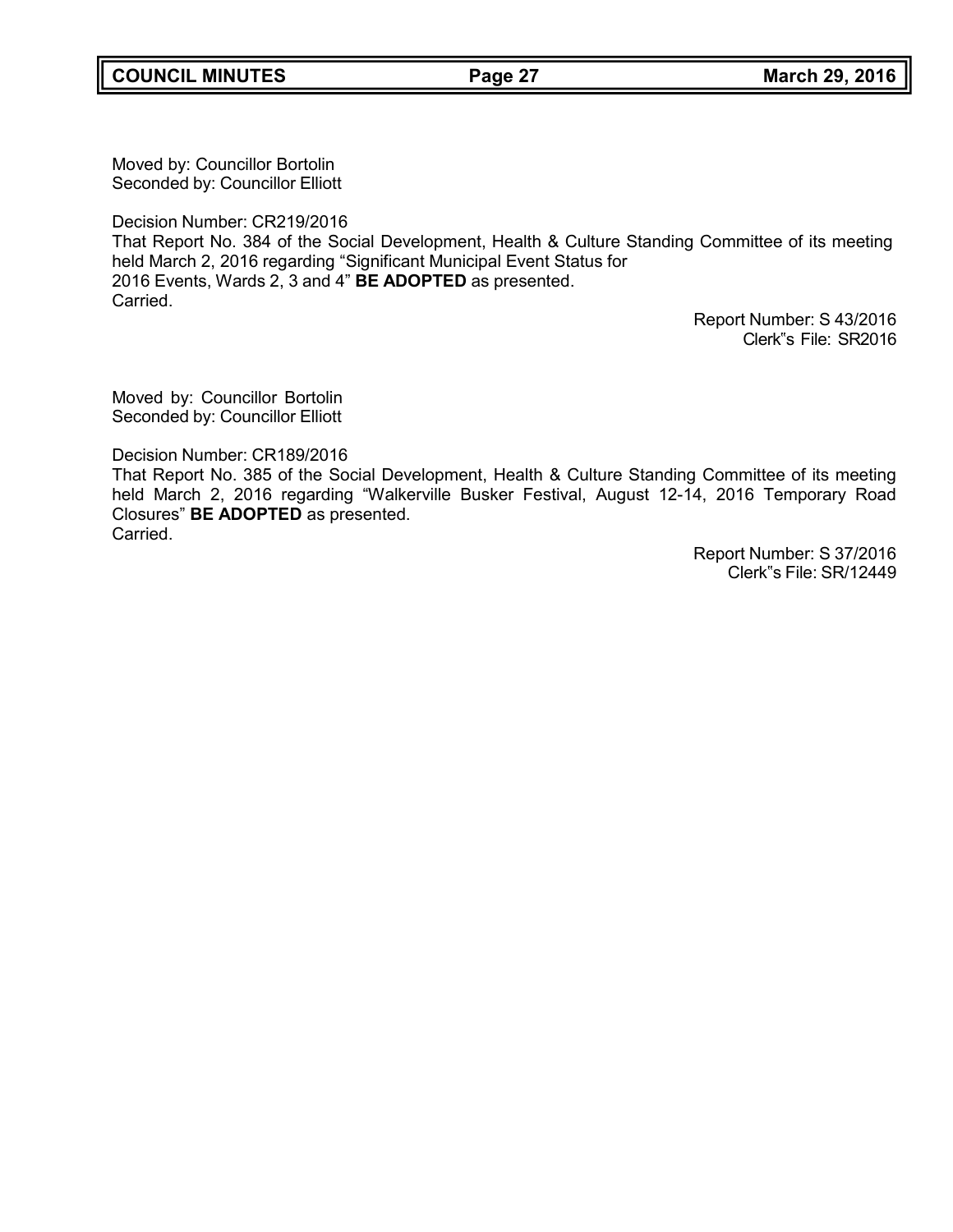# **ADOPTED by Council at its meeting held March 29, 2016 [CR203/2016]**

/AC Windsor, Ontario March 29, 2016

REPORT NO. 351 of the ENVIRONMENT, TRANSPORTATION & PUBLIC SAFETY STANDING COMMITTEE of its meeting held February 17, 2016

Present: Councillor Chris Holt Councillor Bill Marra (Chair) Councillor Hilary Payne Councillor Paul Borrelli

Absent: Councillor Fred Francis

That the following recommendations of the Environment, Transportation and Public Safety Standing Committee **BE APPROVED:**

Moved by Councillor Payne, seconded by Councillor Holt, That the Minutes of the Windsor Licensing Commission meeting held January 27, 2016 **BE RECEIVED** for information. **Carried** 

SCM 10/2016

Clerk"s Note: The minutes of the Windsor Licensing Commission meeting held January 27, 2016 are *attached* as background information.

**CHAIRPERSON** 

SUPERVISOR OF COUNCIL SERVICES

**COUNCIL MINUTES Page 28 March 29, 2016**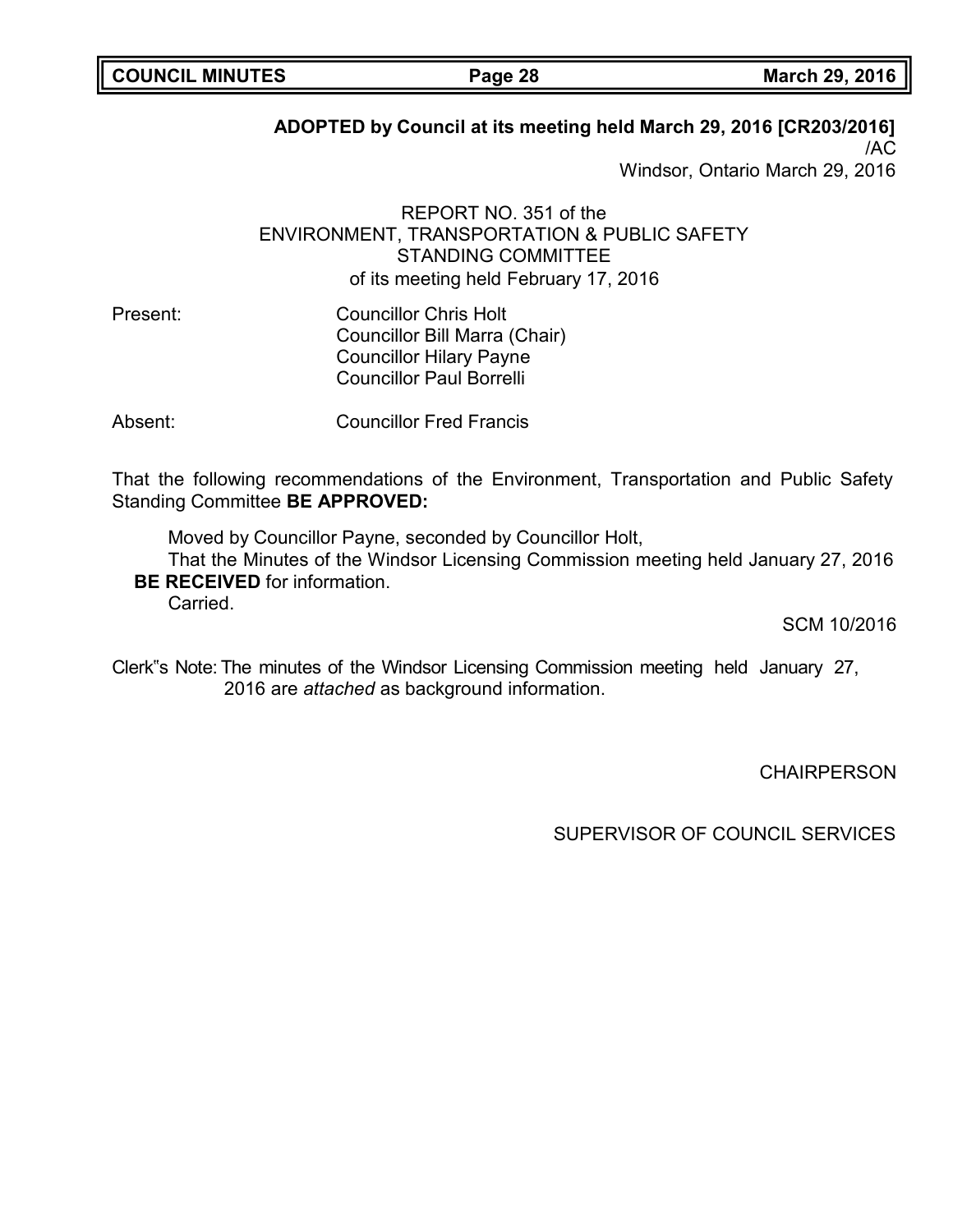# **See CR204/2016 for resolution wording As ADOPTED by Council at its meeting held March 29, 2016** /AC

Windsor, Ontario March 29, 2016

REPORT NO. 352 of the ENVIRONMENT, TRANSPORTATION & PUBLIC SAFETY STANDING COMMITTEE of its meeting held February 17, 2016

Present: Councillor Chris Holt Councillor Bill Marra (Chair) Councillor Hilary Payne Councillor Paul Borrelli

Absent: Councillor Fred Francis

That the following recommendations of the Environment, Transportation and Public Safety Standing Committee **BE APPROVED:**

Moved by Councillor Borrelli, seconded by Councillor Payne, That Report No. 93 of the Windsor-Essex County Environment Committee (Marathon Petroleum) **BE RECEIVED** for information. Carried.

SCM 9/2016

Clerk"s Note: Report No. 93 of the Windsor-Essex County Environment Committee (Marathon Petroleum) is *attached* as background information.

**CHAIRPERSON**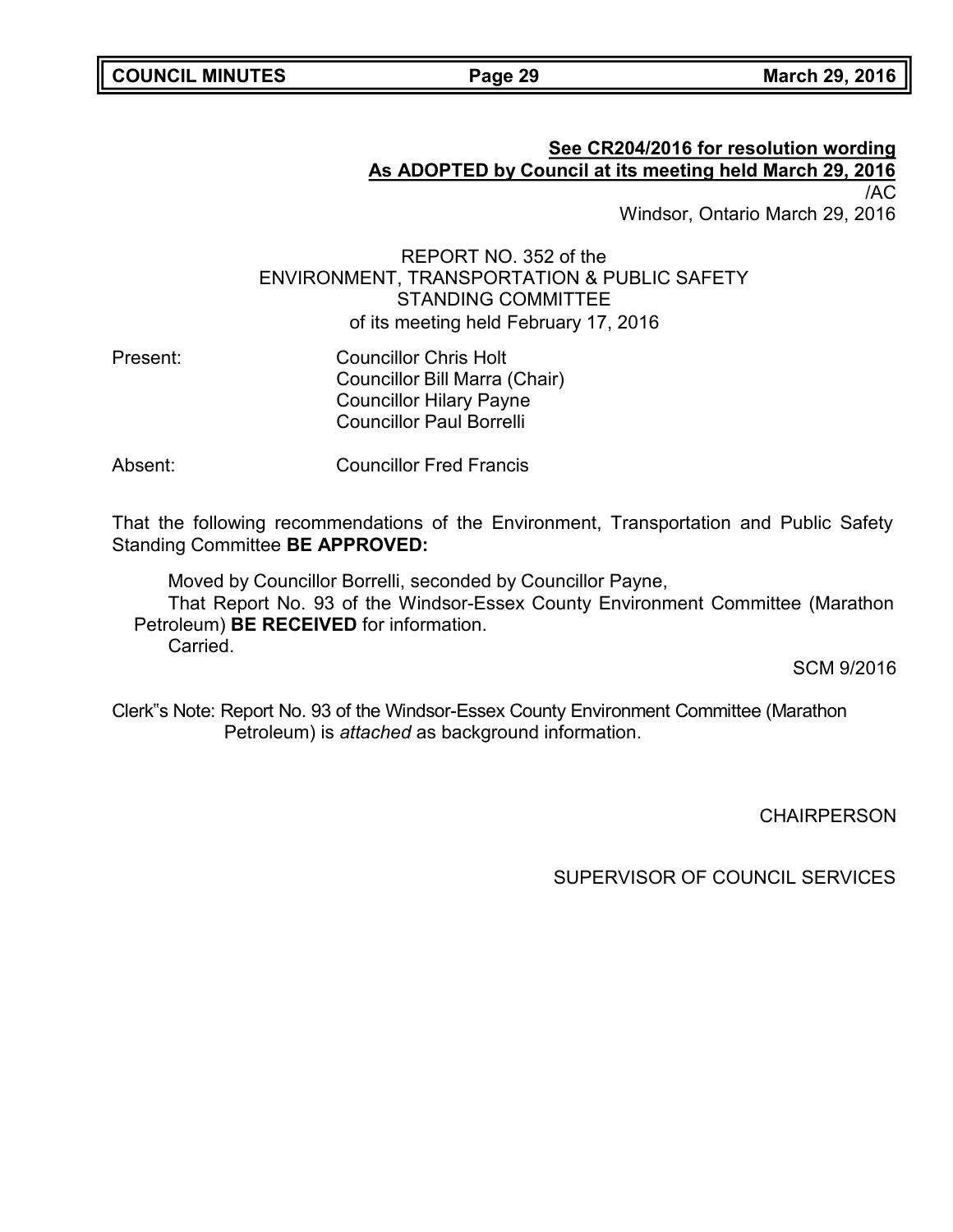### **DEFERRED until the completion of the Central Box Municipal Class Environment Assessment, which is expected to be completed in early 2016 As ADOPTED by Council at its meeting held March 29, 2016 [CR205/2016]** /AC

Windsor, Ontario March 29, 2016

# REPORT NO. 353 of the ENVIRONMENT, TRANSPORTATION & PUBLIC SAFETY STANDING COMMITTEE of its meeting held February 17, 2016

Present: Councillor Chris Holt Councillor Bill Marra (Chair) Councillor Hilary Payne Councillor Paul Borrelli

Absent: Councillor Fred Francis

That the following recommendations of the Environment, Transportation and Public Safety Standing Committee **BE APPROVED:**

Moved by Councillor Holt, seconded by Councillor Payne,

- I. That the report of the City Engineer in response to CQ54-2015 and CQ62-2015 dated February 3, 2016, **BE RECEIVED** for information; and further,
- II. That the speed limit in the area of the Central Box **BE REDUCED** to 50km/hr from the current limit of 60km/hr; and further,
- III. That WC-24 signage and sharrows **BE INSTALLED** in the Central Box area.
- And,

Moved by Councillor Payne, seconded by: Councillor Holt,

IV. That Administration **REPORT BACK** with a funding source to be used to implement the use of painted directional arrows in addition to the standard diamond and bicycle painted symbols on Dougall Avenue in both directions. Carried.

## **S 32/2015 ST2016**

Clerk"s Note: The report of the Project Administrator dated February 3, 2016 entitled *"Response to CQ54-2015 and CQ62-2015"* is *attached* as background information. Administration submitting the *attached* memo dated March 14, 2016 as additional information.

**CHAIRPERSON**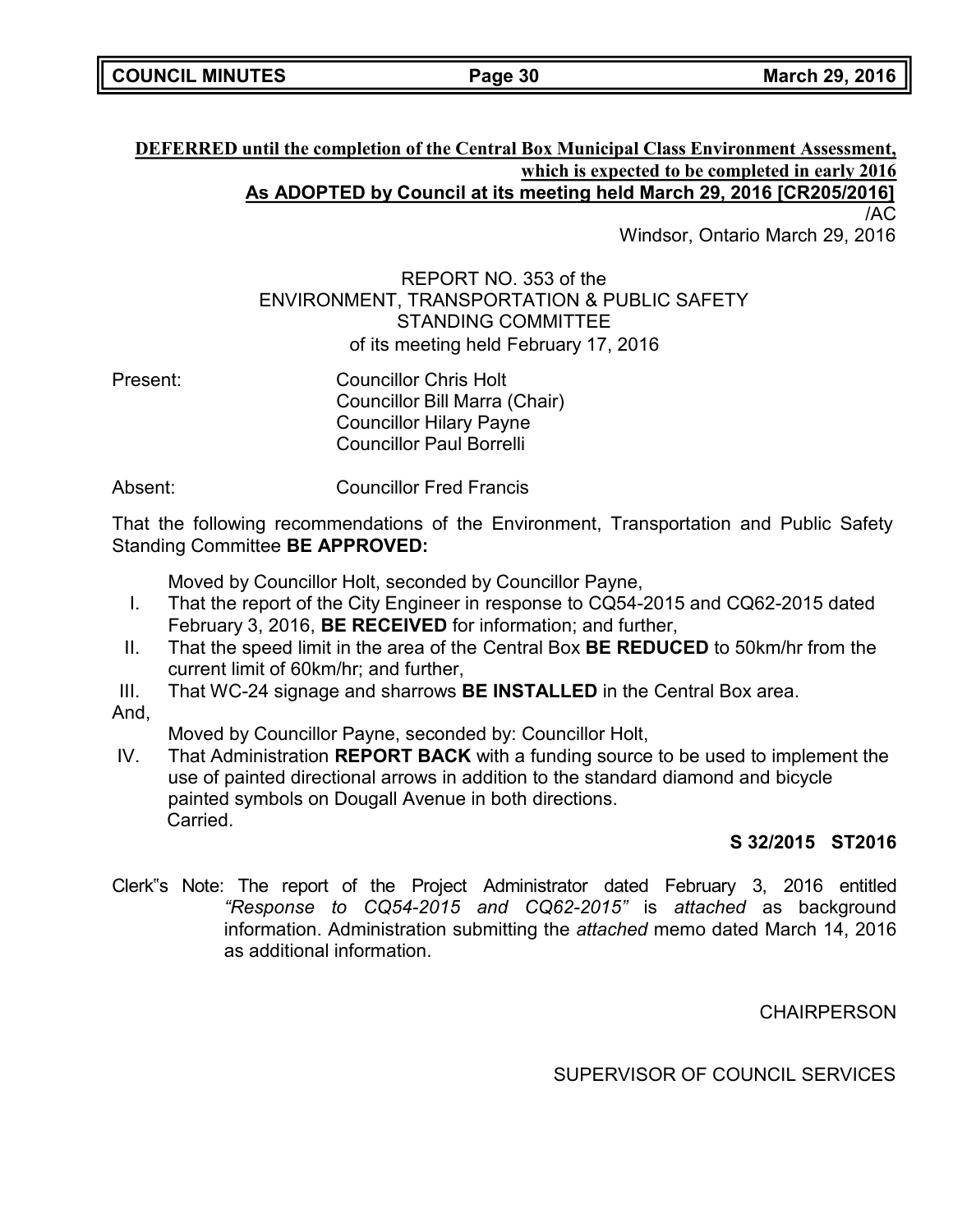| <b>COUNCIL MINUTES</b> |  |
|------------------------|--|
|------------------------|--|

**ADOPTED by Council at its meeting held March 29, 2016 [CR206/2016]** /AC

Windsor, Ontario March 29, 2016

REPORT NO. 354 of the ENVIRONMENT, TRANSPORTATION & PUBLIC SAFETY STANDING COMMITTEE of its meeting held February 17, 2016

- Present: Councillor Chris Holt Councillor Bill Marra (Chair) Councillor Hilary Payne Councillor Paul Borrelli
- Absent: Councillor Fred Francis

That the following recommendations of the Environment, Transportation and Public Safety Standing Committee **BE APPROVED:**

Moved by Councillor Holt, seconded by Councillor Payne,

That the report of the City Engineer dated December 11, 2015 to provide an update on Provincial Climate Change Initiatives and the possible role of municipalities **BE RECEIVED** for information.

Carried.

### **S 67/2015 EI/10822**

Clerk"s Note: The report of the City Engineer dated December 11, 2015 entitled *"Update of Provincial Climate Change Initiatives"* is *attached* as background information.

**CHAIRPERSON**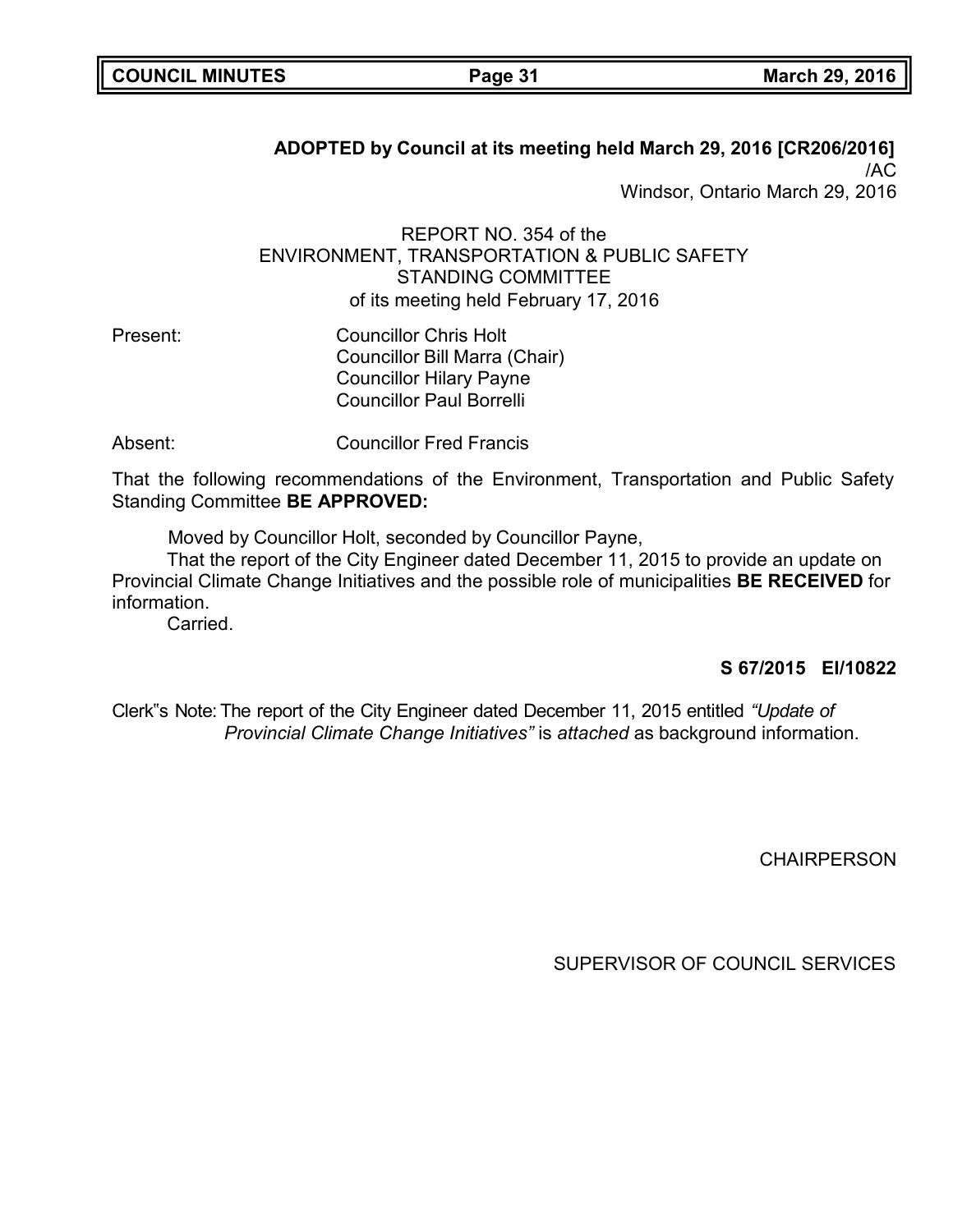### **DEFERRED to a future meeting of Council As ADOPTED by Council at its meeting held March 29, 2016 [CR207/2016] /AC** Windsor, Ontario March 29, 2016

REPORT NO. 355 of the ENVIRONMENT, TRANSPORTATION & PUBLIC SAFETY STANDING COMMITTEE of its meeting held February 17, 2016

Present: Councillor Chris Holt Councillor Bill Marra (Chair) Councillor Hilary Payne Councillor Paul Borrelli

Absent: Councillor Fred Francis

That the following recommendations of the Environment, Transportation and Public Safety Standing Committee **BE APPROVED:**

Moved by Councillor Holt, seconded by Councillor Payne,

That administration **BE DIRECTED** to implement the following:

- **CARRY OUT** traffic and engineering studies to determine other changes needed to facilitate the two-way conversion (e.g. turning lanes at intersections, view obstructions to be removed at intersections), taking into consideration the Downtown Transportation Strategy as appropriate;
- Based on the results of the traffic and engineering study, **IDENTIFY** the appropriate project schedule under the *Municipal Class Environmental Assessment* ("the Class EA");
- **REPORT BACK** to Council on what is required to Carry out an environmental assessment or review as required by the selected Class EA;
- **CONSULT** with affected members of the public, stakeholders, and other agencies as required by the Class EA, guided by normal practice for the components of the design (e.g. if on-street parking removal is required, consult with affected property owners as would normally be done for an on-street parking removal);
- **PREPARE A REPORT** to Council for approval, detailing the recommended plan and providing a summary of feedback received during consultation. Carried.

# **S 76/2015 ST2016**

Clerk"s Note: The report of the City Engineer dated December 23, 2015 entitled *"CQ70-2015 Dougall Avenue Two-Way Conversion"* is *attached* as background information. Also, Administration submitting the *attached* memo dated March 15, 2016 as additional information.

**CHAIRPERSON**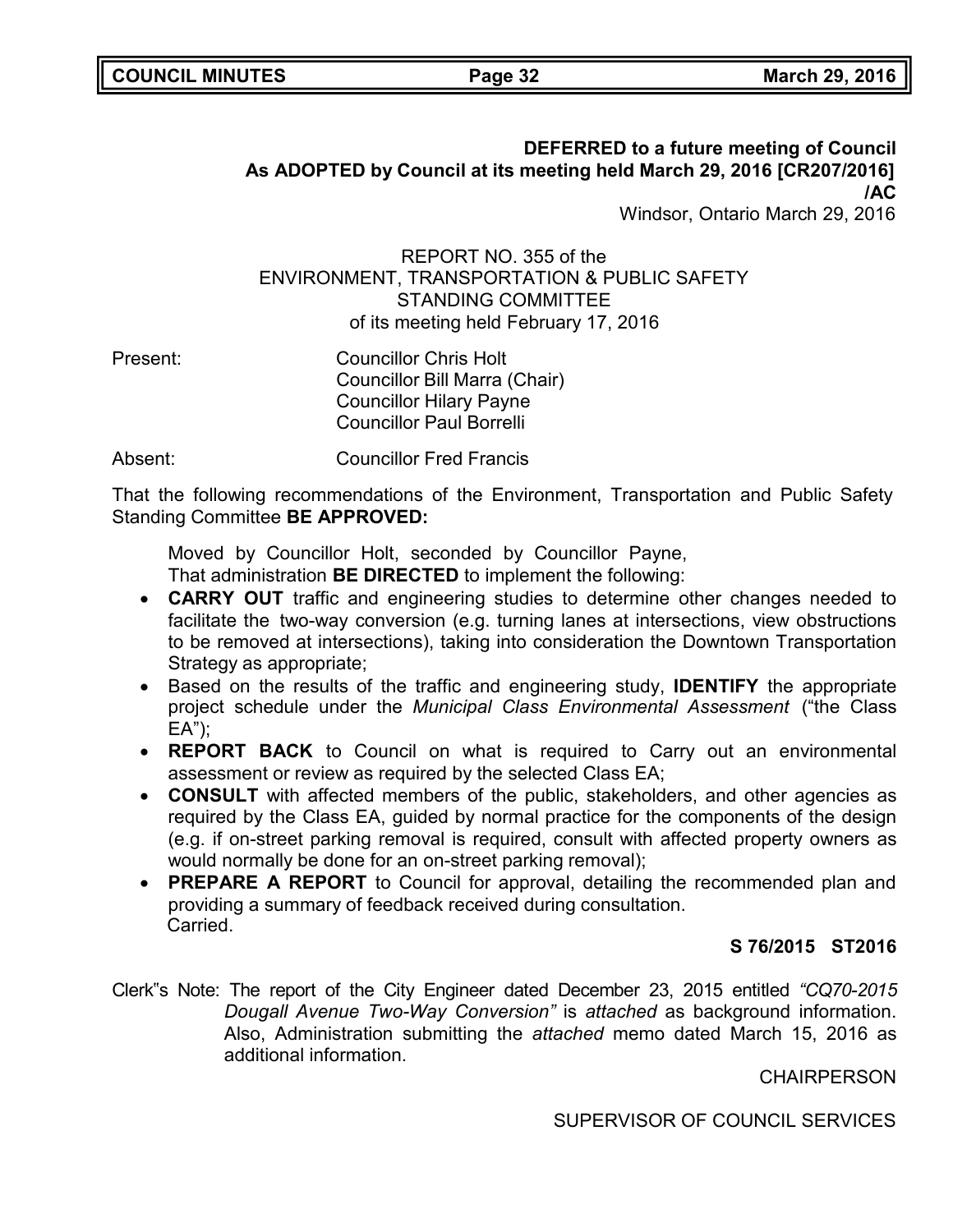| <b>COUNCIL MINUTES</b> |  |  |  |  |
|------------------------|--|--|--|--|
|------------------------|--|--|--|--|

## **ADOPTED by Council at its meeting held March 29, 2016 [CR208/2016]** /AC

Windsor, Ontario March 29, 2016

REPORT NO. 356 of the ENVIRONMENT, TRANSPORTATION & PUBLIC SAFETY STANDING COMMITTEE of its meeting held February 17, 2016

Present: Councillor Chris Holt Councillor Bill Marra (Chair) Councillor Hilary Payne Councillor Paul Borrelli

Absent: Councillor Fred Francis

That the following recommendations of the Environment, Transportation and Public Safety Standing Committee **BE APPROVED:**

Moved by Councillor Payne, seconded by Councillor Holt,

That report M461-2015 Improvements to Cycling and Pedestrian Pavement Markings **BE RECEIVED** for information; and,

**THAT** the 2016 Education and Awareness Campaign specifically target information supporting the correct direction of travel in bike lanes.

Carried.

Councillor Borrelli was absent at the time the vote was taken on this matter.

### **S 5/2016 MB2016**

Clerk"s Note: The report of the City Engineer dated January 5, 2016 entitled *"M461-2015 Improvements to Cycling and Pedestrian Markings*" is *attached* as background information.

Also attached is a memo from the City Engineer dated February 11, 2016 entitled "S 5/2016 – M461-2015 Improvements to Cycling and Pedestrian Pavement Markings – Correction to Appendix "A""

**CHAIRPERSON**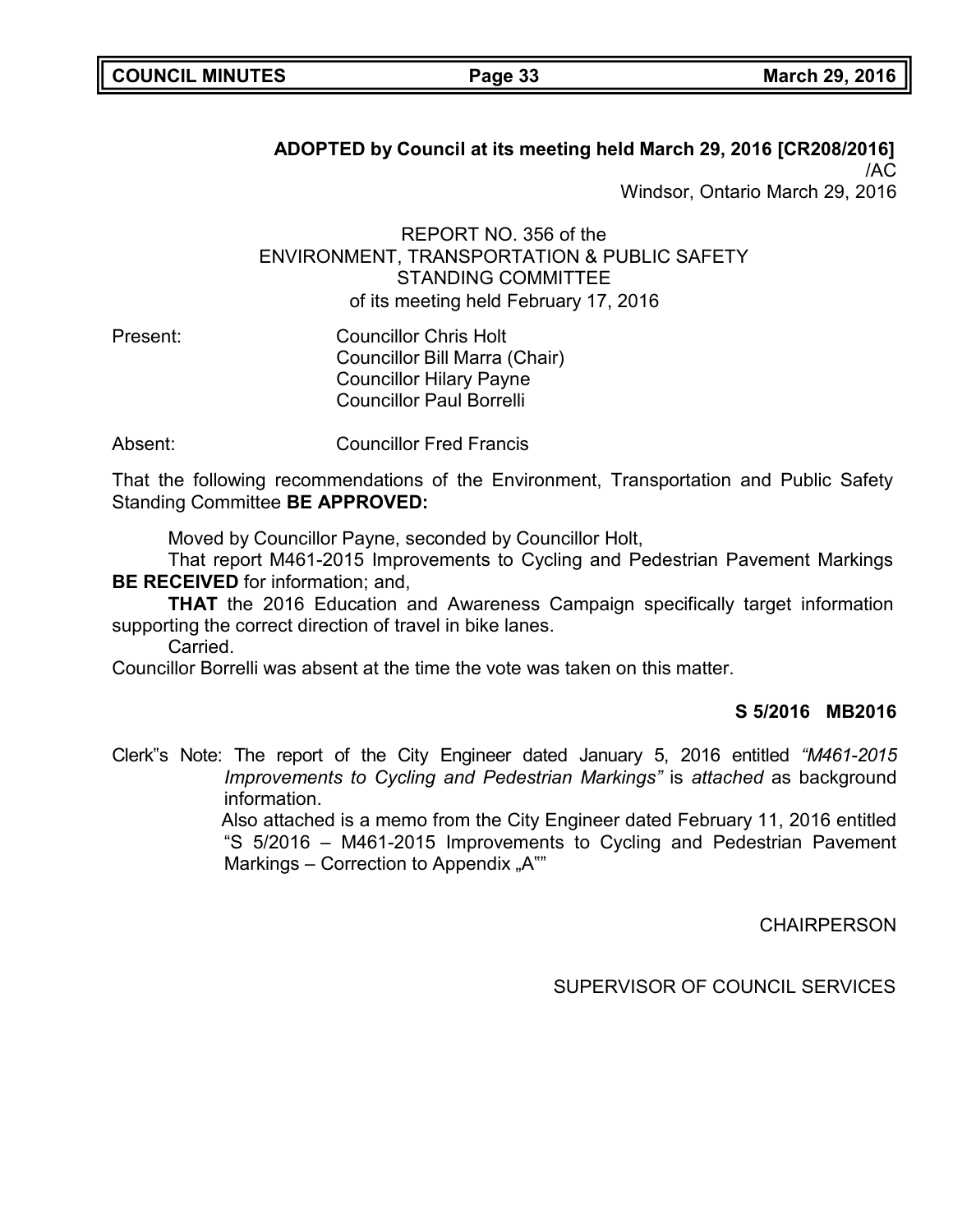| <b>COUNCIL MINUTES</b> |  |  |  |  |
|------------------------|--|--|--|--|
|------------------------|--|--|--|--|

**ADOPTED by Council at its meeting held March 29, 2016 [CR209/2016]** /AC

Windsor, Ontario March 29, 2016

REPORT NO. 357 of the ENVIRONMENT, TRANSPORTATION & PUBLIC SAFETY STANDING COMMITTEE of its meeting held February 17, 2016

- Present: Councillor Chris Holt Councillor Bill Marra (Chair) Councillor Hilary Payne Councillor Paul Borrelli
- Absent: Councillor Fred Francis

That the following recommendations of the Environment, Transportation and Public Safety Standing Committee **BE APPROVED:**

Moved by Councillor Payne, seconded by Councillor Holt,

That the report of CQ"s 67 and 68-2015 **BE RECEIVED** by Committee for information; and further, that this issue **BE REFERED** to the 2017 Capital Budget. Carried.

## **S 22/2016 SW2016**

Clerk"s Note: The report of the City Engineer dated January 15, 2016 entitled *"Response to CQ's 67 & 68-2015 – Local Improvement of Rural Cross-section Roads"* is *attached* as background information.

**CHAIRPERSON**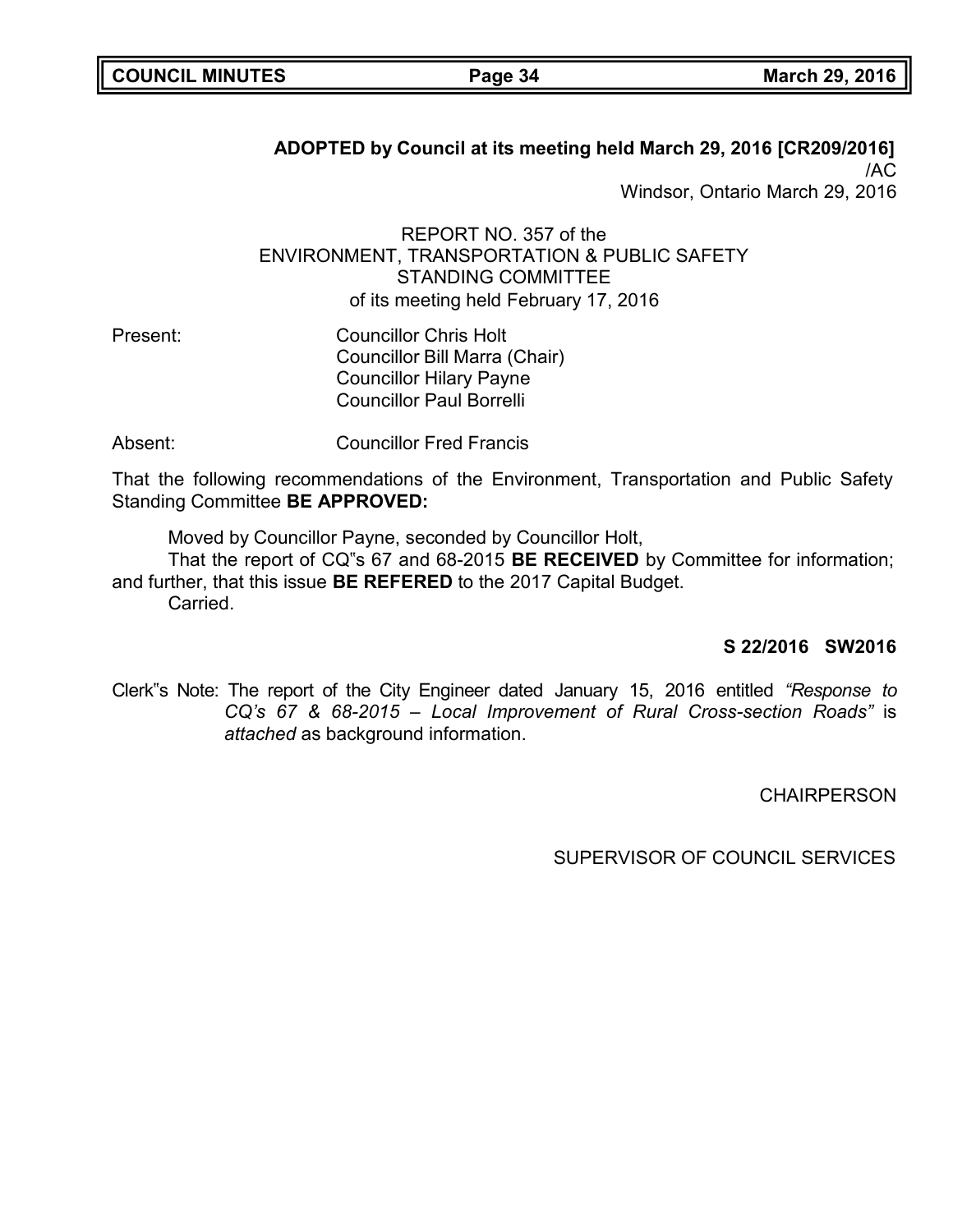| <b>COUNCIL MINUTES</b> |  |  |
|------------------------|--|--|
|------------------------|--|--|

# **ADOPTED by Council at its meeting held March 29, 2016 [CR210/2016] /AC**

Windsor, Ontario March 29, 2016

REPORT NO. 240 of the EXECUTIVE COMMITTEE of its meeting held February 22, 2016

Members Present: Mayor Dilkens Councillor Borrelli Councillor Bortolin Councillor Elliott Councillor Francis Councillor Gignac Councillor Holt Councillor Kusmierczyk Councillor Marra Councillor Payne Councillor Sleiman

The following recommendation of the Executive Committee **BE APPROVED** as follows:

Moved by Councillor Marra, seconded by Councillor Gignac,

THAT Council **AUTHORIZE** the CFO/City Treasurer or (Deputy Treasurer Taxation and Financial Projects as delegate) to execute Minutes of Settlement for taxation years 2014 and 2015 as it relates to the following property:

 $\geq 245$  Ouellette Ave. - Roll #: 37 39 040 050 01800. **Carried** 

## **S 55/2016 ACEA2016**

Clerk"s Note: The report authored by the City Treasurer, dated November 23, 2015 entitled "*Settlement of Assessment Appeal Matter – 245 Ouellette Avenue*" is *attached* as background information.

**CHAIRPERSON**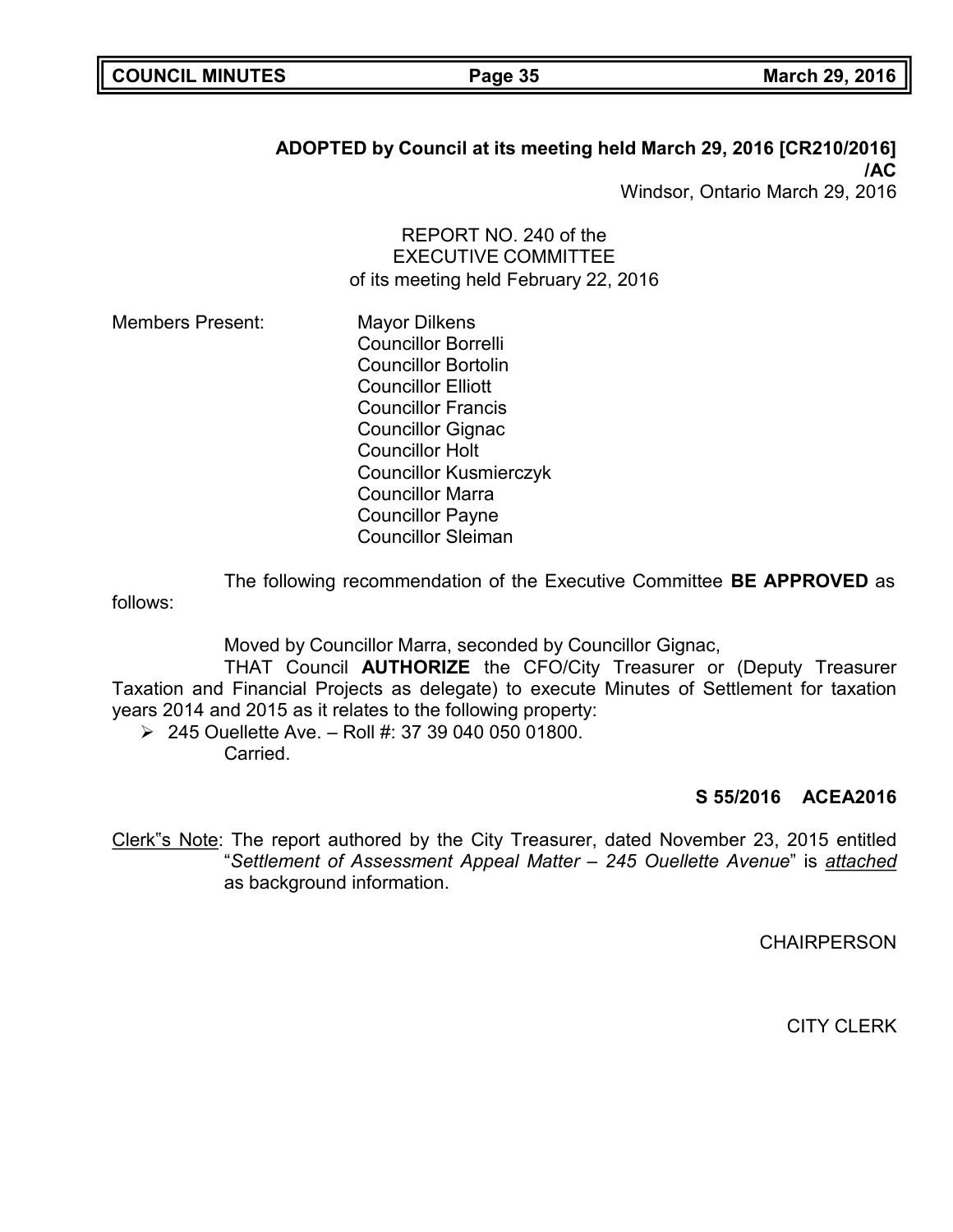| <b>COUNCIL MINUTES</b> |  |  |
|------------------------|--|--|
|------------------------|--|--|

# **ADOPTED by Council at its meeting held March 29, 2016 [CR211/2016] /AC**

Windsor, Ontario March 29, 2016

REPORT NO. 241 of the EXECUTIVE COMMITTEE of its meeting held February 22, 2016

Members Present: Mayor Dilkens Councillor Borrelli Councillor Bortolin Councillor Elliott Councillor Francis Councillor Gignac Councillor Holt Councillor Kusmierczyk Councillor Marra Councillor Payne Councillor Sleiman

The following recommendation of the Executive Committee **BE APPROVED** as follows:

Moved by Councillor Marra, seconded by Councillor Borrelli, That City Council **RECEIVE FOR INFORMATION** the 3rd Quarterly Report on FINA 2016 WSC (25m) Expenditures Procured under the Purchasing Bylaw Exemption for the quarter ending on December 31, 2016. **Carried** 

### **CM 6/2016 SR/11543**

**Clerk's Note**: The report authored by the City Treasurer, dated February 5, 2016 entitled "*FINA 2016 WSC (25m) Expenditures Made Under the Purchasing By-law Exemption* " is *attached* as background information.

**CHAIRPERSON**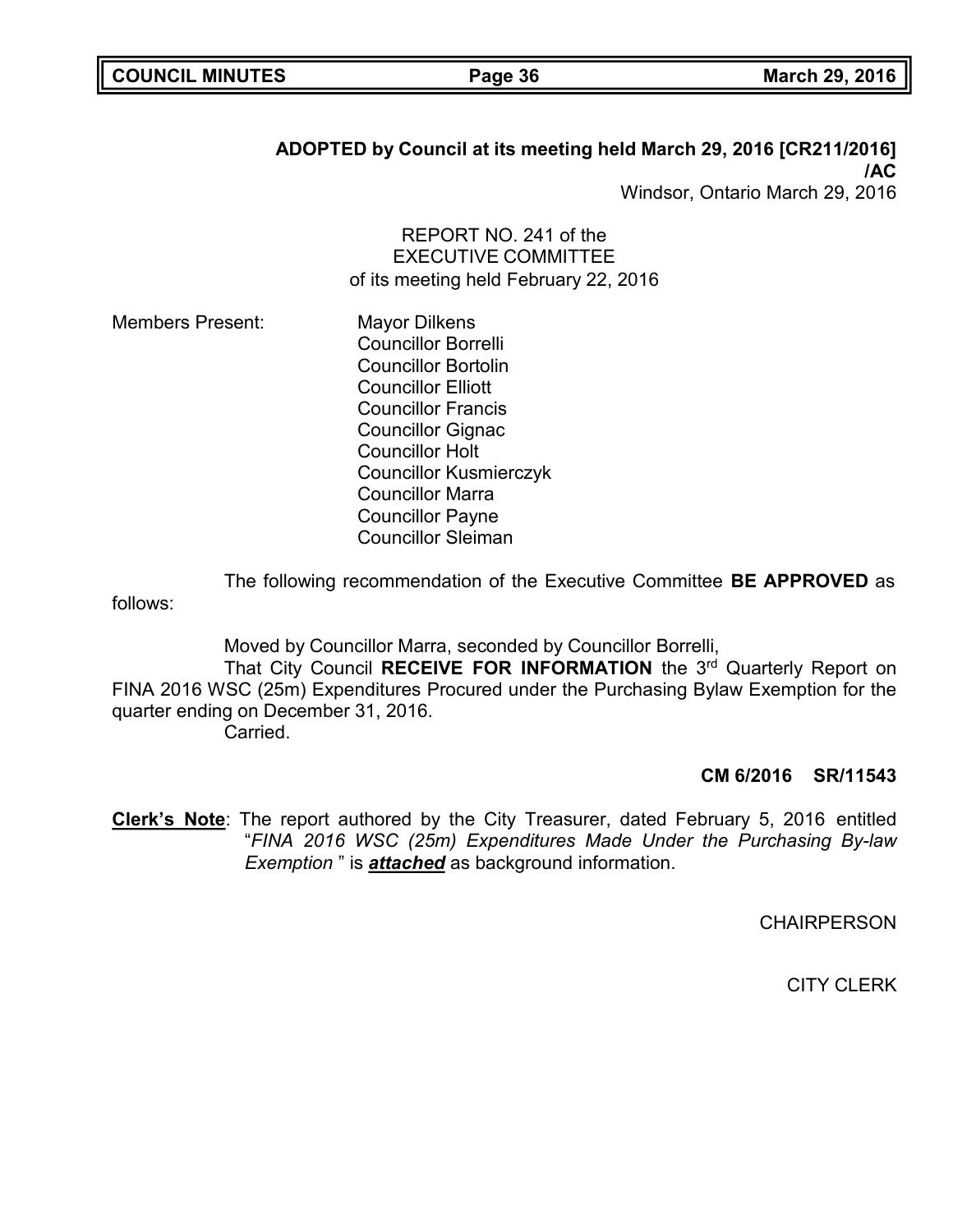| <b>COUNCIL MINUTES</b> |  |
|------------------------|--|
|------------------------|--|

# **ADOPTED by Council at its meeting held March 29, 2016 [CR212/2016] /AC**

Windsor, Ontario March 29, 2016

REPORT NO. 242 of the EXECUTIVE COMMITTEE of its meeting held February 22, 2016

Members Present: Mayor Dilkens Councillor Borrelli Councillor Bortolin Councillor Elliott Councillor Francis Councillor Gignac Councillor Holt Councillor Kusmierczyk Councillor Marra Councillor Payne Councillor Sleiman

The following recommendation of the Executive Committee **BE APPROVED** as follows:

Moved by Councillor Sleiman, seconded by Councillor Gignac,

THAT Council **RECEIVE FOR INFORMATION** the 2015 Life-to-Date Capital Project Variance Report as at September 30, 2015 from the Chief Financial Officer and City Treasurer (refer to Appendix A), and

THAT Council **APPROVE** the transfers of project surplus balances to/from capital projects as identified in the Financial Matters section of the report. Carried.

### **S 31/2016 AFB/11935**

**Clerk's Note**: The report authored by the City Treasurer, dated January 29, 2016 entitled "*Capital Project Variance Report as at September 30, 2015*" is *attached* as background information.

**CHAIRPERSON**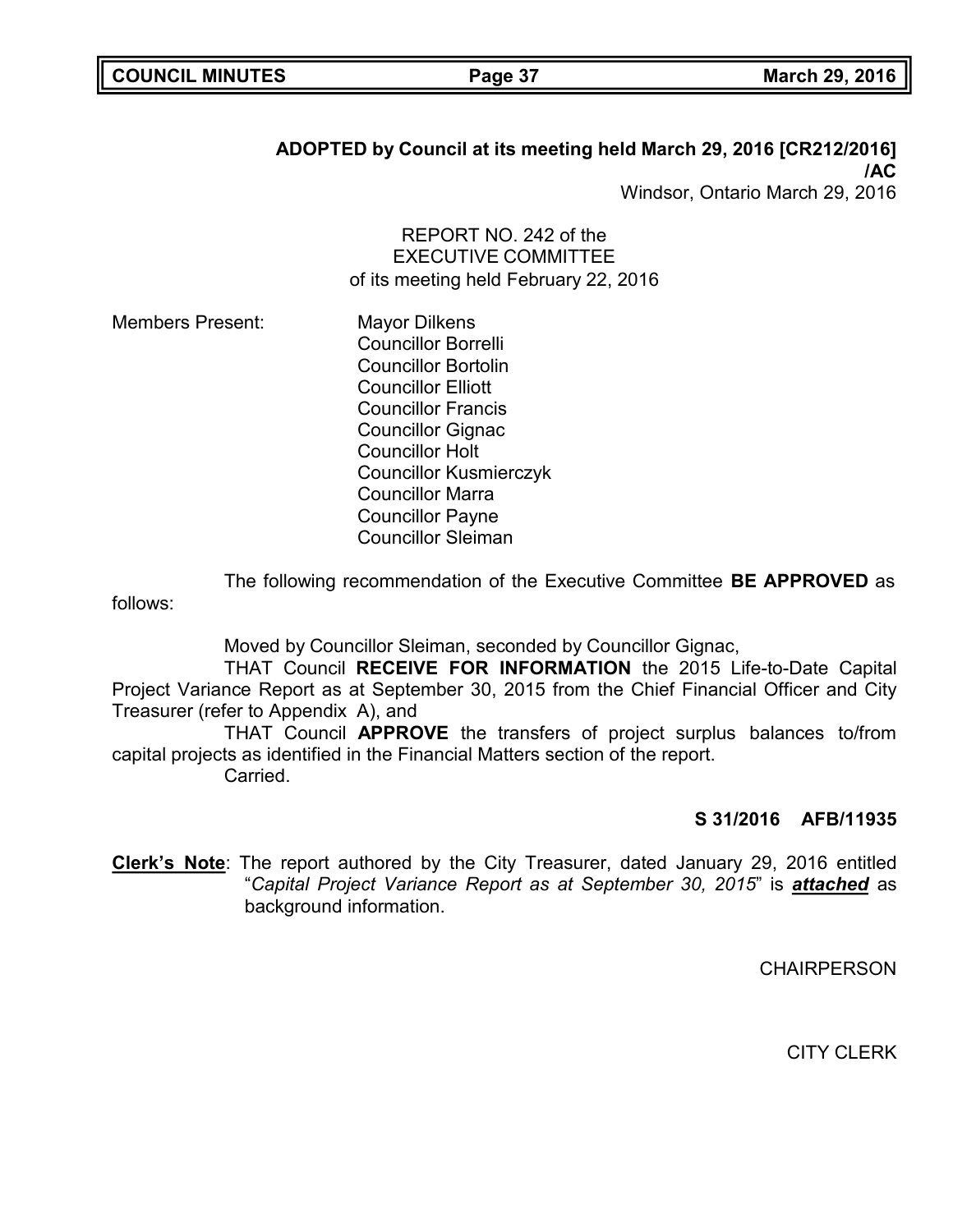| <b>COUNCIL MINUTES</b> |  |
|------------------------|--|
|------------------------|--|

# **ADOPTED by Council at its meeting held March 29, 2016 [CR213/2016] /AC**

Windsor, Ontario March 29, 2016

REPORT NO. 243 of the EXECUTIVE COMMITTEE of its meeting held February 22, 2016

Members Present: Mayor Dilkens Councillor Borrelli Councillor Bortolin Councillor Elliott Councillor Francis Councillor Gignac Councillor Holt Councillor Kusmierczyk Councillor Marra Councillor Payne Councillor Sleiman

The following recommendations of the Executive Committee **BE APPROVED** as follows:

Moved by Councillor Kusmierczyk, seconded by Councillor Francis, That the "Windsor – Revised 20-Year Vision" draft document prepared by StrategyCorp Inc., **BE AMENDED** as follows:

Page 5 – Theme 1 – Jobs – revised sub-heading: "Embracing an innovative and technology mindset, encouraging life-long learning and supporting entrepreneurship". Carried.

Moved by: Councillor Gignac, seconded by Councillor Borrelli,

That the 20 Year Strategic Vision document contained in Appendix C, as proposed by StrategyCorp, based on public consultation **BE APPROVED**.

Carried.

At the request of Councillor Marra, a recorded vote is taken.

Aye votes: Councillors Elliott, Sleiman, Francis, Payne, Holt, Kusmierczyk, Marra, Borrelli, Gignac, Bortolin and Mayor Dilkens. Nay votes: None. Absent: None. Abstain: None.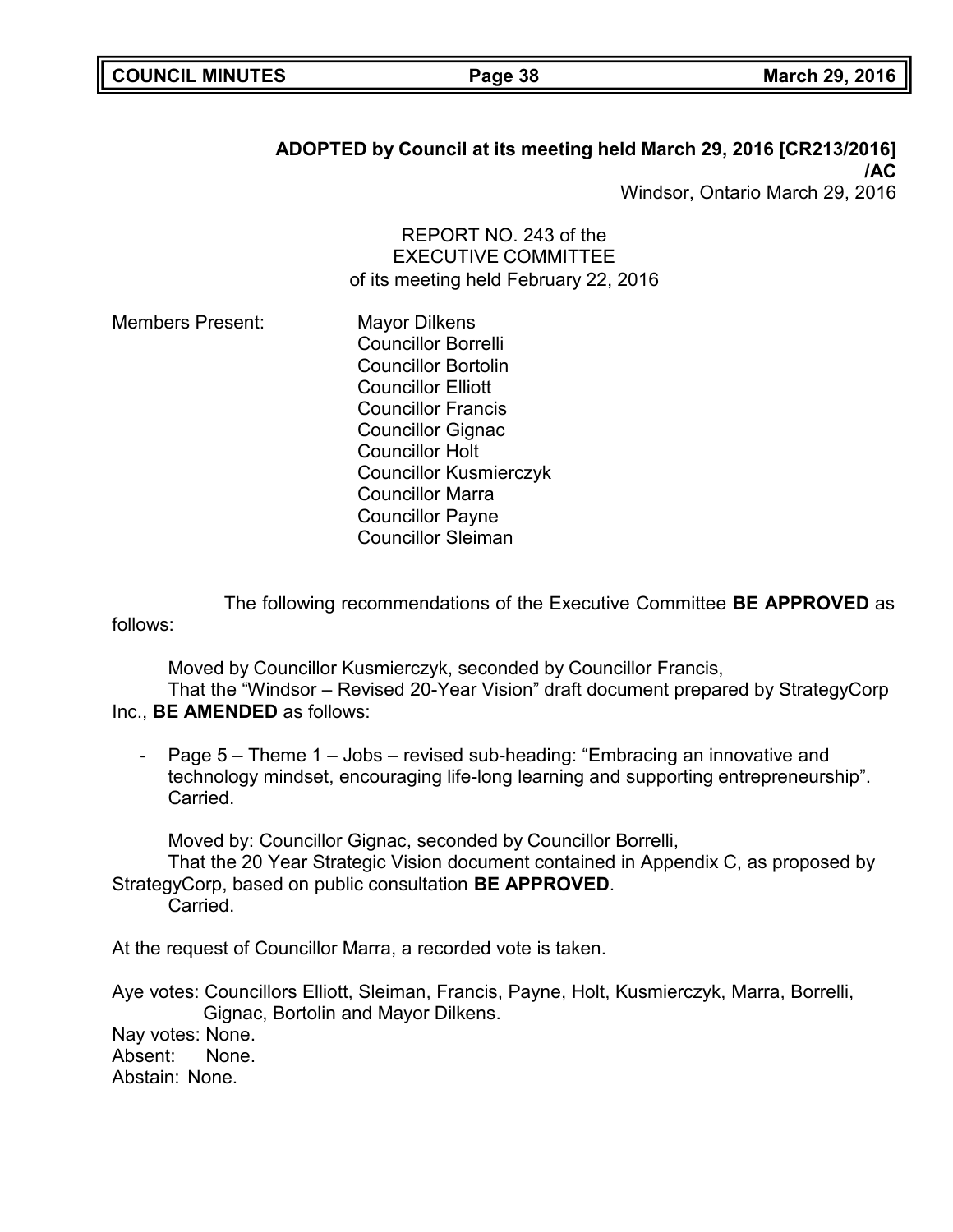Moved by Councillor Gignac, seconded by Councillor Borrelli,

That the allocation of projects to each of the successive terms of City Council as shown in Appendix E **BE APPROVED IN PRINCIPLE**, subject to annual funding review through the annual budget process.

**Carried** 

At the request of Councillor Marra, a recorded vote is taken.

Aye votes: Councillors Elliott, Sleiman, Francis, Payne, Borrelli, Gignac, Bortolin and Mayor Dilkens.

Nay votes: Councillors Holt, Kusmierczyk and Marra.

Absent: None

Abstain: None

Carried.

# **S 39/2016 APR/10711**

**Clerk's Note**: The report authored by the Manager, Corporate Initiatives (A), dated February 8, 2016 entitled "*20 Year Strategic Vision – Consultation Feedback & Proposed Project Allocation*" is *attached* as background information.

**CHAIRPERSON**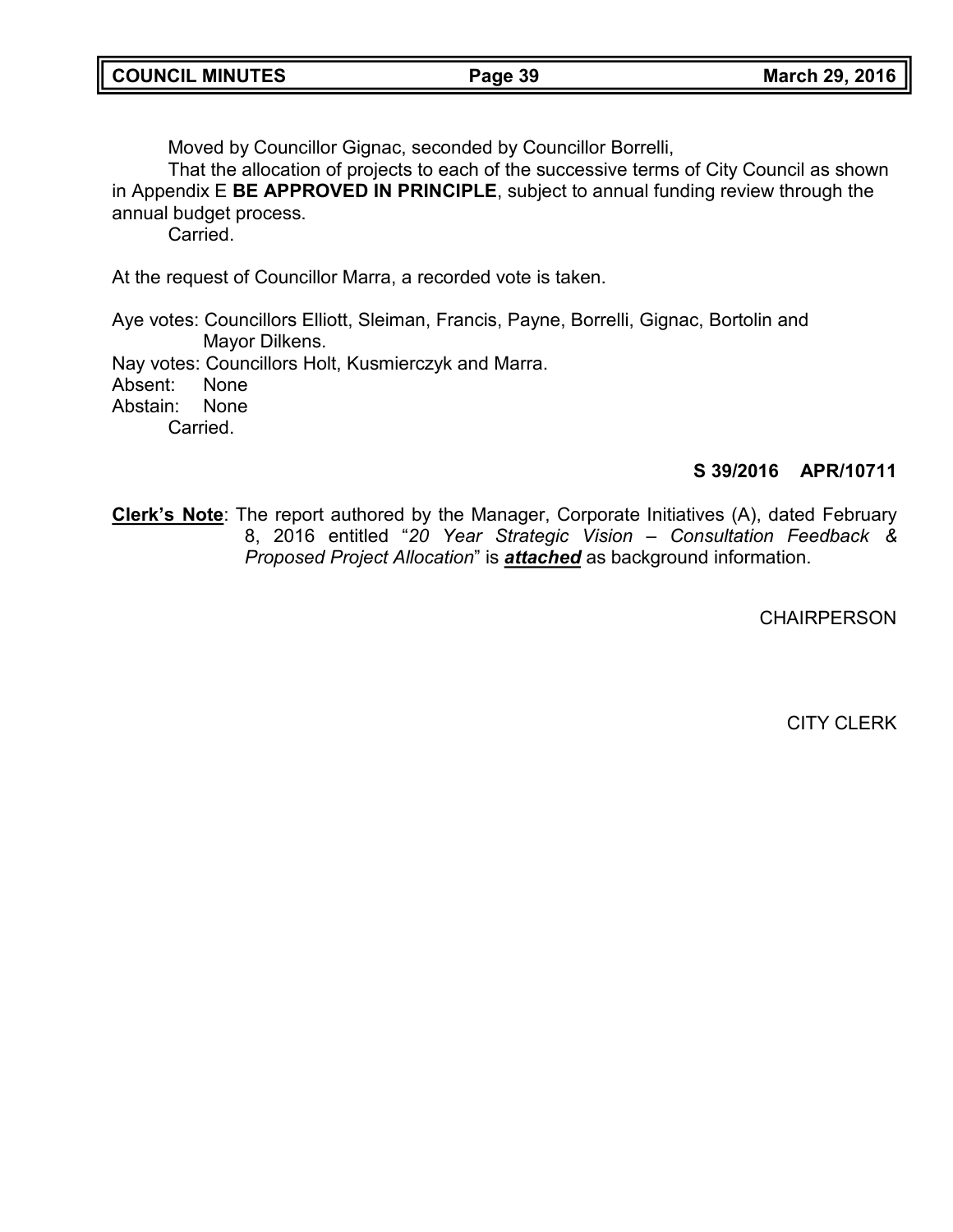# **ADOPTED by Council at its meeting held March 29, 2016 [CR214/2016] /**AC

Windsor, Ontario, March 29, 2016

# REPORT NO. 379 of the SOCIAL DEVELOPMENT, HEALTH & CULTURE STANDING COMMITTEE of its meeting held March 2, 2016

| Councillor Ed Sleiman, Chair    |
|---------------------------------|
| <b>Councillor Rino Bortolin</b> |
| <b>Councillor John Elliott</b>  |
| Councillor Jo-Anne Gignac       |
|                                 |

Absent: Councillor Paul Borrelli

That the following recommendation of the Social Development, Health and Culture Standing Committee **BE APPROVED** as follows**:**

Moved by Councillor Gignac, seconded by Councillor Bortolin,

THAT the presentation by Tanya Antoniw, representing Workforce WindsorEssex outlining their role in the community and their new expanded role as the Local Employment Planning Council **BE RECEIVED**.

Carried.

Clerk"s Note: The presentation entitled "Introduction to Workforce WindsorEssex dated March 2, 2016" is *attached* as background information.

**CHAIRPERSON**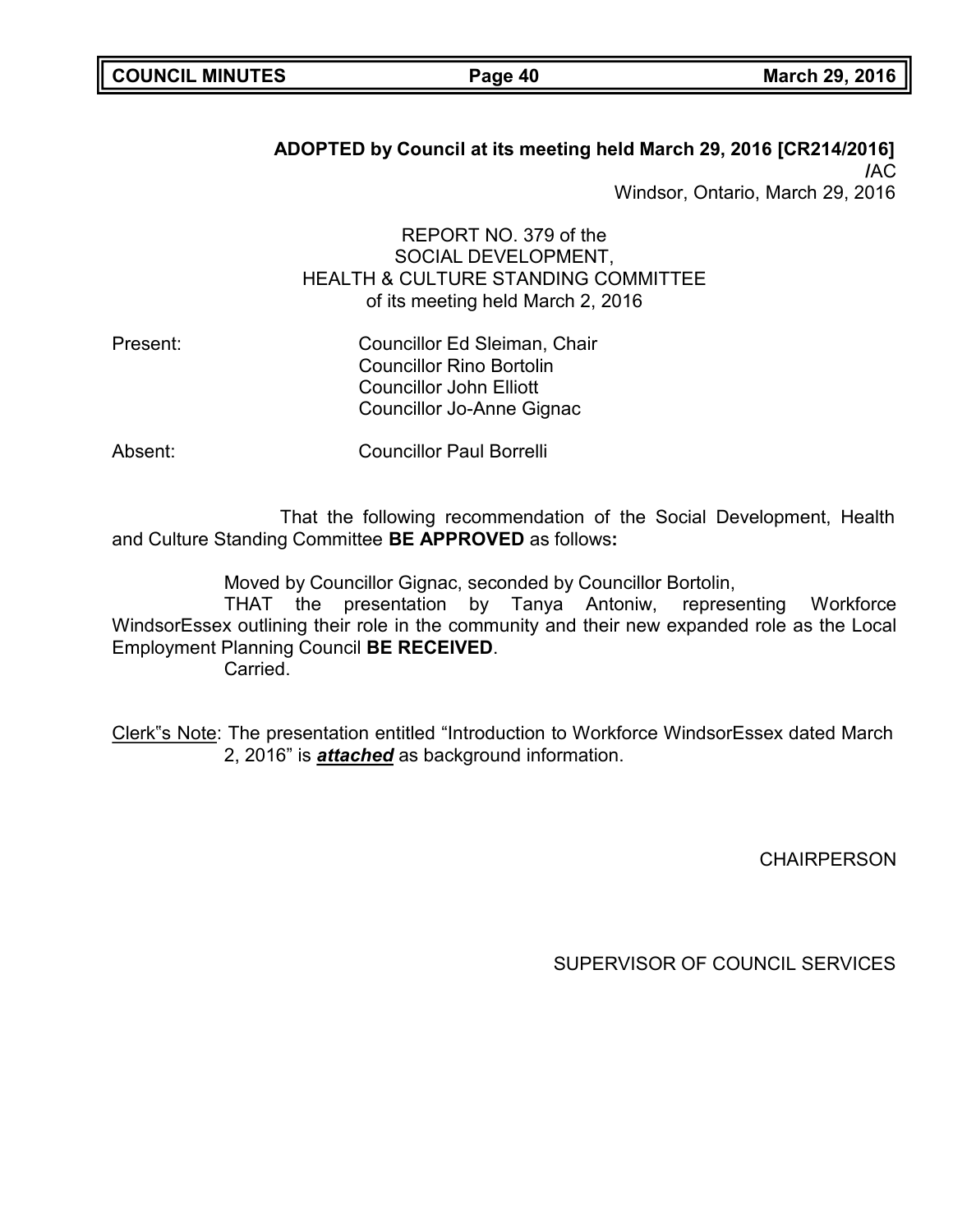# **ADOPTED by Council at its meeting held March 29, 2016 [CR215/2016] /**AC

Windsor, Ontario, March 29, 2016

# REPORT NO. 380 of the SOCIAL DEVELOPMENT, HEALTH & CULTURE STANDING COMMITTEE of its meeting held March 2, 2016

Present: Councillor Ed Sleiman, Chair Councillor Rino Bortolin Councillor John Elliott Councillor Jo-Anne Gignac

Absent: Councillor Paul Borrelli

That the following recommendation of the Social Development, Health and Culture Standing Committee **BE APPROVED** as follows**:**

Moved by Councillor Gignac, seconded by Councillor Elliott,

THAT the presentation by Bruno Ierullo, Executive Director of Employment & Social Services outlining information on the different programs under Ontario Works Employment and Employment Ontario and how they work with Workforce WindsorEssex **BE RECEIVED**.

Carried.

Clerk"s Note: The presentation entitled "Employment and Social Services – Service Pathways" is *attached* as background information.

**CHAIRPERSON**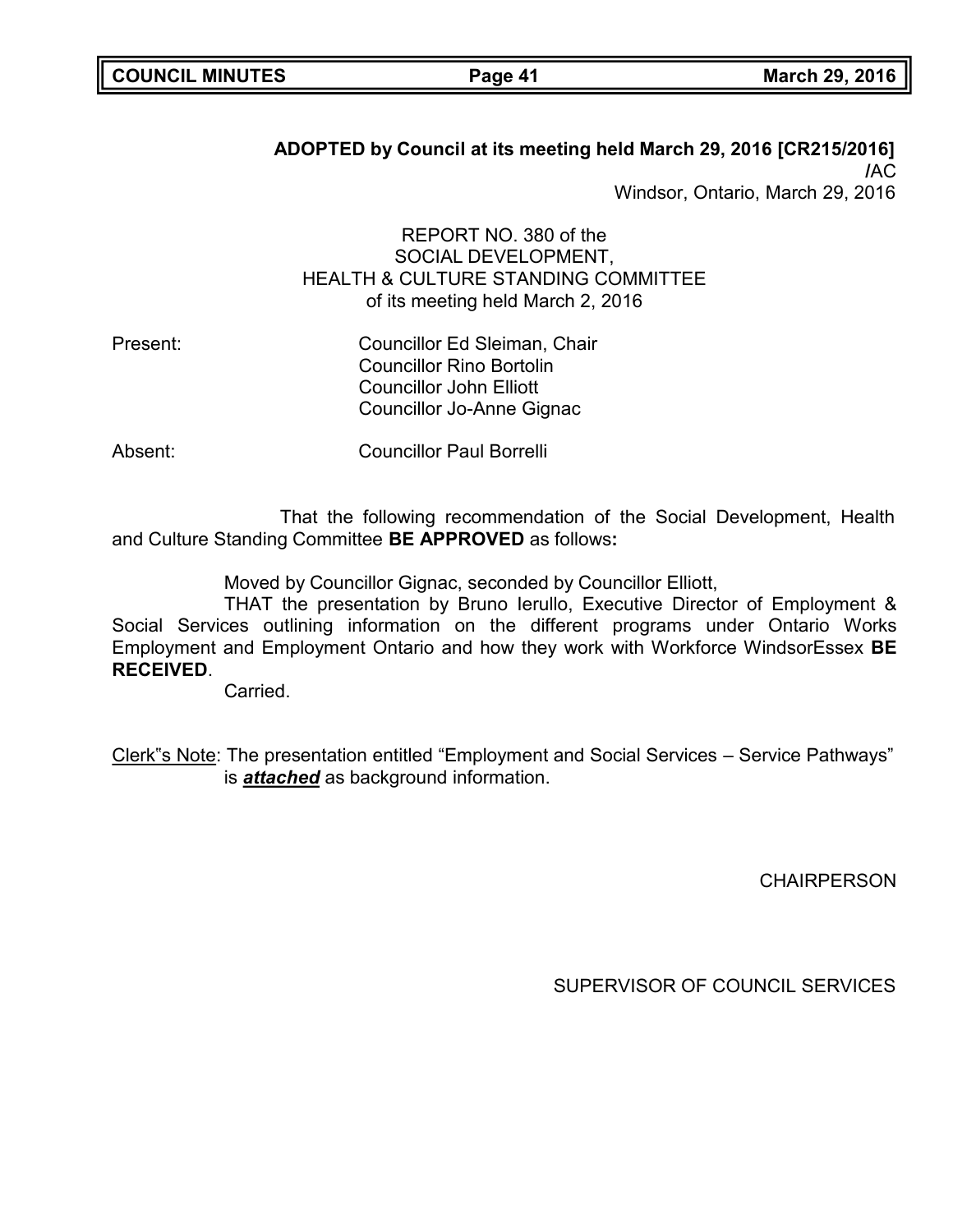# **ADOPTED by Council at its meeting held March 29, 2016 [CR216/2016] /**AC

Windsor, Ontario, March 29, 2016

# REPORT NO. 381 of the SOCIAL DEVELOPMENT, HEALTH & CULTURE STANDING COMMITTEE of its meeting held March 2, 2016

Present: Councillor Ed Sleiman, Chair Councillor Rino Bortolin Councillor John Elliott Councillor Jo-Anne Gignac

Absent: Councillor Paul Borrelli

That the following recommendation of the Social Development, Health and Culture Standing Committee **BE APPROVED** as follows**:**

Moved by Councillor Bortolin, seconded by Councillor Gignac, THAT the minutes of the Windsor Accessibility Advisory Committee meeting held December 15, 2015 **BE RECEIVED** for information. Carried.

### **SCM 18/2016**

Clerk"s Note: The minutes of the Windsor Accessibility Advisory Committee meeting held December 15, 2015 are *attached* as background information.

**CHAIRPERSON**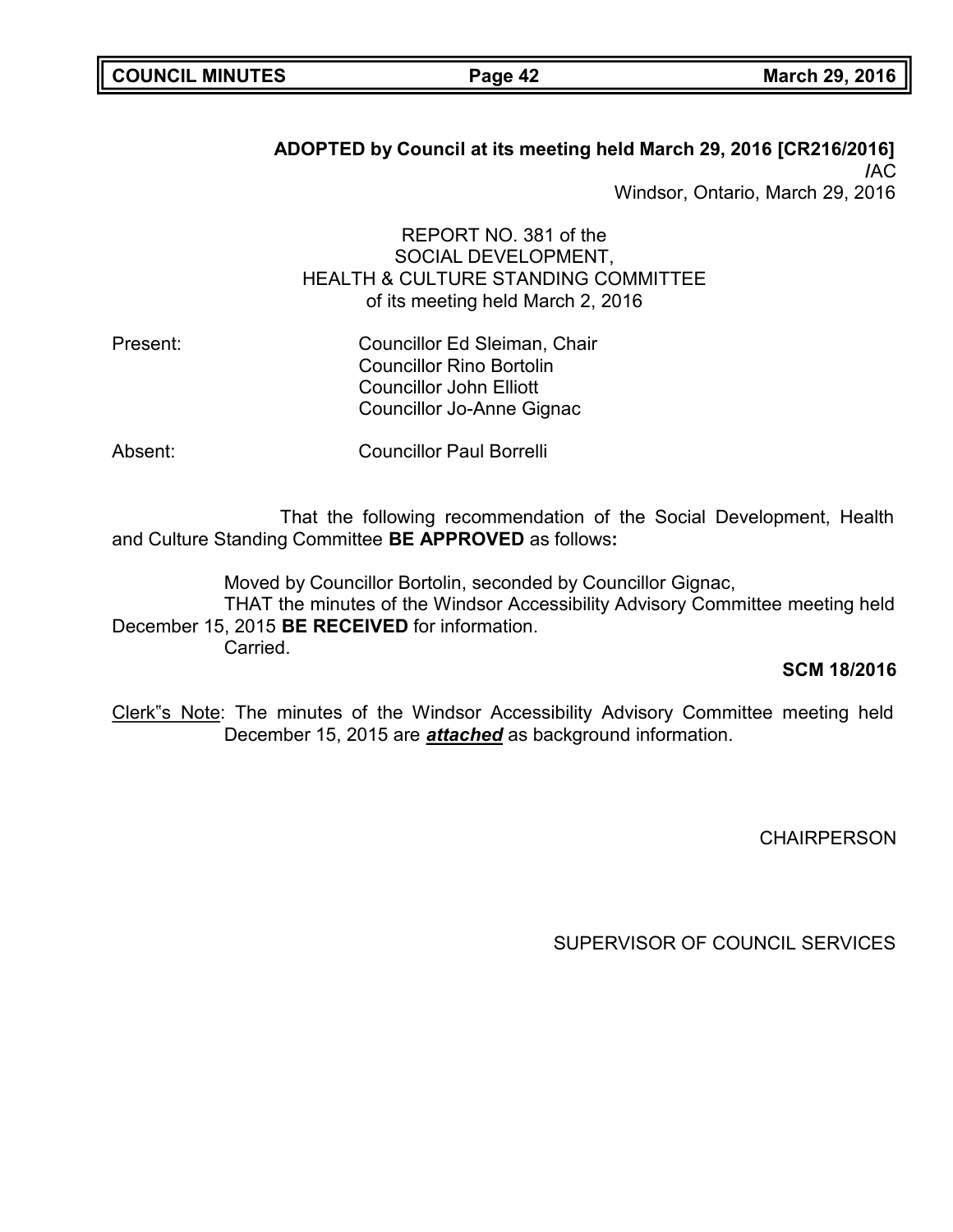# **ADOPTED by Council at its meeting held March 29, 2016 [CR217/2016] /**AC

Windsor, Ontario, March 29, 2016

# REPORT NO. 382 of the SOCIAL DEVELOPMENT, HEALTH & CULTURE STANDING COMMITTEE of its meeting held March 2, 2016

| Councillor Ed Sleiman, Chair    |
|---------------------------------|
| <b>Councillor Rino Bortolin</b> |
| <b>Councillor John Elliott</b>  |
| Councillor Jo-Anne Gignac       |
|                                 |

Absent: Councillor Paul Borrelli

That the following recommendation of the Social Development, Health and Culture Standing Committee **BE APPROVED** as follows**:**

Moved by Councillor Bortolin, seconded by Councillor Elliott, THAT the Housing Advisory Committee – 2015 Chairperson"s Report to the Social Development, Health & Culture Standing Committee **BE RECEIVED** for information. Carried.

**SCM 24/2016**

Clerk"s Note: The 2015 Chairperson"s Report of the Housing Advisory Committee is *attached* as background information.

**CHAIRPERSON**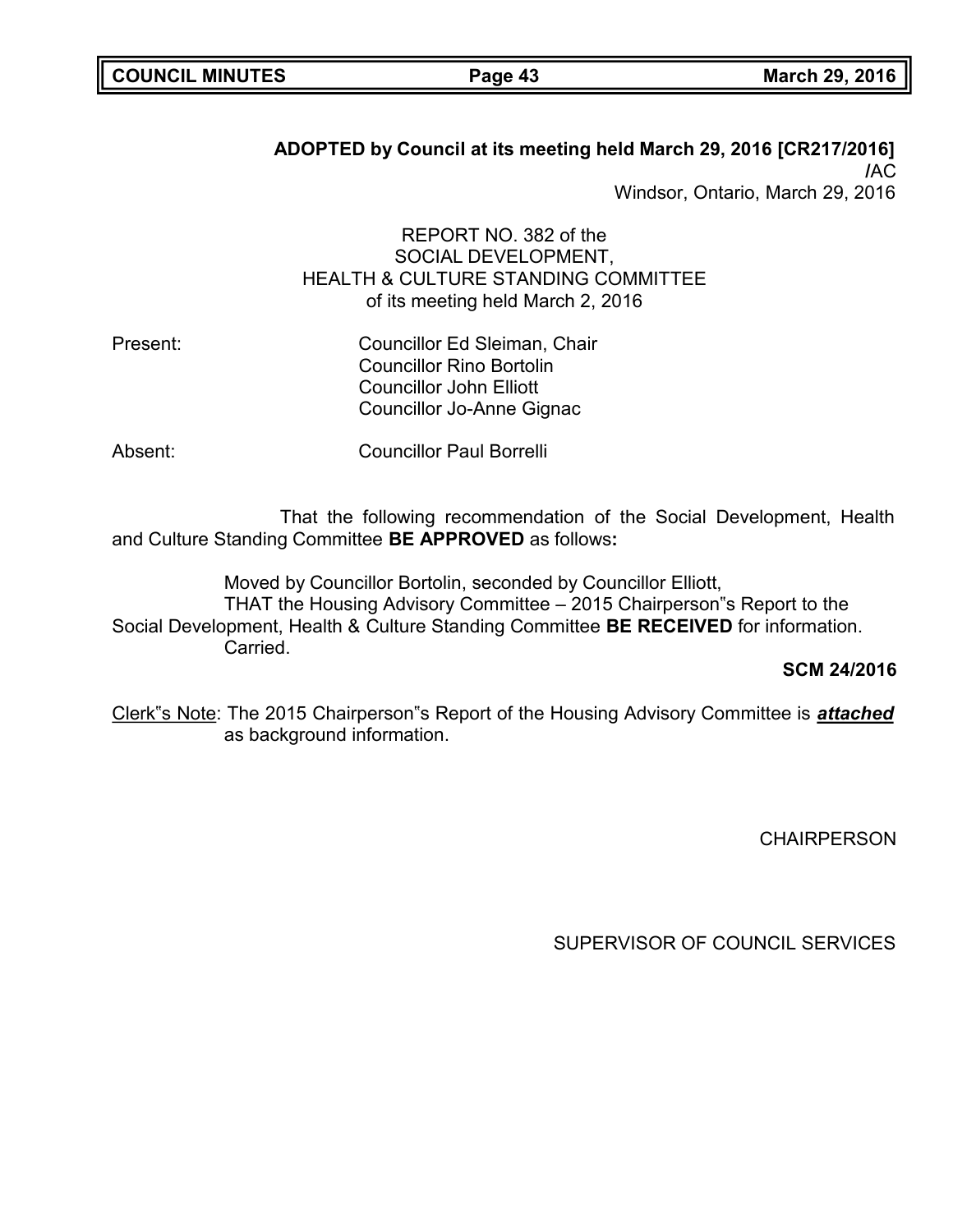# **ADOPTED by Council at its meeting held March 29, 2016 [CR218/2016] /**AC

Windsor, Ontario, March 29, 2016

# REPORT NO. 383 of the SOCIAL DEVELOPMENT, HEALTH & CULTURE STANDING COMMITTEE of its meeting held March 2, 2016

Councillor Ed Sleiman, Chair Councillor Rino Bortolin Councillor John Elliott Councillor Jo-Anne Gignac

Absent: Councillor Paul Borrelli

That the following recommendation of the Social Development, Health and Culture Standing Committee **BE APPROVED** as follows**:**

Moved by Councillor Bortolin, seconded by Councillor Elliott,

THAT the report of the Executive Director of Employment and Social Services dated February 11, 2016 entitled *Youth Job Link under the Ministry of Training, Colleges & Universities* **BE RECEIVED** for information.

Carried.

## **S 45/2016, SS2016**

Clerk"s Note: The report of the Executive Director of Employment and Social Services dated February 11, 2016 entitled "Youth Job Link under the Ministry of Training, Colleges & Universities" is *attached* as background information.

**CHAIRPERSON**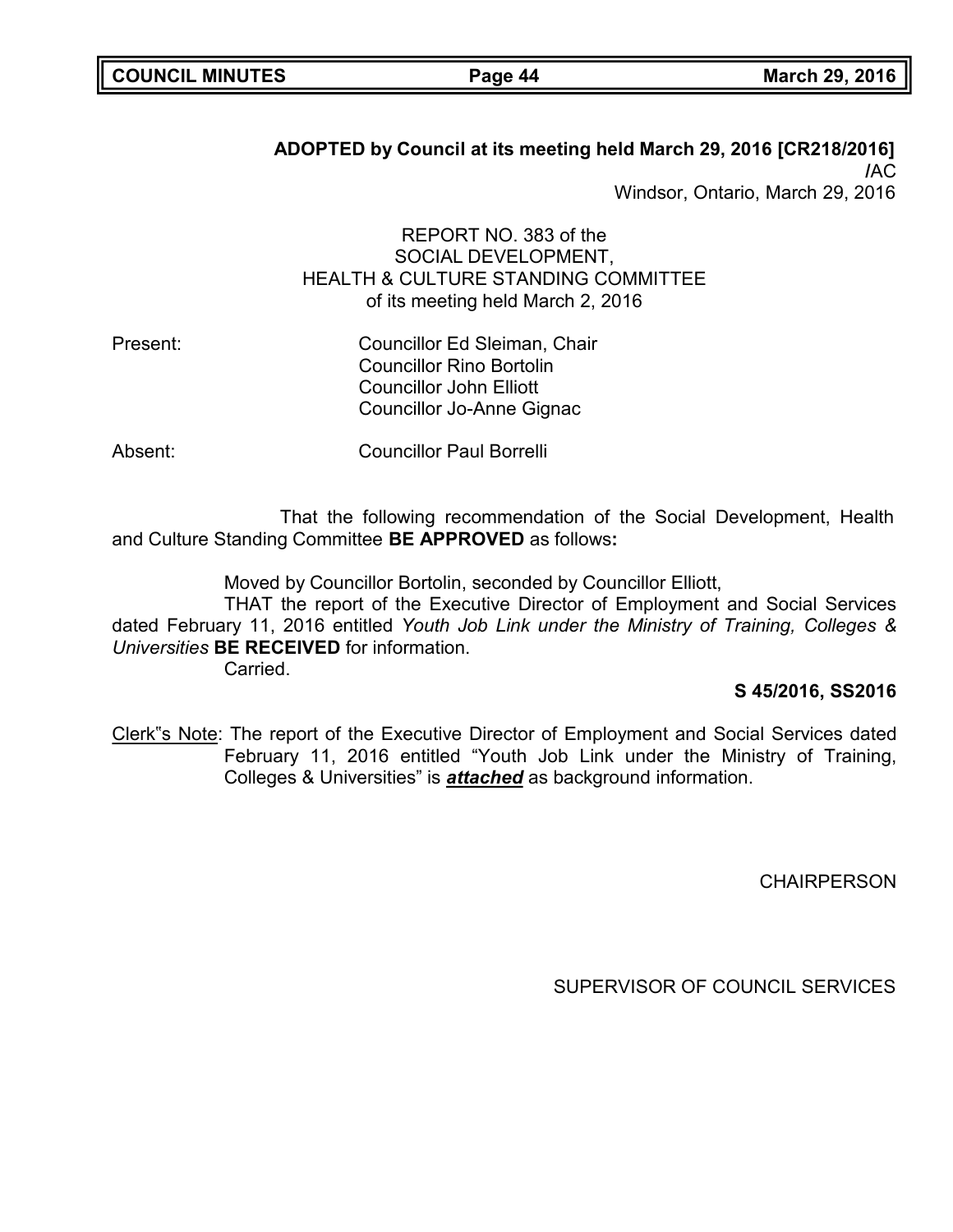# **ADOPTED by Council at its meeting held March 29, 2016 [CR219/2016] /**AC

Windsor, Ontario, March 29, 2016

# REPORT NO. 384 of the SOCIAL DEVELOPMENT, HEALTH & CULTURE STANDING COMMITTEE of its meeting held March 2, 2016

Present: Councillor Ed Sleiman, Chair Councillor Rino Bortolin Councillor John Elliott Councillor Jo-Anne Gignac

Absent: Councillor Paul Borrelli

That the following recommendation of the Social Development, Health and Culture Standing Committee **BE APPROVED** as follows**:**

Moved by Councillor Bortolin, seconded by Councillor Elliott,

THAT the request from Windsor Eats Inc., Protenders Inc., Douglas W. Hillier o/a Family Shows Canada and 1933900 Ontario Ltd. for approval of designation as "Significant Event Status" for the purpose of applying for their individual liquor services **BE APPROVED** for the following events:

- The Pier Food Fest June 27, 2016, Assumption Park
- Great Canadian Quaff July 8-9, 2016, Mackenzie Hall
- Pop Up Dinner July 21, 2016, Assumption Park
- Windsor Sausage Festival August 5-6, 2016 Canadian Historical Aircraft Association, Windsor Airport
- Windsor Fork and Cork Festival July 8-10, 2016, Riverfront Festival Plaza and Riverfront Civic Terrace
- Windsor Rib Fest, August 11-14, 2016, Riverfront Festival Plaza and Riverfront Civic Terrace

• Windsor Craft Beer Festival October 14-15, 2016, Willistead Park Carried.

## **S 43/2016, SR2016**

Clerk"s Note: The report of the Special Events Coordinator dated February 11, 2016 entitled "Significant Municipal Event Status for 2016 Events, Wards 2, 3 and 4" is *attached* as background information.

**CHAIRPERSON**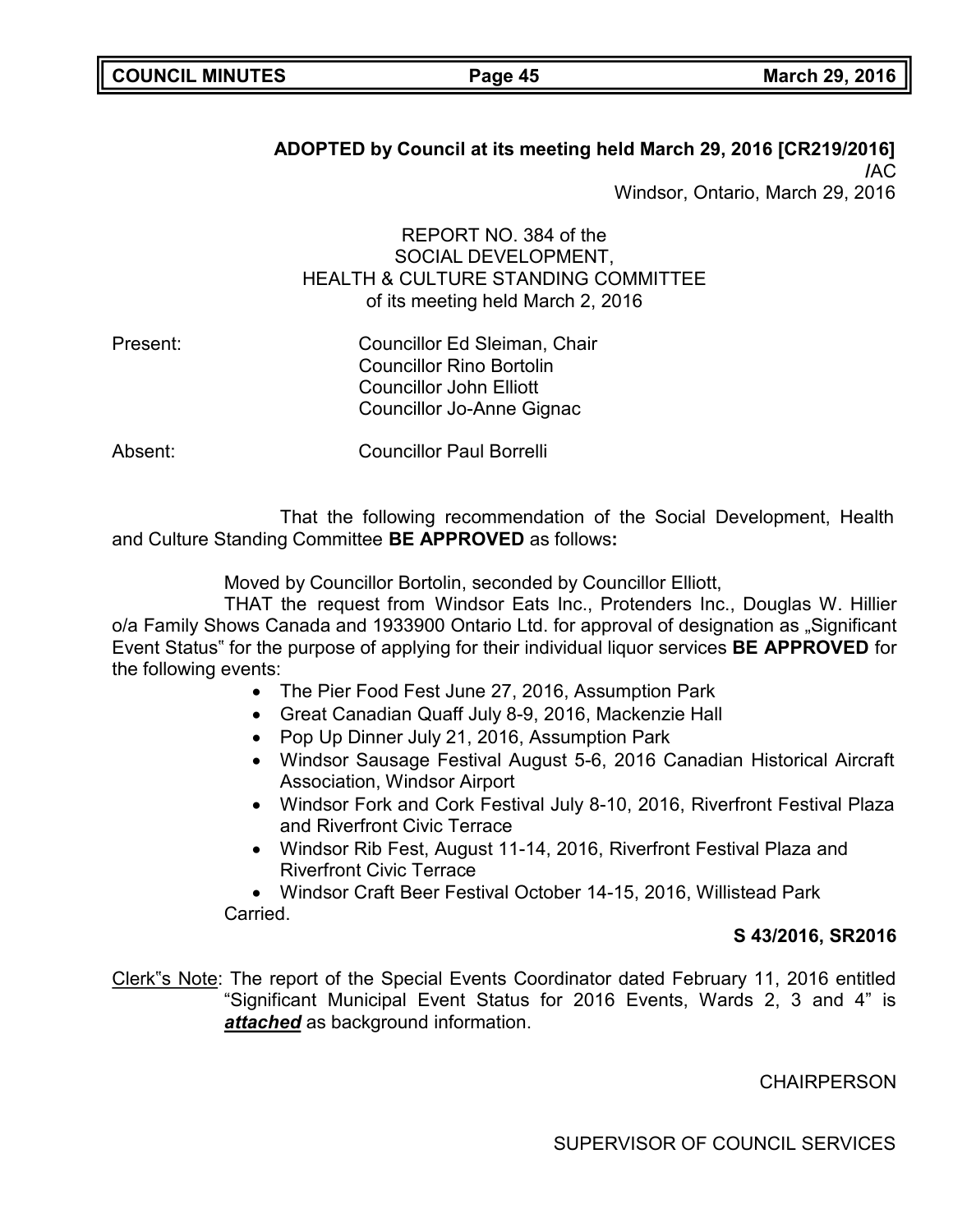# **ADOPTED by Council at its meeting held March 29, 2016 [CR189/2016] /**AC Windsor, Ontario, March 29, 2016

# REPORT NO. 385 of the SOCIAL DEVELOPMENT, HEALTH & CULTURE STANDING COMMITTEE of its meeting held March 2, 2016

Present: Councillor Ed Sleiman, Chair Councillor Rino Bortolin Councillor John Elliott Councillor Jo-Anne Gignac

Absent: Councillor Paul Borrelli

That the following recommendation of the Social Development, Health and Culture Standing Committee **BE APPROVED** as follows**:**

Moved by Councillor Bortolin, seconded by Councillor Elliott,

THAT the request from 2473746 Ontario Limited Corporation to stage the first "Walkerville Busker Festival", and for a Temporary Road Closure of Wyandotte Street East between Lincoln Road and Devonshire Road between the hours of 3:00 p.m. August 12, 2016 to 02:00 a.m. August 15, 2016, **BE APPROVED** subject to the terms and conditions of the Special Event Agreement; and further

THAT the Temporary Road Closure **BE SUBJECT TO** the following terms and conditions as requested by Windsor Police Services:

• The 2473746 Ontario Limited Corporation is responsible for the secure erection/fastening of "no parking" signs and traffic signs along the entire route of the road closure; this will include the "bagging" of parking meters and where controlled by signage, posting of signs on posts, poles and existing signs inclusive of marked handicapped zones. Erection of all signs shall not commence earlier than 7:00 p.m. on August 11, 2016. The 2473746 Ontario Limited Corporation will remove all erected signage at the conclusion of the event along the entire road closure; and further

THAT the Chief Administrative Officer and City Clerk **SIGN** a letter of nonobjection to the Alcohol and Gaming Commission of Ontario (AGCO) regarding the event organizer"s and/or participants AGCO applications(s) for service of liquor sales for the above event

Carried.

# **S 37/2016, SR2016**

Clerk"s Note: The report of the Special Events Coordinator dated February 5, 2016 entitled "Walkerville Busker Festival, August 12-14, 2016 Temporary Road Closures" is *attached* as background information.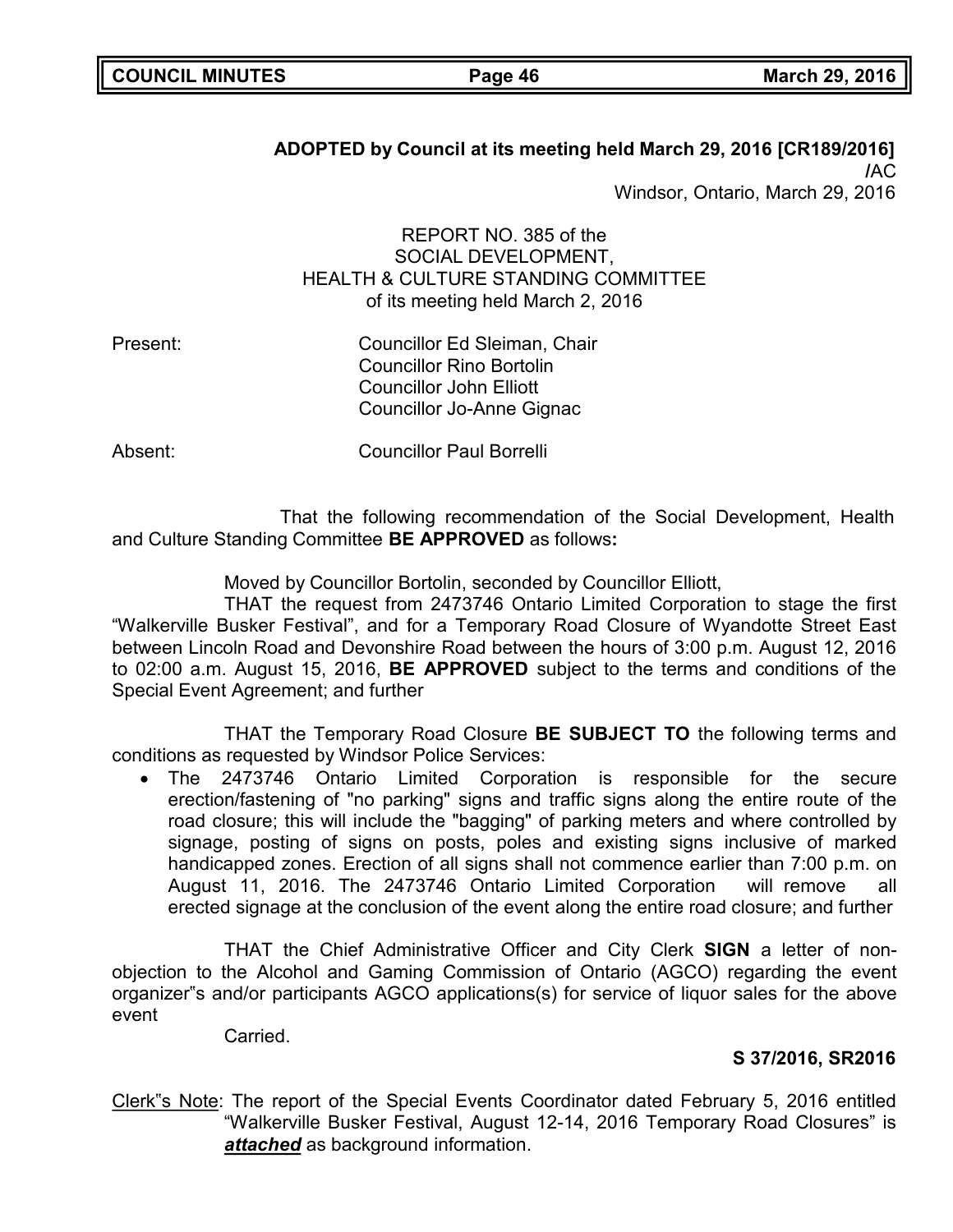**CHAIRPERSON**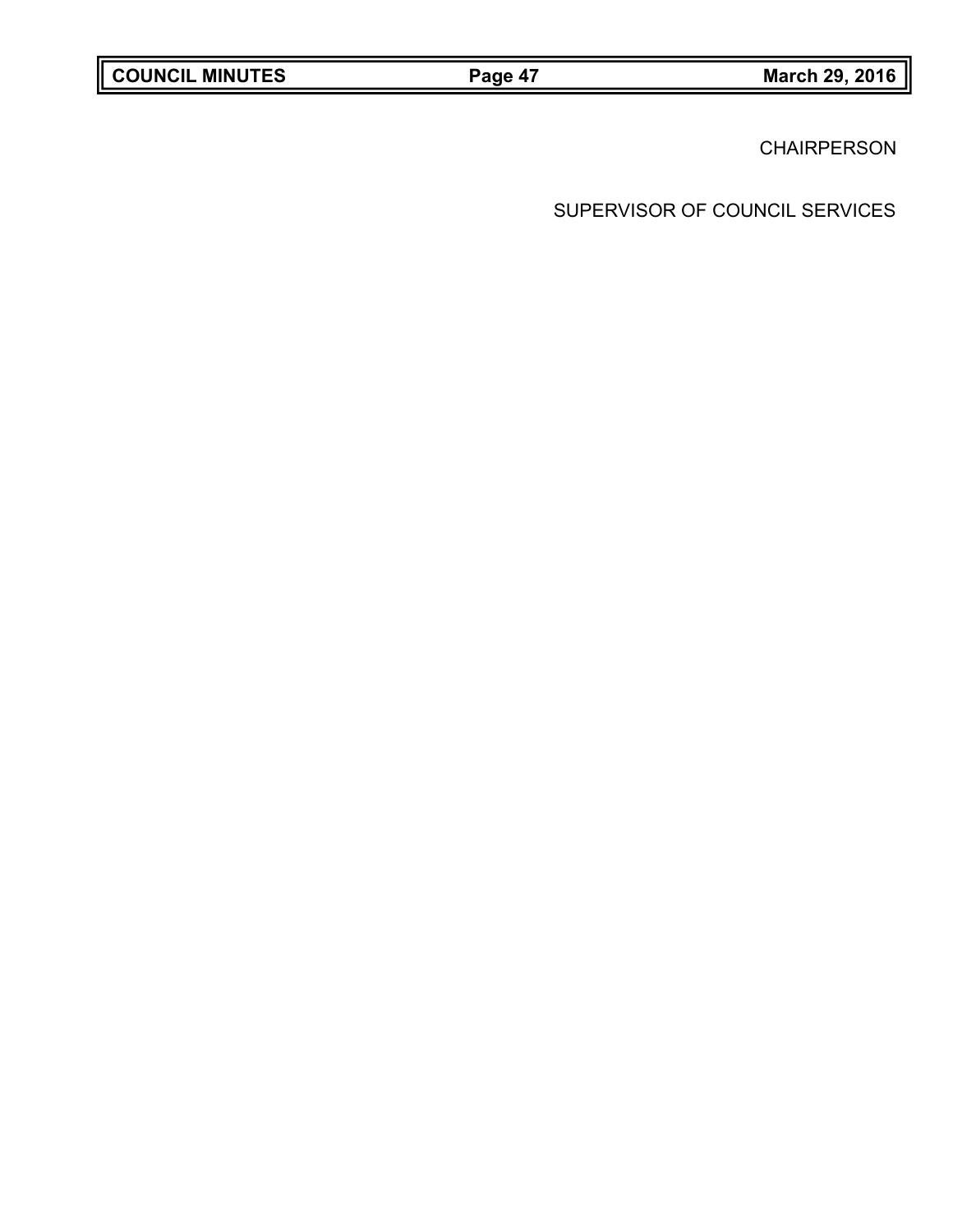|  | <b>COUNCIL MINUTES</b> |
|--|------------------------|
|--|------------------------|

**COUNCIL MINUTES Page 48 March 29, 2016**

**Adopted by Council at its meeting held March 29, 2016 [CR183/2016]** SV/bm

# **SPECIAL MEETING OF COUNCIL – IN CAMERA March 29, 2016**

### **Meeting called to order at: 5:30 p.m.**

#### **Members in Attendance:**

Mayor D. Dilkens Councillor F. Francis Councillor J. Elliott Councillor C. Holt Councillor R. Bortolin Councillor B. Marra Councillor J. Gignac Councillor P. Borrelli Councillor H. Payne Councillor E. Sleiman Councillor I. Kusmierczyk

#### **Also in attendance:**

H. Reidel, Chief Administrative Officer

- M. Winterton, City Engineer and Corporate Leader Environmental Protection and Transportation
- S. Vlachodimos, Deputy Clerk
- O. Colucci, Chief Financial Officer/City Treasurer and Corporate Leader Finance and Technology
- W. Vendrasco, Deputy City Solicitor
- C. Brown, CEO for YQG and WDTC/Corporate Leader of Transportation Services

### **Verbal Motion is presented by Councillor Francis, seconded by Councillor Gignac,**

### **to move in Camera for discussion of the following item(s):**

| Item No. | <b>Subject</b>                          | <b>Section</b>        |
|----------|-----------------------------------------|-----------------------|
|          |                                         | <b>Pursuant</b><br>to |
|          |                                         | Municipal Act, 2001,  |
|          |                                         | as amended            |
|          | Legal matter - expropriation settlement | 239(2)(e)(f)          |

**Motion Carried.**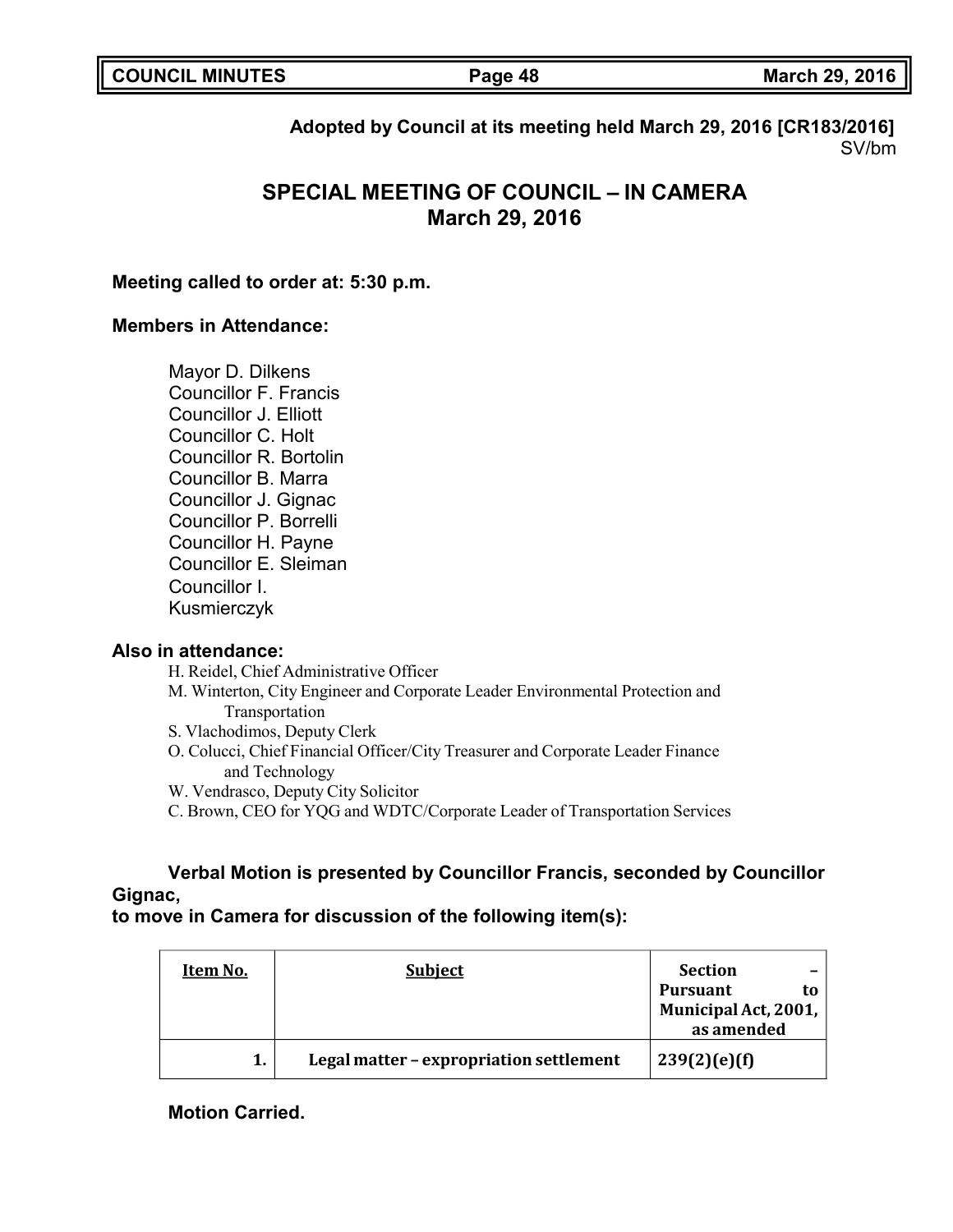### **Declarations of Pecuniary Interest:**

None declared.

**Discussion on the items of business. (Item 1)**

**Verbal Motion is presented by Councillor Francis, seconded by Councillor Gignac, to move back into public session.**

**Motion Carried.**

**Moved by Councillor Sleiman, seconded by Councillor Francis, THAT the Clerk BE DIRECTED to transmit the recommendation(s) contained in the report(s) discussed at the In-Camera Council Meeting held March 29, 2016 directly to Council for consideration at the next Regular Meeting.**

1. That the recommendation contained in the in-camera report from the Senior Legal Counsel, City Solicitor and Corporate Leader Economic Development and Public Safety and Chief Financial Officer/City Treasurer and Corporate Leader Finance and Technology respecting a property legal matter – expropriation settlement **BE APPROVED**.

**Motion Carried.**

**Moved by Councillor Sleiman, seconded by Councillor Elliott, That the special meeting of council held March 29, 2016 BE ADJOURNED. (Time: 5:32 p.m.) Motion Carried.**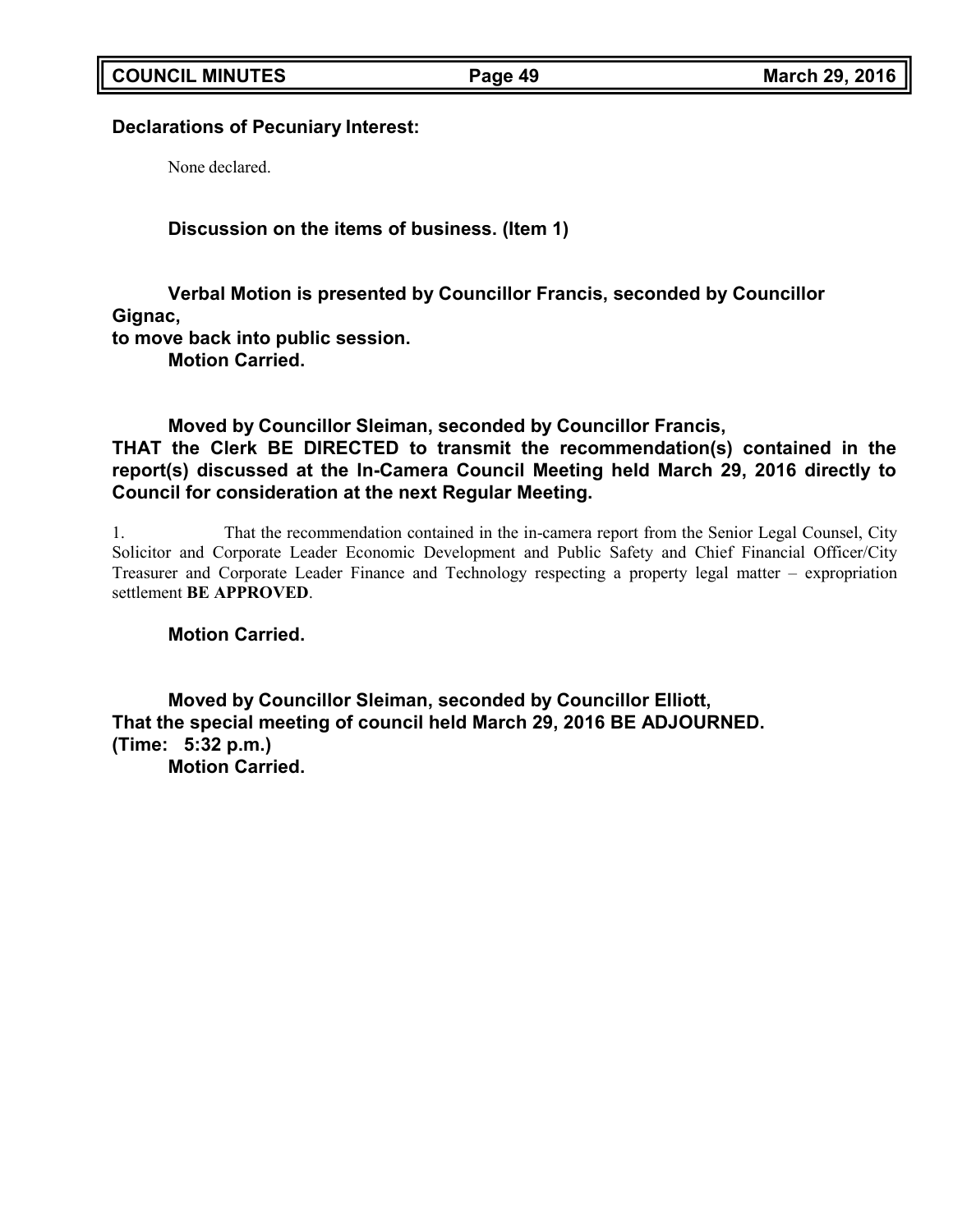### **ADOPTED by Council at its meeting held March 29, 2016 [CR184/2016] VC/bm Windsor,Ontario, March 29, 2016**

**REPORT OF THE STRIKING COMMITTEE of its meeting held**

March 7, 2016

**PRESENT:** Mayor D. Dilkens Councillor F. Francis Councillor J. Gignac Councillor J. Elliott Councillor H. Payne Councillor I. Kusmierczyk Councillor E. Sleiman Councillor R. Bortolin Councillor C. Holt Councillor B. Marra Councillor P. Borrelli

#### **Also in attendance:**

H. Reidel, Chief Administrative Officer

J. Payne, Community Development and Health Commissioner and Corporate Leader Social Development, Health, Recreation and Culture M. Winterton, City Engineer and Corporate Leader Environmental Protection and Transportation O. Colucci, Chief Financial Officer/City Treasurer and Corporate Leader Finance and Technology V. Critchley, City Clerk/Licence Commissioner and Corporate Leader Public Engagement and Human Resources S. Askin Hager, City Solicitor and Corporate Leader Economic Development and Public Safety C. Brown, CEO for YQG and WDTC/Corporate Leader of Transportation Services

#### **Declarations of Pecuniary Interest:**

None declared.

Your Committee submits the following recommendations:

(1) That the resignation of Councillor Marra on the *International Relations Committee, Windsor-Essex Environment Committee and Huron Lodge Committee of Management* **BE ACCEPTED** and further that the following Councillors **BE APPOINTED** to the Committees indicated to replace Councillor Marra for the term expiring November 30, 2018: